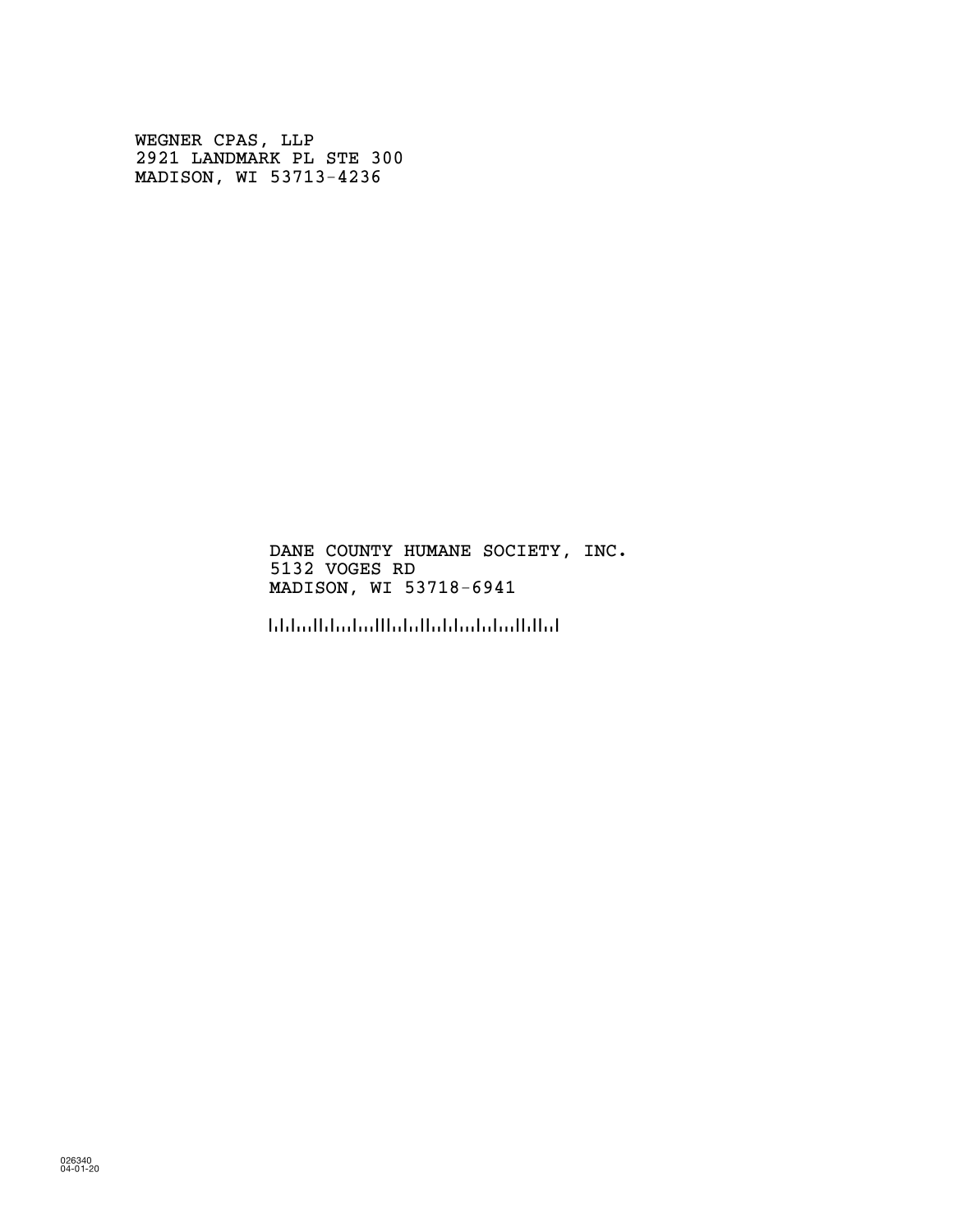### PUBLIC DISCLOSURE COPY - STATE REGISTRATION NO. 622-800

Form

Department of the Treasury Internal Revenue Service

# **990** Return of Organization Exempt From Income Tax <br>
Under section 501(c), 527, or 4947(a)(1) of the Internal Revenue Code (except private foundations)<br> **PO20**

**▶ Do not enter social security numbers on this form as it may be made public.**  $\overline{O}$  **Doen to Public ▶** Go to www.irs.gov/Form990 for instructions and the latest information. Inspection **| Go to www.irs.gov/Form990 for instructions and the latest information. Inspection**



|                         |                         | A For the 2020 calendar year, or tax year beginning                                                                                         | and ending     |                                                     |                                                             |  |  |  |  |
|-------------------------|-------------------------|---------------------------------------------------------------------------------------------------------------------------------------------|----------------|-----------------------------------------------------|-------------------------------------------------------------|--|--|--|--|
| в                       | Check if<br>applicable: | <b>C</b> Name of organization                                                                                                               |                | D Employer identification number                    |                                                             |  |  |  |  |
|                         | Address<br> change      | DANE COUNTY HUMANE SOCIETY, INC.                                                                                                            |                |                                                     |                                                             |  |  |  |  |
|                         | Name<br>change          | Doing business as                                                                                                                           | 39-0806335     |                                                     |                                                             |  |  |  |  |
|                         | Initial<br>return       | Number and street (or P.O. box if mail is not delivered to street address)                                                                  | Room/suite     | E Telephone number                                  |                                                             |  |  |  |  |
|                         | Final<br>return/        | 5132 VOGES RD                                                                                                                               |                | $608 - 838 - 0413$                                  |                                                             |  |  |  |  |
|                         | termin-<br>ated         | City or town, state or province, country, and ZIP or foreign postal code                                                                    |                | G Gross receipts \$                                 | 6,904,946.                                                  |  |  |  |  |
|                         | Amended<br>return       | MADISON, WI<br>53718-6941                                                                                                                   |                | $H(a)$ is this a group return                       |                                                             |  |  |  |  |
|                         | Applica-<br>pending     | F Name and address of principal officer: PAM MCCLOUD SMITH                                                                                  |                | for subordinates?                                   | $\sqrt{}$ Yes $\sqrt{ \times}$ No                           |  |  |  |  |
|                         |                         | SAME AS C ABOVE                                                                                                                             |                | $H(b)$ Are all subordinates included? $\Box$ Yes    | No                                                          |  |  |  |  |
|                         |                         | <b>I</b> Tax-exempt status: $\boxed{\mathbf{X}}$ 501(c)(3)<br>$501(c)$ (<br>$\sqrt{\frac{1}{1}}$ (insert no.)<br>$4947(a)(1)$ or            | 527            |                                                     | If "No," attach a list. See instructions                    |  |  |  |  |
|                         |                         | J Website: WWW.GIVESHELTER.ORG<br>Other $\blacktriangleright$<br>Association                                                                |                | $H(c)$ Group exemption number $\blacktriangleright$ |                                                             |  |  |  |  |
|                         |                         | <b>K</b> Form of organization: $X$ Corporation<br>Trust<br>Part I Summary                                                                   |                |                                                     | L Year of formation: $1921$ M State of legal domicile: $WI$ |  |  |  |  |
|                         | 1                       | Briefly describe the organization's mission or most significant activities: PROVIDE CARE, EDUCATION AND                                     |                |                                                     |                                                             |  |  |  |  |
| Governance              |                         | ADOPTION SERVICES TO REDUCE THE POPULATION OF UNWANTED ANIMALS.                                                                             |                |                                                     |                                                             |  |  |  |  |
|                         | $\mathbf{2}$            | Check this box $\blacktriangleright$ $\Box$ if the organization discontinued its operations or disposed of more than 25% of its net assets. |                |                                                     |                                                             |  |  |  |  |
|                         | 3                       | Number of voting members of the governing body (Part VI, line 1a)                                                                           |                | 3                                                   | 12                                                          |  |  |  |  |
|                         | 4                       |                                                                                                                                             |                |                                                     |                                                             |  |  |  |  |
|                         | 5                       |                                                                                                                                             |                |                                                     |                                                             |  |  |  |  |
|                         | 6                       |                                                                                                                                             | $\overline{6}$ | 759                                                 |                                                             |  |  |  |  |
| <b>Activities &amp;</b> |                         |                                                                                                                                             |                |                                                     |                                                             |  |  |  |  |
|                         |                         |                                                                                                                                             | 7 <sub>b</sub> | $\overline{0}$ .                                    |                                                             |  |  |  |  |
|                         |                         |                                                                                                                                             |                | <b>Prior Year</b>                                   | <b>Current Year</b>                                         |  |  |  |  |
|                         | 8                       |                                                                                                                                             |                | 3,395,302.                                          | 4,327,397.                                                  |  |  |  |  |
| Revenue                 | 9                       | Program service revenue (Part VIII, line 2g)                                                                                                |                | 1,493,743.                                          | 689,638.                                                    |  |  |  |  |
|                         | 10                      |                                                                                                                                             |                | 113,893.<br>$-16, 337.$                             | 9,487.<br>5,204.                                            |  |  |  |  |
|                         | 11                      | Other revenue (Part VIII, column (A), lines 5, 6d, 8c, 9c, 10c, and 11e)                                                                    |                | 4,986,601.                                          | 5,031,726.                                                  |  |  |  |  |
|                         | 12                      | Total revenue - add lines 8 through 11 (must equal Part VIII, column (A), line 12)                                                          |                | 10,750.                                             | 16,555.                                                     |  |  |  |  |
|                         | 13<br>14                | Grants and similar amounts paid (Part IX, column (A), lines 1-3)<br>Benefits paid to or for members (Part IX, column (A), line 4)           |                | 0.                                                  | $\overline{0}$ .                                            |  |  |  |  |
|                         | 15                      | Salaries, other compensation, employee benefits (Part IX, column (A), lines 5-10)                                                           |                | 3,018,958.                                          | 3,158,267.                                                  |  |  |  |  |
| Expenses                |                         | 16a Professional fundraising fees (Part IX, column (A), line 11e)                                                                           |                | 17,028.                                             | $\overline{0}$ .                                            |  |  |  |  |
|                         |                         | 778,239.<br><b>b</b> Total fundraising expenses (Part IX, column (D), line 25)<br>▶                                                         |                |                                                     |                                                             |  |  |  |  |
|                         |                         |                                                                                                                                             |                | 1, 230, 220.                                        | 1, 136, 522.                                                |  |  |  |  |
|                         | 18                      | Total expenses. Add lines 13-17 (must equal Part IX, column (A), line 25) <i></i>                                                           |                | 4, 276, 956.                                        | 4,311,344.                                                  |  |  |  |  |
|                         | 19                      |                                                                                                                                             |                | 709,645.                                            | 720, 382.                                                   |  |  |  |  |
| t Assets or             |                         |                                                                                                                                             |                | <b>Beginning of Current Year</b>                    | <b>End of Year</b>                                          |  |  |  |  |
|                         | 20                      | Total assets (Part X, line 16)                                                                                                              |                | 8,668,092.                                          | 9,505,123.                                                  |  |  |  |  |
|                         | 21                      | Total liabilities (Part X, line 26)                                                                                                         |                | 182,033.                                            | 233, 218.                                                   |  |  |  |  |
| Net                     |                         |                                                                                                                                             |                | 8,486,059.                                          | 9,271,905.                                                  |  |  |  |  |
|                         |                         | <b>Part II   Signature Block</b>                                                                                                            |                |                                                     |                                                             |  |  |  |  |

Under penalties of perjury, I declare that I have examined this return, including accompanying schedules and statements, and to the best of my knowledge and belief, it is true, correct, and complete. Declaration of preparer (other than officer) is based on all information of which preparer has any knowledge.

| Sign<br>Here    | Signature of officer<br>SMITH, EXECUTIVE DIRECTOR<br>PAM MCCLOUD<br>Type or print name and title                          | Date                                                                  |  |  |  |  |  |  |  |  |
|-----------------|---------------------------------------------------------------------------------------------------------------------------|-----------------------------------------------------------------------|--|--|--|--|--|--|--|--|
| Paid            | Print/Type preparer's name<br>Preparer's signature /<br>HAUMERSEN,<br><b>CPA</b><br><b>ISCOTT</b><br>$a$ uu<br><b>LOT</b> | Date<br>PTIN<br>Check<br><b>P00084908</b><br>5/10/21<br>self-emploved |  |  |  |  |  |  |  |  |
| Preparer        | WEGNER CPAS.<br>LLP<br>Firm's name<br>$\blacksquare$                                                                      | Firm's EIN $\geq 39 - 0974031$                                        |  |  |  |  |  |  |  |  |
| Use Only        | 2921 LANDMARK PL STE 300<br>Firm's address                                                                                |                                                                       |  |  |  |  |  |  |  |  |
|                 | MADISON, WI 53713-4236                                                                                                    | Phone no. $608 - 274 - 4020$                                          |  |  |  |  |  |  |  |  |
|                 | x.<br>Yes<br><b>No</b><br>May the IRS discuss this return with the preparer shown above? See instructions                 |                                                                       |  |  |  |  |  |  |  |  |
| 032001 12-23-20 | LHA For Paperwork Reduction Act Notice, see the separate instructions.                                                    | Form 990 (2020)                                                       |  |  |  |  |  |  |  |  |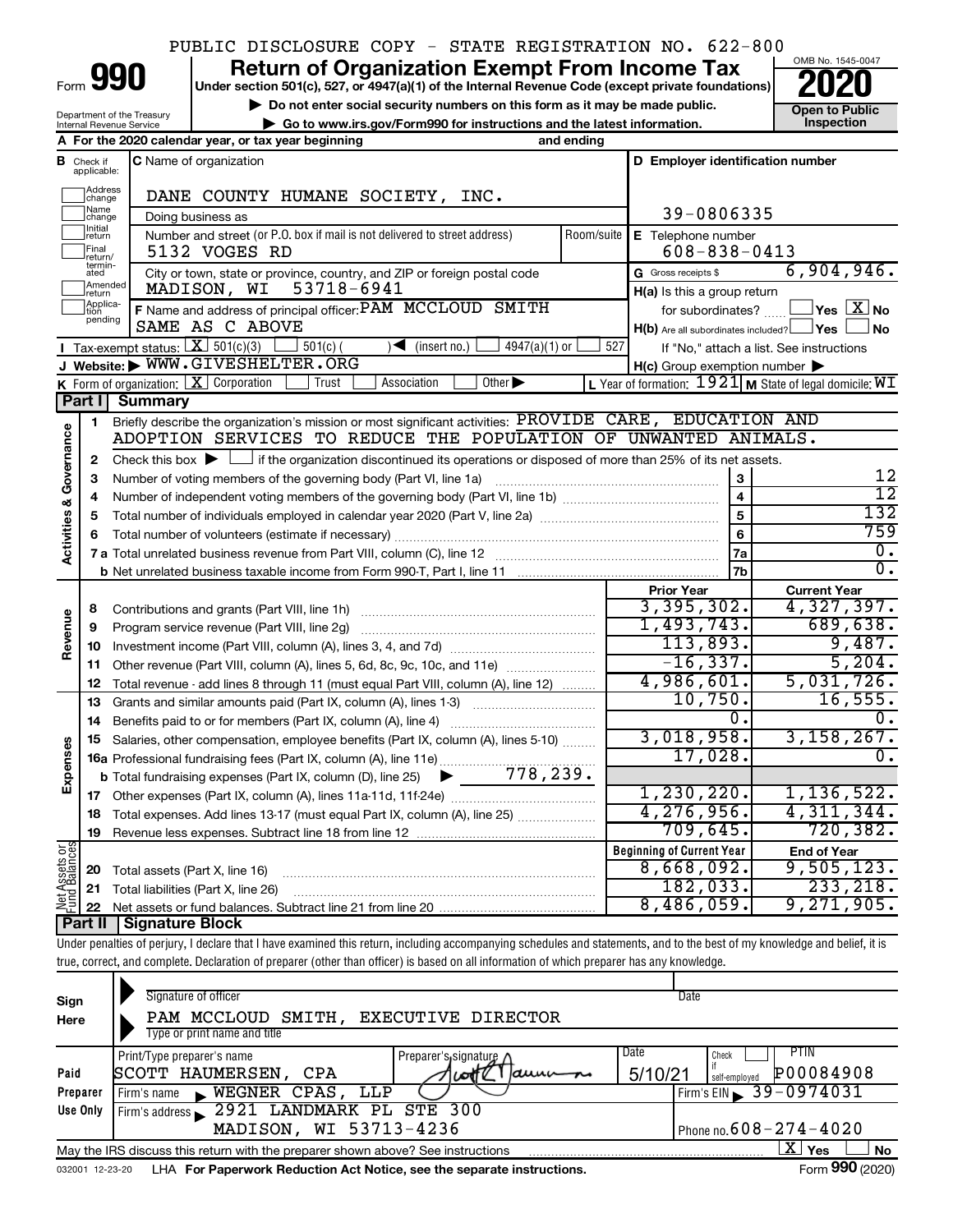|              | 39-0806335<br>DANE COUNTY HUMANE SOCIETY, INC.<br>Page 2<br>Form 990 (2020)<br>Part III   Statement of Program Service Accomplishments                                                                                                                                                                                                                                                                                                                                                                                                                                                                                                           |
|--------------|--------------------------------------------------------------------------------------------------------------------------------------------------------------------------------------------------------------------------------------------------------------------------------------------------------------------------------------------------------------------------------------------------------------------------------------------------------------------------------------------------------------------------------------------------------------------------------------------------------------------------------------------------|
|              |                                                                                                                                                                                                                                                                                                                                                                                                                                                                                                                                                                                                                                                  |
| $\mathbf{1}$ | Briefly describe the organization's mission:<br>DANE COUNTY HUMANE SOCIETY (DCHS) IS A LEADER IN CREATING A MORE<br>HUMANE COMMUNITY FOCUSING ON THE HUMAN RELATIONSHIP WITH COMPANION                                                                                                                                                                                                                                                                                                                                                                                                                                                           |
|              | ANIMALS. DCHS'S MISSION FOCUSES ON "HELPING PEOPLE HELP ANIMALS."<br>DCHS<br>IS EFFECTIVE IN ITS MISSION THROUGH MAINTAINING FINANCIALLY STABLE AND                                                                                                                                                                                                                                                                                                                                                                                                                                                                                              |
| $\mathbf{2}$ | Did the organization undertake any significant program services during the year which were not listed on the<br>$\sqrt{}$ Yes $\sqrt{}\frac{\text{X}}{\text{N}}$ No<br>prior Form 990 or 990-EZ?                                                                                                                                                                                                                                                                                                                                                                                                                                                 |
| 3            | If "Yes," describe these new services on Schedule O.<br>$ {\mathsf Y}{\mathsf e}{\mathsf s} \ \boxed{{\rm X}}$ No<br>Did the organization cease conducting, or make significant changes in how it conducts, any program services?                                                                                                                                                                                                                                                                                                                                                                                                                |
| 4            | If "Yes," describe these changes on Schedule O.<br>Describe the organization's program service accomplishments for each of its three largest program services, as measured by expenses.                                                                                                                                                                                                                                                                                                                                                                                                                                                          |
|              | Section 501(c)(3) and 501(c)(4) organizations are required to report the amount of grants and allocations to others, the total expenses, and<br>revenue, if any, for each program service reported.                                                                                                                                                                                                                                                                                                                                                                                                                                              |
| 4a           | 16, $555.$ ) (Revenue \$<br>323,810.<br>1,780,827.<br>including grants of \$<br>(Code:<br>(Expenses \$<br>ANI <del>MAL SERVICES - DCHS'S ANIMAL SERVICES INCLUDE OPEN-ADMISSION ANIMAL</del><br>INTAKE, CUSTOMER SERVICE, DAILY CARE OF ANIMALS, SPAY/NEUTER SERVICES,                                                                                                                                                                                                                                                                                                                                                                           |
|              | HUMANE EUTHANASIA AND PARTIPICATION IN THE SHELTERING ANIMALS OF ABUSE<br>VICTIMS PROGRAM. IN ADDITION DCHS WORKED WITH MADISON AND DANE COUNTY                                                                                                                                                                                                                                                                                                                                                                                                                                                                                                  |
|              | ANIMAL SERVICES AND THE CITY OF EDGERTON TO ENSURE IT PROPERLY FULFILLS<br>THE SERVICES OUTLINED IN ITS CONTRACTS WITH THESE MUNICIPALITIES.<br>IN<br>2020, MEDICAL STAFF AND VOLUNTEER VETERINARIANS PERFORMED 1,408                                                                                                                                                                                                                                                                                                                                                                                                                            |
|              | SURGERIES.                                                                                                                                                                                                                                                                                                                                                                                                                                                                                                                                                                                                                                       |
|              |                                                                                                                                                                                                                                                                                                                                                                                                                                                                                                                                                                                                                                                  |
|              |                                                                                                                                                                                                                                                                                                                                                                                                                                                                                                                                                                                                                                                  |
| 4b           | 367,451.<br>535,441.<br>$0 \cdot$ ) (Revenue \$<br>including grants of \$<br>(Code:<br>(Expenses \$<br>ADOPTION & RECEPTION SERVICES - DCHS'S ADOPTION & RECEPTION SERVICES<br>INCLUDE CUSTOMER SERVICE AND ANIMAL ADOPTIONS AT DCHS'S MAIN LOCATION,<br>DCHS'S THRIFT STORE AND MOUNDS PET FOOD WAREHOUSE SATELLITE CENTERS.<br>THE MAIN ADOPTION CENTER ALSO OFFERS MERCHANDISE SUCH AS EDUCATIONAL<br>BOOKS AND PET SUPPLIES FOR SALE TO INDIVIDUALS ADOPTING ANIMALS AS WELL<br>IN 2020, ABOUT 1,900 ANIMALS WERE ADOPTED FROM<br>AS TO OTHER PATRONS.<br>THRIFT STORE AND THE SATELLITE CENTERS.<br><b>DCHS'S 2020</b><br>THE MAIN SHELTER. |
|              | ANIMAL SAVE RATE WAS 94%.                                                                                                                                                                                                                                                                                                                                                                                                                                                                                                                                                                                                                        |
|              |                                                                                                                                                                                                                                                                                                                                                                                                                                                                                                                                                                                                                                                  |
| 4c           | $\overline{0}$ .)<br>370, 728. including grants of \$<br>$0.$ (Revenue \$<br>) (Expenses \$<br>(Code:<br>WILDLIFE REHABILITATION - DCHS'S WILDLIFE REHABILITATION PROGRAM<br>PROVIDES CARE FOR THE ILL, INJURED AND ORPHANED WILDLIFE OF SOUTH<br>CENTRAL WISCONSIN. IN 2020, DCHS STAFF AND VOLUNTEERS HELPED 2,782 WILD<br>ANIMALS OF 145 DIFFERENT SPECIES, INCLUDING SONGBIRDS, MAMMALS,<br>RAPTORS, WATERFOWL AND REPTILES.                                                                                                                                                                                                                 |
|              |                                                                                                                                                                                                                                                                                                                                                                                                                                                                                                                                                                                                                                                  |
|              |                                                                                                                                                                                                                                                                                                                                                                                                                                                                                                                                                                                                                                                  |
|              |                                                                                                                                                                                                                                                                                                                                                                                                                                                                                                                                                                                                                                                  |
| 4d -         | Other program services (Describe on Schedule O.)                                                                                                                                                                                                                                                                                                                                                                                                                                                                                                                                                                                                 |
|              | $427$ , $759$ $\cdot$ including grants of \$<br>15, 262.<br>(Expenses \$<br>$0 \cdot$ ) (Revenue \$<br>3,114,755.<br>4e Total program service expenses ><br>Form 990 (2020)                                                                                                                                                                                                                                                                                                                                                                                                                                                                      |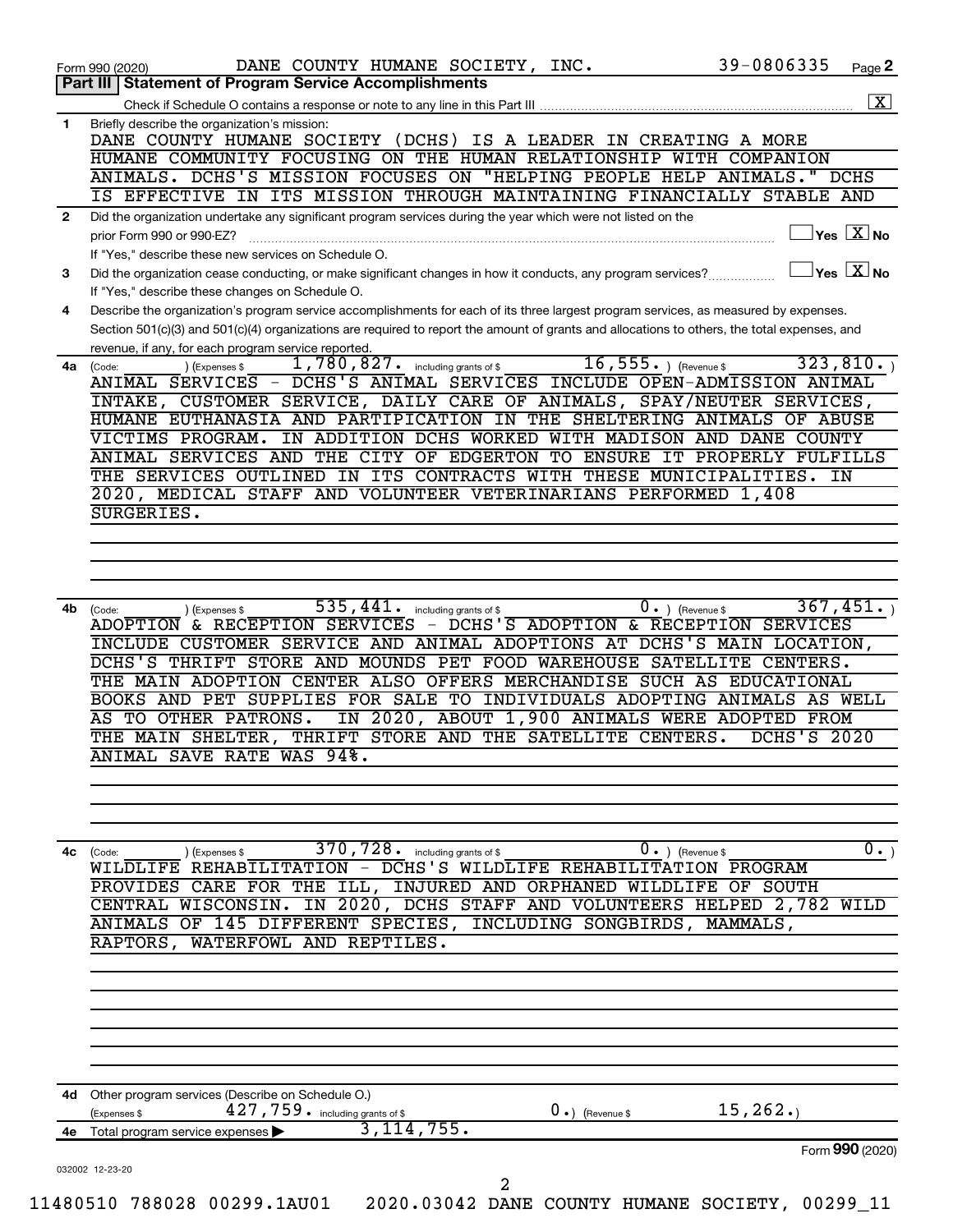|  | Form 990 (2020) |
|--|-----------------|

**Part IV Checklist of Required Schedules**

Form 990 (2020) Page DANE COUNTY HUMANE SOCIETY, INC. 39-0806335

|           |                                                                                                                                                                                                                                                   |                       | Yes                     | No                    |
|-----------|---------------------------------------------------------------------------------------------------------------------------------------------------------------------------------------------------------------------------------------------------|-----------------------|-------------------------|-----------------------|
| 1.        | Is the organization described in section $501(c)(3)$ or $4947(a)(1)$ (other than a private foundation)?                                                                                                                                           |                       |                         |                       |
|           | If "Yes," complete Schedule A                                                                                                                                                                                                                     | 1                     | x                       |                       |
| 2         |                                                                                                                                                                                                                                                   | $\overline{2}$        | $\overline{\textbf{X}}$ |                       |
| 3         | Did the organization engage in direct or indirect political campaign activities on behalf of or in opposition to candidates for                                                                                                                   |                       |                         | X.                    |
|           | public office? If "Yes," complete Schedule C, Part I<br>Section 501(c)(3) organizations. Did the organization engage in lobbying activities, or have a section 501(h) election in effect                                                          | З                     |                         |                       |
| 4         |                                                                                                                                                                                                                                                   | 4                     |                         | x.                    |
| 5         | Is the organization a section 501(c)(4), 501(c)(5), or 501(c)(6) organization that receives membership dues, assessments, or                                                                                                                      |                       |                         |                       |
|           |                                                                                                                                                                                                                                                   | 5                     |                         | x                     |
| 6         | Did the organization maintain any donor advised funds or any similar funds or accounts for which donors have the right to                                                                                                                         |                       |                         |                       |
|           | provide advice on the distribution or investment of amounts in such funds or accounts? If "Yes," complete Schedule D, Part I                                                                                                                      | 6                     |                         | x.                    |
| 7         | Did the organization receive or hold a conservation easement, including easements to preserve open space,                                                                                                                                         |                       |                         | x                     |
|           |                                                                                                                                                                                                                                                   | $\overline{7}$        |                         |                       |
| 8         | Did the organization maintain collections of works of art, historical treasures, or other similar assets? If "Yes," complete                                                                                                                      | 8                     |                         | x.                    |
| 9         | Schedule D, Part III <b>www.community.community.community.community.community.community.com</b><br>Did the organization report an amount in Part X, line 21, for escrow or custodial account liability, serve as a custodian for                  |                       |                         |                       |
|           | amounts not listed in Part X; or provide credit counseling, debt management, credit repair, or debt negotiation services?                                                                                                                         |                       |                         |                       |
|           |                                                                                                                                                                                                                                                   | 9                     |                         | x                     |
| 10        | Did the organization, directly or through a related organization, hold assets in donor-restricted endowments                                                                                                                                      |                       |                         |                       |
|           |                                                                                                                                                                                                                                                   | 10                    |                         | x.                    |
| 11        | If the organization's answer to any of the following questions is "Yes," then complete Schedule D, Parts VI, VII, VIII, IX, or X                                                                                                                  |                       |                         |                       |
|           | as applicable.                                                                                                                                                                                                                                    |                       |                         |                       |
|           | a Did the organization report an amount for land, buildings, and equipment in Part X, line 10? If "Yes," complete Schedule D,                                                                                                                     |                       |                         |                       |
|           | Part VI                                                                                                                                                                                                                                           | 11a                   | х                       |                       |
|           | <b>b</b> Did the organization report an amount for investments - other securities in Part X, line 12, that is 5% or more of its total                                                                                                             |                       |                         | x.                    |
|           | assets reported in Part X, line 16? If "Yes," complete Schedule D, Part VII [11] [11] [12] [12] [12] [12] [12] [<br>c Did the organization report an amount for investments - program related in Part X, line 13, that is 5% or more of its total | 11b                   |                         |                       |
|           |                                                                                                                                                                                                                                                   | 11c                   |                         | x.                    |
|           | d Did the organization report an amount for other assets in Part X, line 15, that is 5% or more of its total assets reported in                                                                                                                   |                       |                         |                       |
|           |                                                                                                                                                                                                                                                   | 11d                   |                         | x                     |
|           |                                                                                                                                                                                                                                                   | 11e                   |                         | X                     |
| f         | Did the organization's separate or consolidated financial statements for the tax year include a footnote that addresses                                                                                                                           |                       |                         |                       |
|           | the organization's liability for uncertain tax positions under FIN 48 (ASC 740)? If "Yes," complete Schedule D, Part X                                                                                                                            | 11f                   |                         | x.                    |
|           | 12a Did the organization obtain separate, independent audited financial statements for the tax year? If "Yes," complete                                                                                                                           |                       |                         |                       |
|           | Schedule D, Parts XI and XII                                                                                                                                                                                                                      | 12a                   | х                       |                       |
|           | <b>b</b> Was the organization included in consolidated, independent audited financial statements for the tax year?                                                                                                                                |                       |                         | х                     |
|           | If "Yes," and if the organization answered "No" to line 12a, then completing Schedule D, Parts XI and XII is optional                                                                                                                             | 12 <sub>b</sub><br>13 |                         | $\overline{\text{x}}$ |
| 13<br>14a | Is the organization a school described in section $170(b)(1)(A)(ii)?$ If "Yes," complete Schedule E                                                                                                                                               | 14a                   |                         | x                     |
| b         | Did the organization have aggregate revenues or expenses of more than \$10,000 from grantmaking, fundraising, business,                                                                                                                           |                       |                         |                       |
|           | investment, and program service activities outside the United States, or aggregate foreign investments valued at \$100,000                                                                                                                        |                       |                         |                       |
|           |                                                                                                                                                                                                                                                   | 14b                   |                         | x                     |
| 15        | Did the organization report on Part IX, column (A), line 3, more than \$5,000 of grants or other assistance to or for any                                                                                                                         |                       |                         |                       |
|           |                                                                                                                                                                                                                                                   | 15                    |                         | х                     |
| 16        | Did the organization report on Part IX, column (A), line 3, more than \$5,000 of aggregate grants or other assistance to                                                                                                                          |                       |                         |                       |
|           |                                                                                                                                                                                                                                                   | 16                    |                         | х                     |
| 17        | Did the organization report a total of more than \$15,000 of expenses for professional fundraising services on Part IX,                                                                                                                           |                       |                         | x.                    |
| 18        | Did the organization report more than \$15,000 total of fundraising event gross income and contributions on Part VIII, lines                                                                                                                      | 17                    |                         |                       |
|           |                                                                                                                                                                                                                                                   | 18                    | x                       |                       |
| 19        | Did the organization report more than \$15,000 of gross income from gaming activities on Part VIII, line 9a? If "Yes,"                                                                                                                            |                       |                         |                       |
|           |                                                                                                                                                                                                                                                   | 19                    |                         | х                     |
|           |                                                                                                                                                                                                                                                   | <b>20a</b>            |                         | х                     |
| b         |                                                                                                                                                                                                                                                   | 20 <sub>b</sub>       |                         |                       |
| 21        | Did the organization report more than \$5,000 of grants or other assistance to any domestic organization or                                                                                                                                       |                       |                         |                       |
|           | domestic government on Part IX, column (A), line 1? If "Yes," complete Schedule I, Parts I and II                                                                                                                                                 | 21                    | X                       |                       |

032003 12-23-20

Form (2020) **990**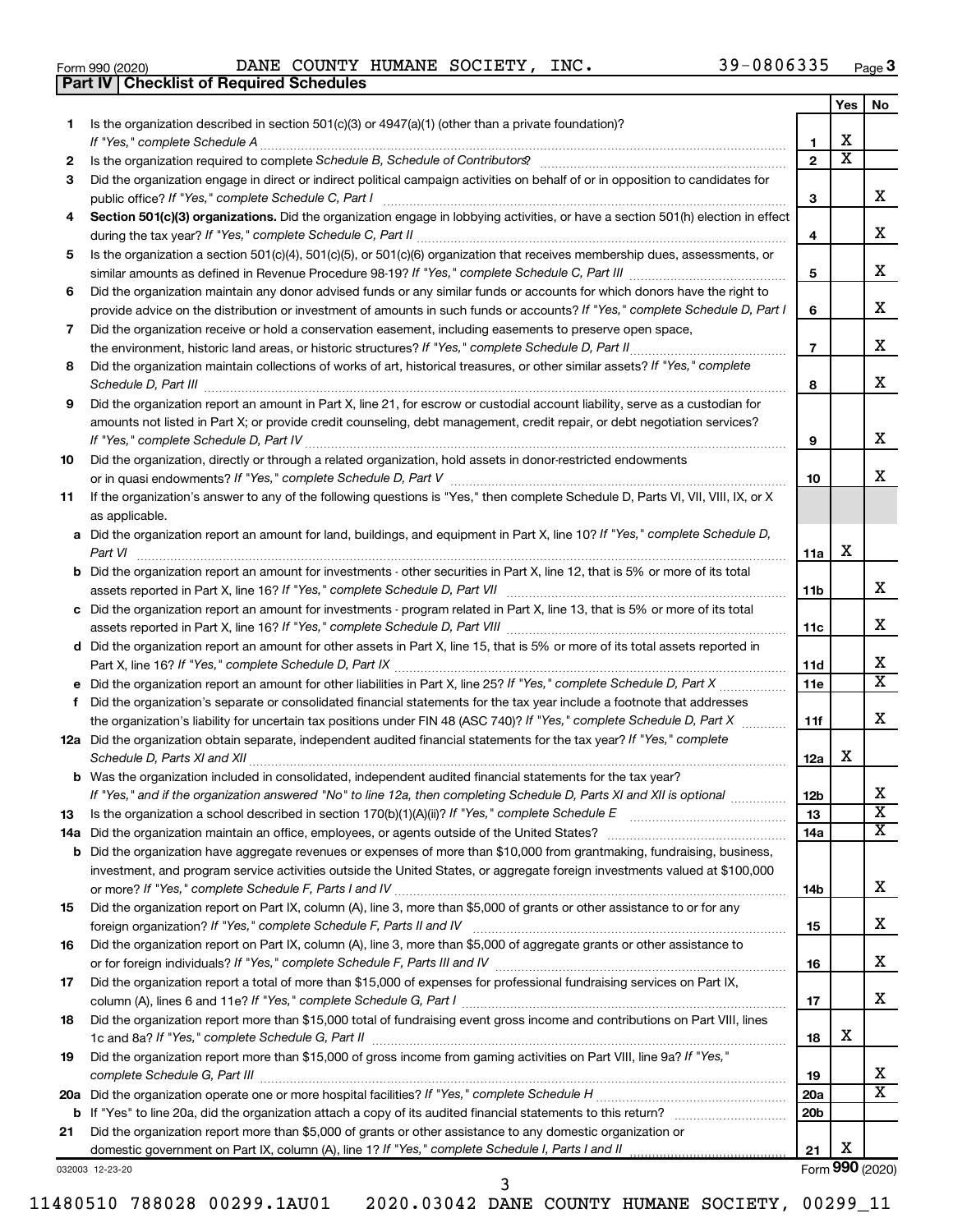|  | Form 990 (2020) |
|--|-----------------|
|  |                 |

*(continued)* **Part IV Checklist of Required Schedules**

Form 990 (2020) Page DANE COUNTY HUMANE SOCIETY, INC. 39-0806335

|        |                                                                                                                                                                                                                                                            |                 | Yes             | <b>No</b>               |  |  |
|--------|------------------------------------------------------------------------------------------------------------------------------------------------------------------------------------------------------------------------------------------------------------|-----------------|-----------------|-------------------------|--|--|
| 22     | Did the organization report more than \$5,000 of grants or other assistance to or for domestic individuals on                                                                                                                                              | 22              |                 | х                       |  |  |
| 23     | Did the organization answer "Yes" to Part VII, Section A, line 3, 4, or 5 about compensation of the organization's current                                                                                                                                 |                 |                 |                         |  |  |
|        | and former officers, directors, trustees, key employees, and highest compensated employees? If "Yes," complete                                                                                                                                             | 23              |                 | X                       |  |  |
|        | 24a Did the organization have a tax-exempt bond issue with an outstanding principal amount of more than \$100,000 as of the                                                                                                                                |                 |                 |                         |  |  |
|        | last day of the year, that was issued after December 31, 2002? If "Yes," answer lines 24b through 24d and complete                                                                                                                                         | 24a             |                 | х                       |  |  |
|        |                                                                                                                                                                                                                                                            | 24 <sub>b</sub> |                 |                         |  |  |
|        | c Did the organization maintain an escrow account other than a refunding escrow at any time during the year to defease                                                                                                                                     | 24c             |                 |                         |  |  |
|        |                                                                                                                                                                                                                                                            | 24d             |                 |                         |  |  |
|        | 25a Section 501(c)(3), 501(c)(4), and 501(c)(29) organizations. Did the organization engage in an excess benefit                                                                                                                                           | 25a             |                 | х                       |  |  |
|        | b Is the organization aware that it engaged in an excess benefit transaction with a disqualified person in a prior year, and                                                                                                                               |                 |                 |                         |  |  |
|        | that the transaction has not been reported on any of the organization's prior Forms 990 or 990-EZ? If "Yes," complete<br>Schedule L, Part I                                                                                                                | 25b             |                 | X                       |  |  |
| 26     | Did the organization report any amount on Part X, line 5 or 22, for receivables from or payables to any current                                                                                                                                            |                 |                 |                         |  |  |
|        | or former officer, director, trustee, key employee, creator or founder, substantial contributor, or 35%                                                                                                                                                    |                 |                 |                         |  |  |
|        |                                                                                                                                                                                                                                                            | 26              |                 | х                       |  |  |
| 27     | Did the organization provide a grant or other assistance to any current or former officer, director, trustee, key employee,<br>creator or founder, substantial contributor or employee thereof, a grant selection committee member, or to a 35% controlled |                 |                 |                         |  |  |
|        | entity (including an employee thereof) or family member of any of these persons? If "Yes," complete Schedule L, Part III                                                                                                                                   | 27              |                 | х                       |  |  |
| 28     | Was the organization a party to a business transaction with one of the following parties (see Schedule L, Part IV<br>instructions, for applicable filing thresholds, conditions, and exceptions):                                                          |                 |                 |                         |  |  |
|        | a A current or former officer, director, trustee, key employee, creator or founder, or substantial contributor? If                                                                                                                                         |                 |                 |                         |  |  |
|        |                                                                                                                                                                                                                                                            | 28a             |                 | X                       |  |  |
|        |                                                                                                                                                                                                                                                            | 28b             |                 | $\overline{\textbf{X}}$ |  |  |
|        | c A 35% controlled entity of one or more individuals and/or organizations described in lines 28a or 28b?If                                                                                                                                                 |                 |                 |                         |  |  |
|        |                                                                                                                                                                                                                                                            | 28c             |                 | х                       |  |  |
| 29     |                                                                                                                                                                                                                                                            | 29              | х               |                         |  |  |
| 30     | Did the organization receive contributions of art, historical treasures, or other similar assets, or qualified conservation                                                                                                                                | 30              |                 | х                       |  |  |
| 31     | Did the organization liquidate, terminate, or dissolve and cease operations? If "Yes," complete Schedule N, Part I                                                                                                                                         | 31              |                 | $\overline{\mathbf{X}}$ |  |  |
| 32     | Did the organization sell, exchange, dispose of, or transfer more than 25% of its net assets? If "Yes," complete<br>Schedule N, Part II                                                                                                                    | 32              |                 | Х                       |  |  |
| 33     | Did the organization own 100% of an entity disregarded as separate from the organization under Regulations                                                                                                                                                 | 33              |                 | х                       |  |  |
| 34     | Was the organization related to any tax-exempt or taxable entity? If "Yes," complete Schedule R, Part II, III, or IV, and                                                                                                                                  |                 |                 |                         |  |  |
|        | Part V, line 1                                                                                                                                                                                                                                             | 34              |                 | х                       |  |  |
|        |                                                                                                                                                                                                                                                            | 35a             |                 | X                       |  |  |
|        | <b>b</b> If "Yes" to line 35a, did the organization receive any payment from or engage in any transaction with a controlled entity                                                                                                                         |                 |                 |                         |  |  |
|        |                                                                                                                                                                                                                                                            | 35b             |                 |                         |  |  |
| 36     | Section 501(c)(3) organizations. Did the organization make any transfers to an exempt non-charitable related organization?                                                                                                                                 |                 |                 |                         |  |  |
|        |                                                                                                                                                                                                                                                            | 36              |                 | x                       |  |  |
| 37     | Did the organization conduct more than 5% of its activities through an entity that is not a related organization                                                                                                                                           | 37              |                 | х                       |  |  |
| 38     | Did the organization complete Schedule O and provide explanations in Schedule O for Part VI, lines 11b and 19?                                                                                                                                             |                 |                 |                         |  |  |
|        | Note: All Form 990 filers are required to complete Schedule O                                                                                                                                                                                              | 38              | х               |                         |  |  |
| Part V | <b>Statements Regarding Other IRS Filings and Tax Compliance</b>                                                                                                                                                                                           |                 |                 |                         |  |  |
|        | Check if Schedule O contains a response or note to any line in this Part V [11] [12] Check if Schedule O contains a response or note to any line in this Part V                                                                                            |                 |                 |                         |  |  |
|        |                                                                                                                                                                                                                                                            |                 | Yes             | No                      |  |  |
|        | 1a                                                                                                                                                                                                                                                         |                 |                 |                         |  |  |
|        | 1b<br>c Did the organization comply with backup withholding rules for reportable payments to vendors and reportable gaming                                                                                                                                 |                 |                 |                         |  |  |
|        |                                                                                                                                                                                                                                                            | 1c              |                 |                         |  |  |
|        | 032004 12-23-20                                                                                                                                                                                                                                            |                 | Form 990 (2020) |                         |  |  |
|        | 4                                                                                                                                                                                                                                                          |                 |                 |                         |  |  |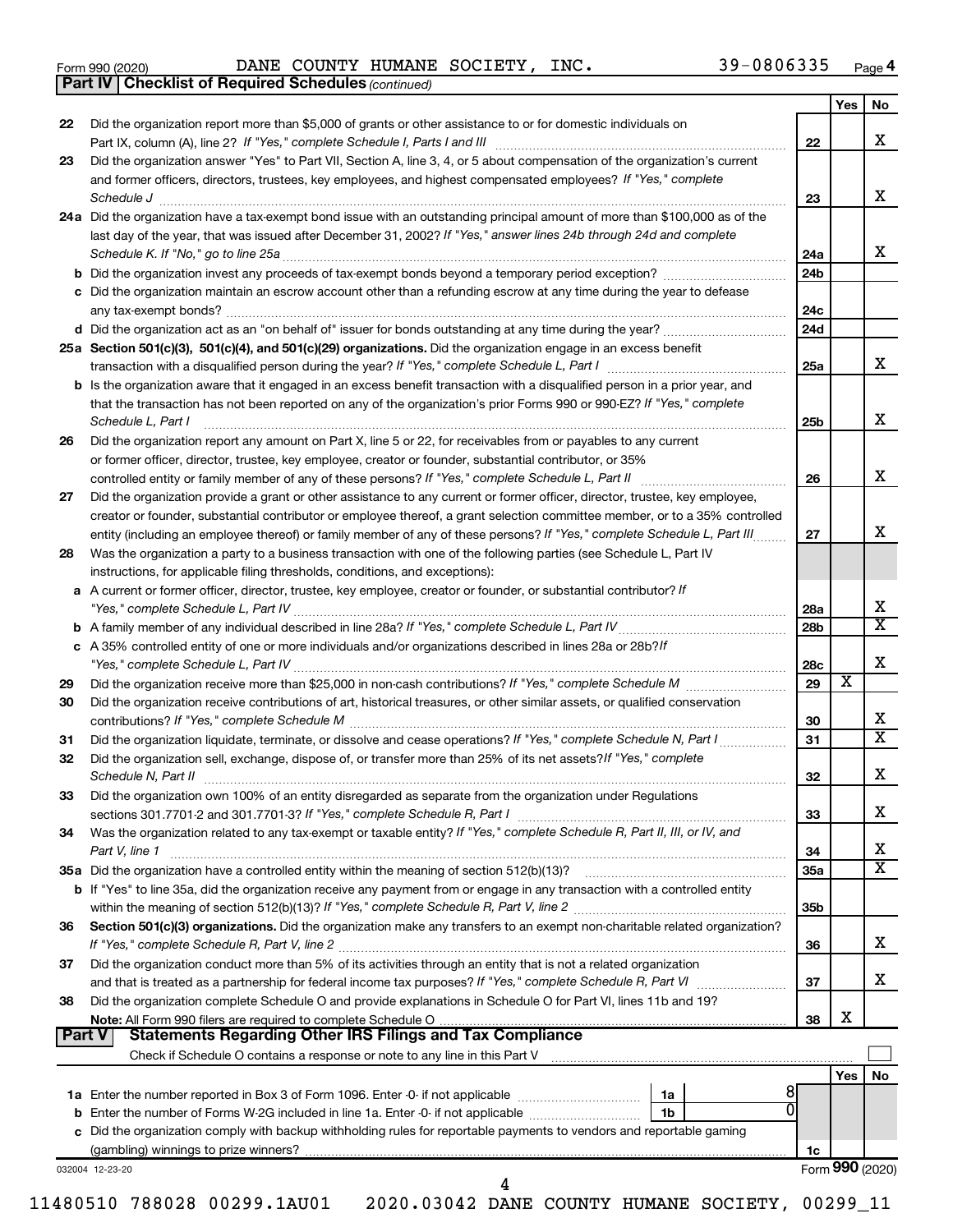Form 990 (2020) Page DANE COUNTY HUMANE SOCIETY, INC. 39-0806335

**Part V** Statements Regarding Other IRS Filings and Tax Compliance (continued)

|    |                                                                                                                                                                                            |                | Yes | No     |  |  |  |  |  |
|----|--------------------------------------------------------------------------------------------------------------------------------------------------------------------------------------------|----------------|-----|--------|--|--|--|--|--|
|    | 2a Enter the number of employees reported on Form W-3, Transmittal of Wage and Tax Statements,                                                                                             |                |     |        |  |  |  |  |  |
|    | 132<br>filed for the calendar year ending with or within the year covered by this return <i>[[[[[[[[[[[[[[[]]]]</i> ]]<br>2a                                                               |                |     |        |  |  |  |  |  |
|    |                                                                                                                                                                                            | 2 <sub>b</sub> | X   |        |  |  |  |  |  |
|    |                                                                                                                                                                                            |                |     |        |  |  |  |  |  |
|    | 3a Did the organization have unrelated business gross income of \$1,000 or more during the year?                                                                                           | За             |     | х      |  |  |  |  |  |
|    |                                                                                                                                                                                            | 3b             |     |        |  |  |  |  |  |
|    | 4a At any time during the calendar year, did the organization have an interest in, or a signature or other authority over, a                                                               |                |     |        |  |  |  |  |  |
|    | financial account in a foreign country (such as a bank account, securities account, or other financial account)?                                                                           | 4a             |     | х      |  |  |  |  |  |
|    | <b>b</b> If "Yes," enter the name of the foreign country $\blacktriangleright$                                                                                                             |                |     |        |  |  |  |  |  |
|    | See instructions for filing requirements for FinCEN Form 114, Report of Foreign Bank and Financial Accounts (FBAR).                                                                        |                |     |        |  |  |  |  |  |
|    |                                                                                                                                                                                            | 5a             |     | х      |  |  |  |  |  |
| b  |                                                                                                                                                                                            | 5b             |     | х      |  |  |  |  |  |
| с  |                                                                                                                                                                                            | 5c             |     |        |  |  |  |  |  |
|    | 6a Does the organization have annual gross receipts that are normally greater than \$100,000, and did the organization solicit                                                             |                |     |        |  |  |  |  |  |
|    | any contributions that were not tax deductible as charitable contributions?                                                                                                                | 6a             |     | х      |  |  |  |  |  |
|    | b If "Yes," did the organization include with every solicitation an express statement that such contributions or gifts                                                                     |                |     |        |  |  |  |  |  |
|    | were not tax deductible?                                                                                                                                                                   | 6b             |     |        |  |  |  |  |  |
| 7  | Organizations that may receive deductible contributions under section 170(c).                                                                                                              |                |     |        |  |  |  |  |  |
| а  | Did the organization receive a payment in excess of \$75 made partly as a contribution and partly for goods and services provided to the payor?                                            | 7a             | х   |        |  |  |  |  |  |
|    |                                                                                                                                                                                            | 7b             | х   |        |  |  |  |  |  |
| с  | Did the organization sell, exchange, or otherwise dispose of tangible personal property for which it was required                                                                          |                |     |        |  |  |  |  |  |
|    |                                                                                                                                                                                            | 7c             |     | х      |  |  |  |  |  |
| d  | 7d                                                                                                                                                                                         |                |     |        |  |  |  |  |  |
|    | Did the organization receive any funds, directly or indirectly, to pay premiums on a personal benefit contract?                                                                            | 7e<br>7f       |     | х<br>х |  |  |  |  |  |
| t  | Did the organization, during the year, pay premiums, directly or indirectly, on a personal benefit contract?                                                                               |                |     |        |  |  |  |  |  |
| g  | If the organization received a contribution of qualified intellectual property, did the organization file Form 8899 as required?                                                           |                |     |        |  |  |  |  |  |
|    | If the organization received a contribution of cars, boats, airplanes, or other vehicles, did the organization file a Form 1098-C?<br>h                                                    |                |     |        |  |  |  |  |  |
| 8  | Sponsoring organizations maintaining donor advised funds. Did a donor advised fund maintained by the<br>sponsoring organization have excess business holdings at any time during the year? | 8              |     |        |  |  |  |  |  |
| 9  | Sponsoring organizations maintaining donor advised funds.                                                                                                                                  |                |     |        |  |  |  |  |  |
| а  | Did the sponsoring organization make any taxable distributions under section 4966?                                                                                                         | 9а             |     |        |  |  |  |  |  |
| b  |                                                                                                                                                                                            | 9b             |     |        |  |  |  |  |  |
| 10 | Section 501(c)(7) organizations. Enter:                                                                                                                                                    |                |     |        |  |  |  |  |  |
| а  | 10a                                                                                                                                                                                        |                |     |        |  |  |  |  |  |
|    | 10 <sub>b</sub><br>b Gross receipts, included on Form 990, Part VIII, line 12, for public use of club facilities                                                                           |                |     |        |  |  |  |  |  |
| 11 | Section 501(c)(12) organizations. Enter:                                                                                                                                                   |                |     |        |  |  |  |  |  |
|    | 11a                                                                                                                                                                                        |                |     |        |  |  |  |  |  |
|    | <b>b</b> Gross income from other sources (Do not net amounts due or paid to other sources against                                                                                          |                |     |        |  |  |  |  |  |
|    | 11b                                                                                                                                                                                        |                |     |        |  |  |  |  |  |
|    | 12a Section 4947(a)(1) non-exempt charitable trusts. Is the organization filing Form 990 in lieu of Form 1041?                                                                             | 12a            |     |        |  |  |  |  |  |
|    | <b>b</b> If "Yes," enter the amount of tax-exempt interest received or accrued during the year<br>12b                                                                                      |                |     |        |  |  |  |  |  |
| 13 | Section 501(c)(29) qualified nonprofit health insurance issuers.                                                                                                                           |                |     |        |  |  |  |  |  |
|    |                                                                                                                                                                                            | 13a            |     |        |  |  |  |  |  |
|    | Note: See the instructions for additional information the organization must report on Schedule O.                                                                                          |                |     |        |  |  |  |  |  |
|    | <b>b</b> Enter the amount of reserves the organization is required to maintain by the states in which the                                                                                  |                |     |        |  |  |  |  |  |
|    | 13 <sub>b</sub>                                                                                                                                                                            |                |     |        |  |  |  |  |  |
|    | 13с                                                                                                                                                                                        |                |     |        |  |  |  |  |  |
|    | 14a Did the organization receive any payments for indoor tanning services during the tax year?                                                                                             | 14a            |     | х      |  |  |  |  |  |
|    | <b>b</b> If "Yes," has it filed a Form 720 to report these payments? If "No," provide an explanation on Schedule O<br><u> 1986 - John Bernstein, skriuwer oan</u>                          | 14b            |     |        |  |  |  |  |  |
| 15 | Is the organization subject to the section 4960 tax on payment(s) of more than \$1,000,000 in remuneration or                                                                              |                |     |        |  |  |  |  |  |
|    |                                                                                                                                                                                            | 15             |     | x      |  |  |  |  |  |
|    | If "Yes," see instructions and file Form 4720, Schedule N.                                                                                                                                 |                |     |        |  |  |  |  |  |
| 16 | Is the organization an educational institution subject to the section 4968 excise tax on net investment income?                                                                            | 16             |     | x      |  |  |  |  |  |
|    | If "Yes," complete Form 4720, Schedule O.                                                                                                                                                  |                |     |        |  |  |  |  |  |

Form (2020) **990**

032005 12-23-20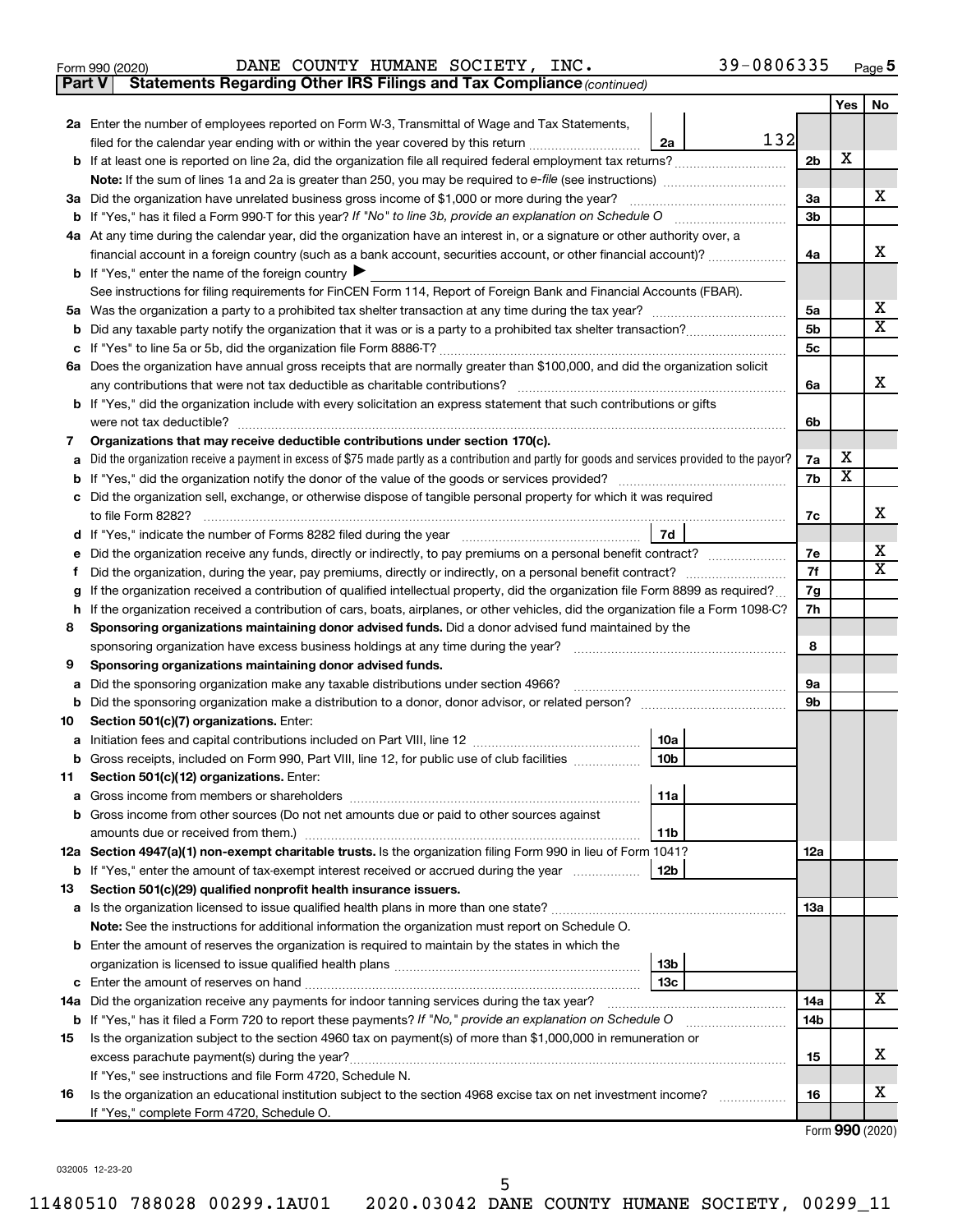Form 990 (2020) Page DANE COUNTY HUMANE SOCIETY, INC. 39-0806335

**Part VI** Governance, Management, and Disclosure For each "Yes" response to lines 2 through 7b below, and for a "No" response *to line 8a, 8b, or 10b below, describe the circumstances, processes, or changes on Schedule O. See instructions.*

|    |                                                                                                                                                                                                                                |    |    |                 |                         | $\mathbf{X}$            |
|----|--------------------------------------------------------------------------------------------------------------------------------------------------------------------------------------------------------------------------------|----|----|-----------------|-------------------------|-------------------------|
|    | <b>Section A. Governing Body and Management</b>                                                                                                                                                                                |    |    |                 |                         |                         |
|    |                                                                                                                                                                                                                                |    | 12 |                 | Yes                     | No                      |
|    | <b>1a</b> Enter the number of voting members of the governing body at the end of the tax year                                                                                                                                  | 1a |    |                 |                         |                         |
|    | If there are material differences in voting rights among members of the governing body, or if the governing                                                                                                                    |    |    |                 |                         |                         |
|    | body delegated broad authority to an executive committee or similar committee, explain on Schedule O.                                                                                                                          |    |    | 12              |                         |                         |
| b  | Enter the number of voting members included on line 1a, above, who are independent                                                                                                                                             | 1b |    |                 |                         |                         |
| 2  | Did any officer, director, trustee, or key employee have a family relationship or a business relationship with any other                                                                                                       |    |    |                 |                         |                         |
|    |                                                                                                                                                                                                                                |    |    | $\mathbf{2}$    |                         | х                       |
| 3  | Did the organization delegate control over management duties customarily performed by or under the direct supervision                                                                                                          |    |    |                 |                         |                         |
|    |                                                                                                                                                                                                                                |    |    | 3               |                         | х                       |
| 4  | Did the organization make any significant changes to its governing documents since the prior Form 990 was filed?                                                                                                               |    |    | 4               |                         | $\overline{\mathbf{x}}$ |
| 5  |                                                                                                                                                                                                                                |    |    | 5               |                         | $\overline{\textbf{x}}$ |
| 6  |                                                                                                                                                                                                                                |    |    | 6               | $\overline{\textbf{x}}$ |                         |
| 7a | Did the organization have members, stockholders, or other persons who had the power to elect or appoint one or                                                                                                                 |    |    |                 |                         |                         |
|    |                                                                                                                                                                                                                                |    |    | 7a              | X                       |                         |
| b  | Are any governance decisions of the organization reserved to (or subject to approval by) members, stockholders, or                                                                                                             |    |    |                 |                         |                         |
|    |                                                                                                                                                                                                                                |    |    | 7b              | X                       |                         |
| 8  | Did the organization contemporaneously document the meetings held or written actions undertaken during the year by the following:                                                                                              |    |    |                 |                         |                         |
| а  |                                                                                                                                                                                                                                |    |    | 8а              | X                       |                         |
| b  |                                                                                                                                                                                                                                |    |    | 8b              | $\overline{\textbf{x}}$ |                         |
| 9  | Is there any officer, director, trustee, or key employee listed in Part VII, Section A, who cannot be reached at the                                                                                                           |    |    |                 |                         |                         |
|    |                                                                                                                                                                                                                                |    |    | 9               |                         | x                       |
|    | <b>Section B. Policies</b> (This Section B requests information about policies not required by the Internal Revenue Code.)                                                                                                     |    |    |                 |                         |                         |
|    |                                                                                                                                                                                                                                |    |    |                 | Yes                     | No                      |
|    |                                                                                                                                                                                                                                |    |    | 10a             |                         | х                       |
|    | <b>b</b> If "Yes," did the organization have written policies and procedures governing the activities of such chapters, affiliates,                                                                                            |    |    |                 |                         |                         |
|    |                                                                                                                                                                                                                                |    |    | 10 <sub>b</sub> |                         |                         |
|    | 11a Has the organization provided a complete copy of this Form 990 to all members of its governing body before filing the form?                                                                                                |    |    | 11a             | X                       |                         |
|    | <b>b</b> Describe in Schedule O the process, if any, used by the organization to review this Form 990.                                                                                                                         |    |    |                 |                         |                         |
|    |                                                                                                                                                                                                                                |    |    | 12a             | Х                       |                         |
| b  | Were officers, directors, or trustees, and key employees required to disclose annually interests that could give rise to conflicts?                                                                                            |    |    | 12 <sub>b</sub> | $\overline{\mathbf{X}}$ |                         |
| с  | Did the organization regularly and consistently monitor and enforce compliance with the policy? If "Yes," describe                                                                                                             |    |    |                 |                         |                         |
|    | in Schedule O how this was done encourance and an according to the state of the state of the state of the state of the state of the state of the state of the state of the state of the state of the state of the state of the |    |    | 12c             | Х                       |                         |
| 13 |                                                                                                                                                                                                                                |    |    | 13              | $\overline{\textbf{x}}$ |                         |
| 14 |                                                                                                                                                                                                                                |    |    | 14              | $\overline{\mathbf{X}}$ |                         |
| 15 | Did the process for determining compensation of the following persons include a review and approval by independent                                                                                                             |    |    |                 |                         |                         |
|    | persons, comparability data, and contemporaneous substantiation of the deliberation and decision?                                                                                                                              |    |    |                 |                         |                         |
|    |                                                                                                                                                                                                                                |    |    |                 | X                       |                         |
| а  |                                                                                                                                                                                                                                |    |    | 15a             |                         | х                       |
|    |                                                                                                                                                                                                                                |    |    | <b>15b</b>      |                         |                         |
|    | If "Yes" to line 15a or 15b, describe the process in Schedule O (see instructions).                                                                                                                                            |    |    |                 |                         |                         |
|    | 16a Did the organization invest in, contribute assets to, or participate in a joint venture or similar arrangement with a                                                                                                      |    |    |                 |                         | x                       |
|    | taxable entity during the year?                                                                                                                                                                                                |    |    | 16a             |                         |                         |
|    | b If "Yes," did the organization follow a written policy or procedure requiring the organization to evaluate its participation                                                                                                 |    |    |                 |                         |                         |
|    | in joint venture arrangements under applicable federal tax law, and take steps to safeguard the organization's                                                                                                                 |    |    |                 |                         |                         |
|    | exempt status with respect to such arrangements?                                                                                                                                                                               |    |    | 16b             |                         |                         |
|    | <b>Section C. Disclosure</b>                                                                                                                                                                                                   |    |    |                 |                         |                         |
| 17 | List the states with which a copy of this Form 990 is required to be filed $\blacktriangleright\texttt{WI}$                                                                                                                    |    |    |                 |                         |                         |
| 18 | Section 6104 requires an organization to make its Forms 1023 (1024 or 1024-A, if applicable), 990, and 990-T (Section 501(c)(3)s only) available                                                                               |    |    |                 |                         |                         |
|    | for public inspection. Indicate how you made these available. Check all that apply.                                                                                                                                            |    |    |                 |                         |                         |
|    | $\lfloor x \rfloor$ Upon request<br>  X   Own website<br>Another's website<br>Other (explain on Schedule O)                                                                                                                    |    |    |                 |                         |                         |
| 19 | Describe on Schedule O whether (and if so, how) the organization made its governing documents, conflict of interest policy, and financial                                                                                      |    |    |                 |                         |                         |
|    | statements available to the public during the tax year.                                                                                                                                                                        |    |    |                 |                         |                         |
| 20 | State the name, address, and telephone number of the person who possesses the organization's books and records                                                                                                                 |    |    |                 |                         |                         |
|    | SARA HOVEN - 608-838-0413                                                                                                                                                                                                      |    |    |                 |                         |                         |
|    | 53718-6941<br>5132 VOGES RD, MADISON, WI                                                                                                                                                                                       |    |    |                 |                         |                         |
|    | 032006 12-23-20                                                                                                                                                                                                                |    |    |                 | Form 990 (2020)         |                         |
|    | 6                                                                                                                                                                                                                              |    |    |                 |                         |                         |
|    | 11480510 788028 00299.1AU01<br>2020.03042 DANE COUNTY HUMANE SOCIETY, 00299_11                                                                                                                                                 |    |    |                 |                         |                         |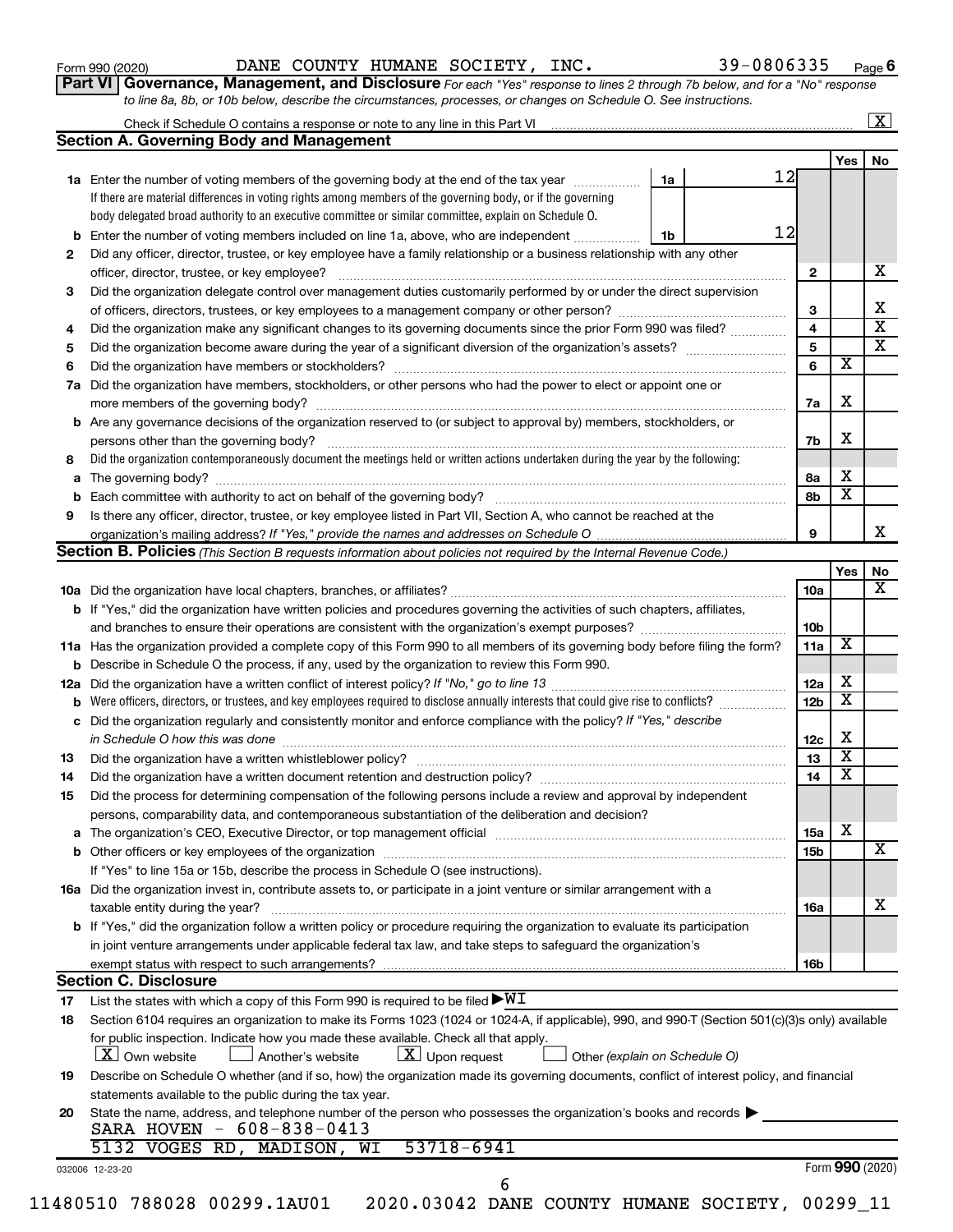$\Box$ 

| Part VII Compensation of Officers, Directors, Trustees, Key Employees, Highest Compensated |  |  |
|--------------------------------------------------------------------------------------------|--|--|
| <b>Employees, and Independent Contractors</b>                                              |  |  |

Check if Schedule O contains a response or note to any line in this Part VII

**Section A. Officers, Directors, Trustees, Key Employees, and Highest Compensated Employees**

**1a**  Complete this table for all persons required to be listed. Report compensation for the calendar year ending with or within the organization's tax year.  $\bullet$  List all of the organization's current officers, directors, trustees (whether individuals or organizations), regardless of amount of compensation.

Enter -0- in columns (D), (E), and (F) if no compensation was paid.

**•** List all of the organization's current key employees, if any. See instructions for definition of "key employee."

• List the organization's five *current* highest compensated employees (other than an officer, director, trustee, or key employee) who received reportable compensation (Box 5 of Form W-2 and/or Box 7 of Form 1099-MISC) of more than \$100,000 from the organization and any related organizations.

 $\bullet$  List all of the organization's former officers, key employees, and highest compensated employees who received more than \$100,000 of reportable compensation from the organization and any related organizations.

**•** List all of the organization's former directors or trustees that received, in the capacity as a former director or trustee of the organization, more than \$10,000 of reportable compensation from the organization and any related organizations.

See instructions for the order in which to list the persons above.

Check this box if neither the organization nor any related organization compensated any current officer, director, or trustee.  $\Box$ 

| (A)                          | (C)<br>(B)             |                                         |                                                                  |             |              |                                   |        | (D)                 | (E)                              | (F)                      |  |  |  |
|------------------------------|------------------------|-----------------------------------------|------------------------------------------------------------------|-------------|--------------|-----------------------------------|--------|---------------------|----------------------------------|--------------------------|--|--|--|
| Name and title               | Average                | Position<br>(do not check more than one |                                                                  |             |              |                                   |        | Reportable          | Reportable                       | Estimated                |  |  |  |
|                              | hours per              |                                         | box, unless person is both an<br>officer and a director/trustee) |             |              |                                   |        | compensation        | compensation                     | amount of                |  |  |  |
|                              | week                   |                                         |                                                                  |             |              |                                   |        | from                | from related                     | other                    |  |  |  |
|                              | (list any<br>hours for |                                         |                                                                  |             |              |                                   |        | the<br>organization | organizations<br>(W-2/1099-MISC) | compensation<br>from the |  |  |  |
|                              | related                |                                         |                                                                  |             |              |                                   |        | (W-2/1099-MISC)     |                                  | organization             |  |  |  |
|                              | organizations          |                                         |                                                                  |             |              |                                   |        |                     |                                  | and related              |  |  |  |
|                              | below                  | Individual trustee or director          |                                                                  |             |              |                                   |        |                     |                                  | organizations            |  |  |  |
|                              | line)                  |                                         | Institutional trustee                                            | Officer     | Key employee | Highest compensated<br>  employee | Former |                     |                                  |                          |  |  |  |
| PAM MCCLOUD SMITH<br>(1)     | 55.00                  |                                         |                                                                  |             |              |                                   |        |                     |                                  |                          |  |  |  |
| EXECUTIVE DIRECTOR           |                        |                                         |                                                                  | $\mathbf X$ |              |                                   |        | 120,436.            | 0.                               | 14,565.                  |  |  |  |
| DOUG BROWN<br>(2)            | 55.00                  |                                         |                                                                  |             |              |                                   |        |                     |                                  |                          |  |  |  |
| ASSISTANT EXECUTIVE DIRECTOR |                        |                                         |                                                                  | $\mathbf X$ |              |                                   |        | 98,045.             | $\mathbf 0$ .                    | 13,922.                  |  |  |  |
| (3)<br><b>JOSEPH GOODE</b>   | 2.50                   |                                         |                                                                  |             |              |                                   |        |                     |                                  |                          |  |  |  |
| PRESIDENT                    |                        | X                                       |                                                                  | $\mathbf X$ |              |                                   |        | $\mathbf 0$ .       | $\mathbf 0$ .                    | $\boldsymbol{0}$ .       |  |  |  |
| <b>LAURA MURRAY</b><br>(4)   | 1.50                   |                                         |                                                                  |             |              |                                   |        |                     |                                  |                          |  |  |  |
| VICE PRESIDENT               |                        | X                                       |                                                                  | $\mathbf X$ |              |                                   |        | $\mathbf 0$ .       | $\mathbf 0$ .                    | $\mathbf 0$ .            |  |  |  |
| CATHY HOLMES<br>(5)          | 3.50                   |                                         |                                                                  |             |              |                                   |        |                     |                                  |                          |  |  |  |
| <b>SECRETARY</b>             |                        | $\mathbf X$                             |                                                                  | $\mathbf X$ |              |                                   |        | $\mathbf 0$ .       | $\mathbf 0$ .                    | $\mathbf 0$ .            |  |  |  |
| (6)<br>SHIRLEY CROCKER       | 1.50                   |                                         |                                                                  |             |              |                                   |        |                     |                                  |                          |  |  |  |
| <b>TREASURER</b>             |                        | $\mathbf X$                             |                                                                  | $\mathbf X$ |              |                                   |        | $\mathbf 0$         | $\mathbf 0$ .                    | $\mathbf 0$ .            |  |  |  |
| (7)<br>LILLY BICKERS         | 1.50                   |                                         |                                                                  |             |              |                                   |        |                     |                                  |                          |  |  |  |
| <b>DIRECTOR</b>              |                        | $\mathbf X$                             |                                                                  |             |              |                                   |        | $\mathbf 0$         | $\mathbf 0$ .                    | $\mathbf 0$ .            |  |  |  |
| (8)<br>JOEL DAVIDSON         | 1.50                   |                                         |                                                                  |             |              |                                   |        |                     |                                  |                          |  |  |  |
| <b>DIRECTOR</b>              |                        | $\mathbf X$                             |                                                                  |             |              |                                   |        | $\mathbf 0$ .       | $\mathbf 0$ .                    | $\mathbf 0$ .            |  |  |  |
| (9)<br>MAGGIE PREMO          | 1.50                   |                                         |                                                                  |             |              |                                   |        |                     |                                  |                          |  |  |  |
| <b>DIRECTOR</b>              |                        | $\mathbf X$                             |                                                                  |             |              |                                   |        | $\mathbf 0$         | $\mathbf 0$ .                    | $\mathbf 0$ .            |  |  |  |
| (10) SARA COLOPY             | 1.50                   |                                         |                                                                  |             |              |                                   |        |                     |                                  |                          |  |  |  |
| <b>DIRECTOR</b>              |                        | $\rm X$                                 |                                                                  |             |              |                                   |        | 0                   | $\mathbf 0$ .                    | $\mathbf 0$ .            |  |  |  |
| (11) JULIE FAGAN             | 1.50                   |                                         |                                                                  |             |              |                                   |        |                     |                                  |                          |  |  |  |
| <b>DIRECTOR</b>              |                        | X                                       |                                                                  |             |              |                                   |        | $\mathbf 0$         | $\mathbf 0$ .                    | $\mathbf 0$ .            |  |  |  |
| (12) AMY JOHNSON             | 1.50                   |                                         |                                                                  |             |              |                                   |        |                     |                                  |                          |  |  |  |
| <b>DIRECTOR</b>              |                        | $\mathbf X$                             |                                                                  |             |              |                                   |        | $\mathbf 0$ .       | $\mathbf 0$ .                    | $\mathbf 0$ .            |  |  |  |
| (13) MARK KNIPFER            | 1.50                   |                                         |                                                                  |             |              |                                   |        |                     |                                  |                          |  |  |  |
| <b>DIRECTOR</b>              |                        | $\mathbf X$                             |                                                                  |             |              |                                   |        | $\mathbf 0$         | $\mathbf 0$ .                    | $\mathbf 0$ .            |  |  |  |
| (14) JOY CARDIN              | 1.50                   |                                         |                                                                  |             |              |                                   |        |                     |                                  |                          |  |  |  |
| <b>DIRECTOR</b>              |                        | $\mathbf X$                             |                                                                  |             |              |                                   |        | $\mathbf 0$ .       | $\mathbf 0$ .                    | $\mathbf 0$ .            |  |  |  |
|                              |                        |                                         |                                                                  |             |              |                                   |        |                     |                                  |                          |  |  |  |
|                              |                        |                                         |                                                                  |             |              |                                   |        |                     |                                  |                          |  |  |  |
|                              |                        |                                         |                                                                  |             |              |                                   |        |                     |                                  |                          |  |  |  |
|                              |                        |                                         |                                                                  |             |              |                                   |        |                     |                                  |                          |  |  |  |
|                              |                        |                                         |                                                                  |             |              |                                   |        |                     |                                  |                          |  |  |  |
|                              |                        |                                         |                                                                  |             |              |                                   |        |                     |                                  |                          |  |  |  |

032007 12-23-20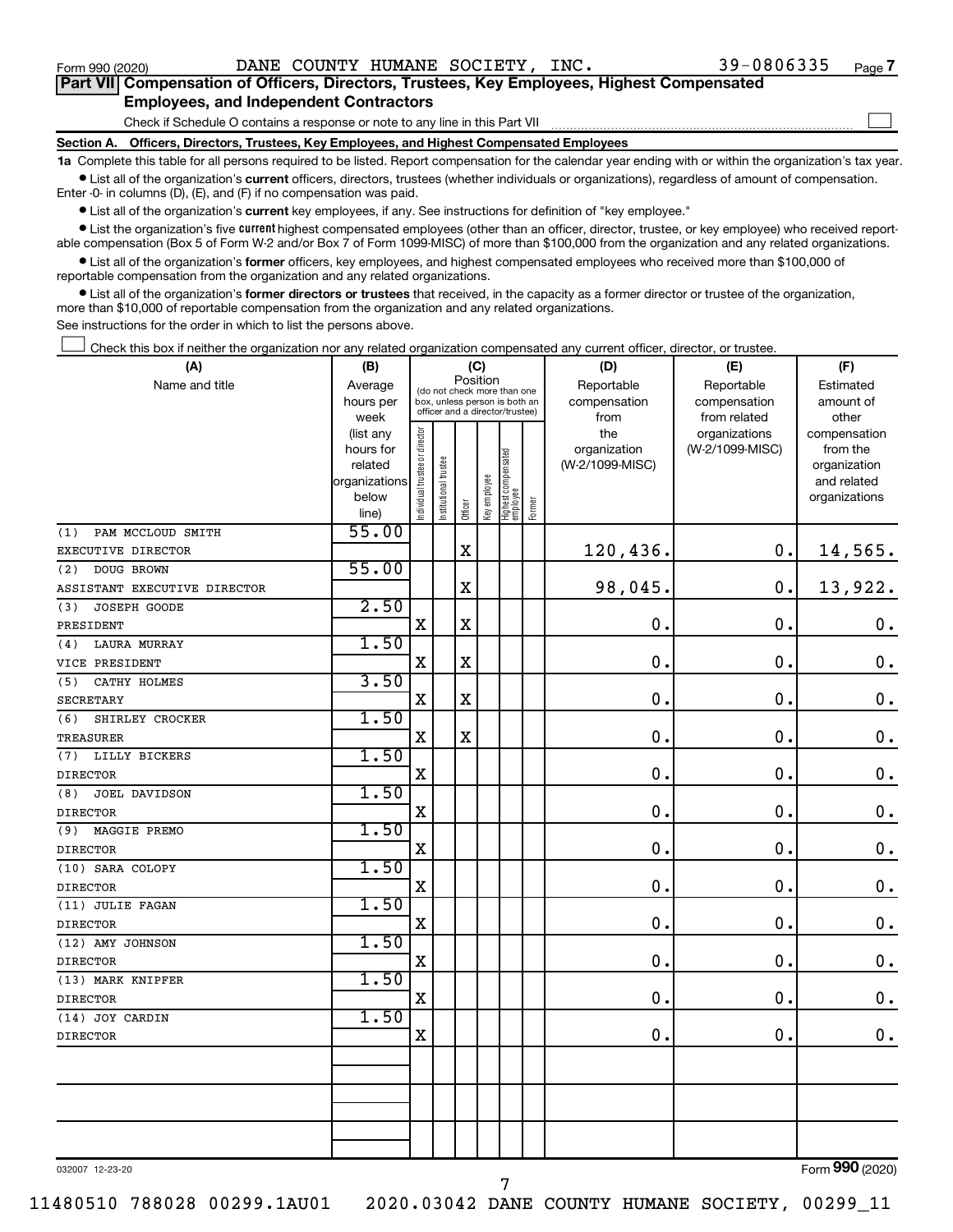|                 | DANE COUNTY HUMANE SOCIETY, INC.<br>Form 990 (2020)                                                                                  |                          |                                |                       |          |              |                                                              |        |                                | 39-0806335      |                  |                     | Page 8        |                  |
|-----------------|--------------------------------------------------------------------------------------------------------------------------------------|--------------------------|--------------------------------|-----------------------|----------|--------------|--------------------------------------------------------------|--------|--------------------------------|-----------------|------------------|---------------------|---------------|------------------|
| <b>Part VII</b> | Section A. Officers, Directors, Trustees, Key Employees, and Highest Compensated Employees (continued)                               |                          |                                |                       |          |              |                                                              |        |                                |                 |                  |                     |               |                  |
|                 | (A)                                                                                                                                  | (B)                      |                                |                       | (C)      |              |                                                              |        | (D)                            | (E)             |                  |                     | (F)           |                  |
|                 | Name and title                                                                                                                       | Average                  |                                |                       | Position |              |                                                              |        | Reportable                     | Reportable      |                  |                     | Estimated     |                  |
|                 |                                                                                                                                      | hours per                |                                |                       |          |              | (do not check more than one<br>box, unless person is both an |        | compensation                   | compensation    |                  |                     | amount of     |                  |
|                 |                                                                                                                                      | week                     |                                |                       |          |              | officer and a director/trustee)                              |        | from                           | from related    |                  |                     | other         |                  |
|                 |                                                                                                                                      | (list any                |                                |                       |          |              |                                                              |        | the                            | organizations   |                  |                     | compensation  |                  |
|                 |                                                                                                                                      | hours for                |                                |                       |          |              |                                                              |        | organization                   | (W-2/1099-MISC) |                  |                     | from the      |                  |
|                 |                                                                                                                                      | related<br>organizations |                                |                       |          |              |                                                              |        | (W-2/1099-MISC)                |                 |                  |                     | organization  |                  |
|                 |                                                                                                                                      | below                    |                                |                       |          |              |                                                              |        |                                |                 |                  |                     | and related   |                  |
|                 |                                                                                                                                      | line)                    | Individual trustee or director | Institutional trustee | Officer  | Key employee | Highest compensated<br>  employee                            | Former |                                |                 |                  |                     | organizations |                  |
|                 |                                                                                                                                      |                          |                                |                       |          |              |                                                              |        |                                |                 |                  |                     |               |                  |
|                 |                                                                                                                                      |                          |                                |                       |          |              |                                                              |        |                                |                 |                  |                     |               |                  |
|                 |                                                                                                                                      |                          |                                |                       |          |              |                                                              |        |                                |                 |                  |                     |               |                  |
|                 |                                                                                                                                      |                          |                                |                       |          |              |                                                              |        |                                |                 |                  |                     |               |                  |
|                 |                                                                                                                                      |                          |                                |                       |          |              |                                                              |        |                                |                 |                  |                     |               |                  |
|                 |                                                                                                                                      |                          |                                |                       |          |              |                                                              |        |                                |                 |                  |                     |               |                  |
|                 |                                                                                                                                      |                          |                                |                       |          |              |                                                              |        |                                |                 |                  |                     |               |                  |
|                 |                                                                                                                                      |                          |                                |                       |          |              |                                                              |        |                                |                 |                  |                     |               |                  |
|                 |                                                                                                                                      |                          |                                |                       |          |              |                                                              |        |                                |                 |                  |                     |               |                  |
|                 |                                                                                                                                      |                          |                                |                       |          |              |                                                              |        |                                |                 |                  |                     |               |                  |
|                 |                                                                                                                                      |                          |                                |                       |          |              |                                                              |        |                                |                 |                  |                     |               |                  |
|                 |                                                                                                                                      |                          |                                |                       |          |              |                                                              |        |                                |                 |                  |                     |               |                  |
|                 |                                                                                                                                      |                          |                                |                       |          |              |                                                              |        |                                |                 |                  |                     |               |                  |
|                 |                                                                                                                                      |                          |                                |                       |          |              |                                                              |        |                                |                 |                  |                     |               |                  |
|                 |                                                                                                                                      |                          |                                |                       |          |              |                                                              |        |                                |                 |                  |                     |               |                  |
|                 |                                                                                                                                      |                          |                                |                       |          |              |                                                              |        |                                |                 |                  |                     |               |                  |
|                 |                                                                                                                                      |                          |                                |                       |          |              |                                                              |        |                                |                 |                  |                     |               |                  |
|                 |                                                                                                                                      |                          |                                |                       |          |              |                                                              |        |                                |                 |                  |                     |               |                  |
|                 |                                                                                                                                      |                          |                                |                       |          |              |                                                              |        | 218,481.                       |                 | $\overline{0}$ . |                     | 28,487.       |                  |
|                 | 1b Subtotal                                                                                                                          |                          |                                |                       |          |              |                                                              |        | $\overline{0}$ .               |                 | σ.               |                     |               | $\overline{0}$ . |
|                 |                                                                                                                                      |                          |                                |                       |          |              |                                                              |        | 218,481.                       |                 | 0.               |                     | 28,487.       |                  |
|                 |                                                                                                                                      |                          |                                |                       |          |              |                                                              |        |                                |                 |                  |                     |               |                  |
| 2               | Total number of individuals (including but not limited to those listed above) who received more than \$100,000 of reportable         |                          |                                |                       |          |              |                                                              |        |                                |                 |                  |                     |               | 1                |
|                 | compensation from the organization $\blacktriangleright$                                                                             |                          |                                |                       |          |              |                                                              |        |                                |                 |                  |                     | Yes           | No               |
|                 |                                                                                                                                      |                          |                                |                       |          |              |                                                              |        |                                |                 |                  |                     |               |                  |
| 3               | Did the organization list any former officer, director, trustee, key employee, or highest compensated employee on                    |                          |                                |                       |          |              |                                                              |        |                                |                 |                  |                     |               | х                |
|                 | line 1a? If "Yes," complete Schedule J for such individual manufactured content to the set of the set of the s                       |                          |                                |                       |          |              |                                                              |        |                                |                 |                  | 3                   |               |                  |
|                 | For any individual listed on line 1a, is the sum of reportable compensation and other compensation from the organization             |                          |                                |                       |          |              |                                                              |        |                                |                 |                  |                     |               | х                |
|                 | and related organizations greater than \$150,000? If "Yes," complete Schedule J for such individual                                  |                          |                                |                       |          |              |                                                              |        |                                |                 |                  | 4                   |               |                  |
| 5               | Did any person listed on line 1a receive or accrue compensation from any unrelated organization or individual for services           |                          |                                |                       |          |              |                                                              |        |                                |                 |                  |                     |               | х                |
|                 |                                                                                                                                      |                          |                                |                       |          |              |                                                              |        |                                |                 |                  | 5                   |               |                  |
|                 | <b>Section B. Independent Contractors</b>                                                                                            |                          |                                |                       |          |              |                                                              |        |                                |                 |                  |                     |               |                  |
| 1.              | Complete this table for your five highest compensated independent contractors that received more than \$100,000 of compensation from |                          |                                |                       |          |              |                                                              |        |                                |                 |                  |                     |               |                  |
|                 | the organization. Report compensation for the calendar year ending with or within the organization's tax year.                       |                          |                                |                       |          |              |                                                              |        |                                |                 |                  |                     |               |                  |
|                 | (A)<br>Name and business address                                                                                                     |                          |                                | <b>NONE</b>           |          |              |                                                              |        | (B)<br>Description of services |                 |                  | (C)<br>Compensation |               |                  |
|                 |                                                                                                                                      |                          |                                |                       |          |              |                                                              |        |                                |                 |                  |                     |               |                  |
|                 |                                                                                                                                      |                          |                                |                       |          |              |                                                              |        |                                |                 |                  |                     |               |                  |
|                 |                                                                                                                                      |                          |                                |                       |          |              |                                                              |        |                                |                 |                  |                     |               |                  |
|                 |                                                                                                                                      |                          |                                |                       |          |              |                                                              |        |                                |                 |                  |                     |               |                  |
|                 |                                                                                                                                      |                          |                                |                       |          |              |                                                              |        |                                |                 |                  |                     |               |                  |
|                 |                                                                                                                                      |                          |                                |                       |          |              |                                                              |        |                                |                 |                  |                     |               |                  |
|                 |                                                                                                                                      |                          |                                |                       |          |              |                                                              |        |                                |                 |                  |                     |               |                  |
|                 |                                                                                                                                      |                          |                                |                       |          |              |                                                              |        |                                |                 |                  |                     |               |                  |
|                 |                                                                                                                                      |                          |                                |                       |          |              |                                                              |        |                                |                 |                  |                     |               |                  |
|                 |                                                                                                                                      |                          |                                |                       |          |              |                                                              |        |                                |                 |                  |                     |               |                  |
| 2               | Total number of independent contractors (including but not limited to those listed above) who received more than                     |                          |                                |                       |          |              |                                                              |        |                                |                 |                  |                     |               |                  |
|                 | \$100,000 of compensation from the organization                                                                                      |                          |                                |                       |          |              | 0                                                            |        |                                |                 |                  |                     |               |                  |
|                 |                                                                                                                                      |                          |                                |                       |          |              |                                                              |        |                                |                 |                  | Form 990 (2020)     |               |                  |

032008 12-23-20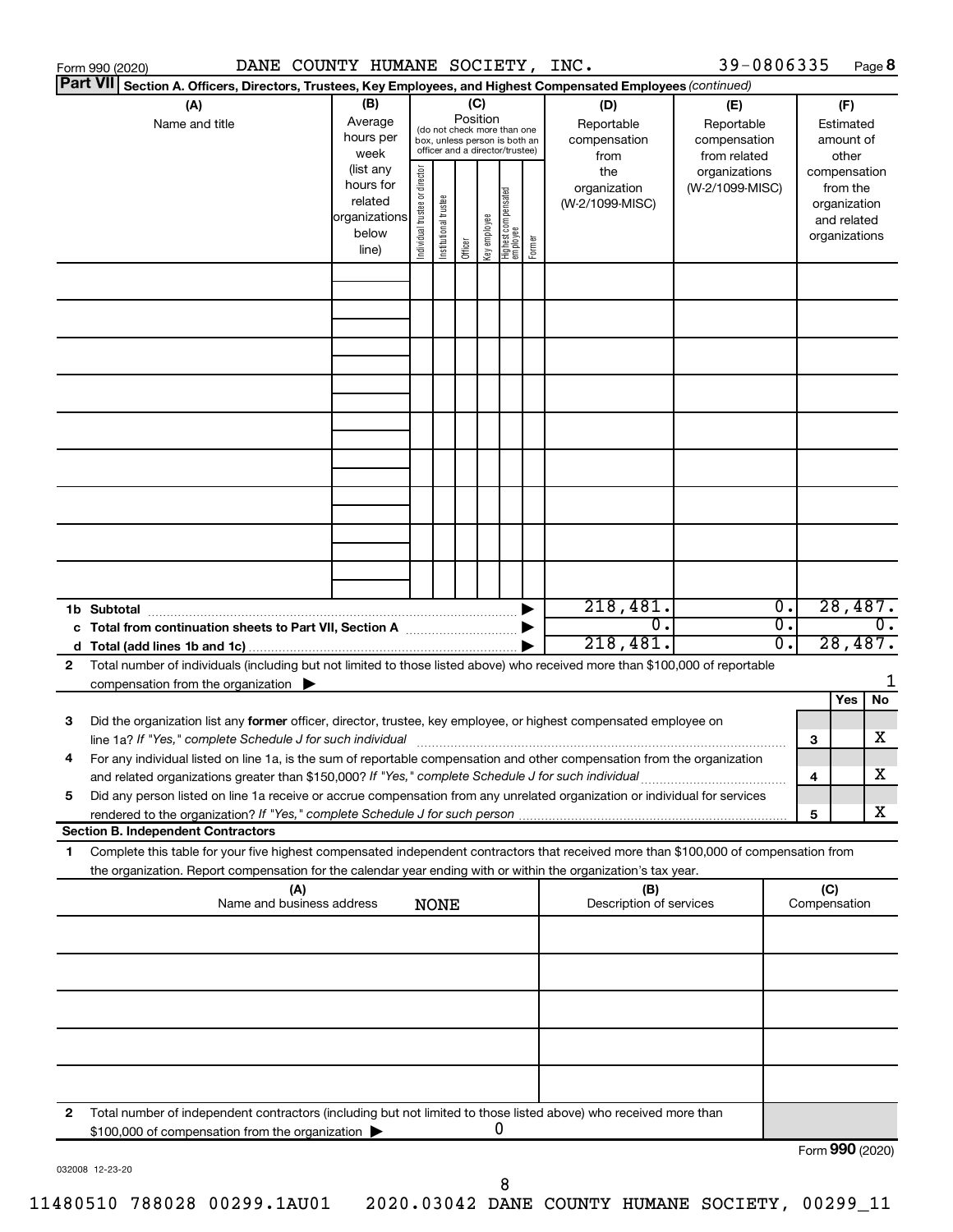|                                                           |                 |                                                           |    |                 |            |                      | (A)           | (B)               | (C)              | (D)                                  |
|-----------------------------------------------------------|-----------------|-----------------------------------------------------------|----|-----------------|------------|----------------------|---------------|-------------------|------------------|--------------------------------------|
|                                                           |                 |                                                           |    |                 |            |                      | Total revenue | Related or exempt | Unrelated        | Revenue excluded                     |
|                                                           |                 |                                                           |    |                 |            |                      |               | function revenue  | business revenue | from tax under<br>sections 512 - 514 |
|                                                           |                 |                                                           |    |                 |            | 184,781.             |               |                   |                  |                                      |
|                                                           |                 | <b>1 a</b> Federated campaigns                            |    | 1a              |            |                      |               |                   |                  |                                      |
|                                                           |                 | <b>b</b> Membership dues<br>$\ldots \ldots \ldots \ldots$ |    | 1 <sub>b</sub>  |            | 41,130.              |               |                   |                  |                                      |
| Contributions, Gifts, Grants<br>and Other Similar Amounts |                 | c Fundraising events                                      |    | 1c              |            | 323,999.             |               |                   |                  |                                      |
|                                                           |                 | d Related organizations                                   |    | 1d              |            |                      |               |                   |                  |                                      |
|                                                           |                 | e Government grants (contributions)                       |    | 1e              |            | 572,868.             |               |                   |                  |                                      |
|                                                           |                 | f All other contributions, gifts, grants, and             |    |                 |            |                      |               |                   |                  |                                      |
|                                                           |                 | similar amounts not included above                        |    | 1f              |            | 3,204,619.           |               |                   |                  |                                      |
|                                                           |                 | g Noncash contributions included in lines 1a-1f           |    | <u>  1g</u>  \$ |            | 278, 515.            |               |                   |                  |                                      |
|                                                           |                 | h Total. Add lines 1a-1f                                  |    |                 |            |                      | 4, 327, 397.  |                   |                  |                                      |
|                                                           |                 |                                                           |    |                 |            | <b>Business Code</b> |               |                   |                  |                                      |
|                                                           | 2 a             | ADOPTION FEES                                             |    |                 |            | 813312               | 337,638.      | 337,638.          |                  |                                      |
|                                                           | b               | GOVERNMENT CONTRACTS                                      |    |                 |            | 813312               | 214,637.      | 214,637.          |                  |                                      |
| Program Service<br>Revenue                                |                 | VETERINARY STUDENT PROGRAM                                |    |                 |            | 813312               | 49,000.       | 49,000.           |                  |                                      |
|                                                           |                 | REDEMPTIONS                                               |    |                 |            | 813312               | 22,487.       | 22,487.           |                  |                                      |
|                                                           |                 | CAMP REGISTRATION FEES                                    |    |                 |            | 813312               | 12,395.       | 12,395.           |                  |                                      |
|                                                           | f.              | All other program service revenue                         |    |                 |            | 813312               | 53,481.       | 53,481            |                  |                                      |
|                                                           |                 |                                                           |    |                 |            |                      | 689,638.      |                   |                  |                                      |
|                                                           | 3               | Investment income (including dividends, interest, and     |    |                 |            |                      |               |                   |                  |                                      |
|                                                           |                 |                                                           |    |                 |            |                      | 36,014.       |                   |                  | 36,014.                              |
|                                                           | 4               | Income from investment of tax-exempt bond proceeds        |    |                 |            |                      |               |                   |                  |                                      |
|                                                           | 5               |                                                           |    |                 |            |                      |               |                   |                  |                                      |
|                                                           |                 |                                                           |    | (i) Real        |            | (ii) Personal        |               |                   |                  |                                      |
|                                                           | 6а              | Gross rents                                               | 6a |                 |            |                      |               |                   |                  |                                      |
|                                                           |                 | <b>b</b> Less: rental expenses $\ldots$                   | 6b |                 |            |                      |               |                   |                  |                                      |
|                                                           | c               | Rental income or (loss)                                   | 6с |                 |            |                      |               |                   |                  |                                      |
|                                                           |                 | d Net rental income or (loss)                             |    |                 |            |                      |               |                   |                  |                                      |
|                                                           |                 | 7 a Gross amount from sales of                            |    | (i) Securities  |            | (ii) Other           |               |                   |                  |                                      |
|                                                           |                 | assets other than inventory                               | 7a | 1,628,449       |            |                      |               |                   |                  |                                      |
|                                                           |                 | <b>b</b> Less: cost or other basis                        |    |                 |            |                      |               |                   |                  |                                      |
|                                                           |                 | and sales expenses                                        | 7b | 1,654,976.      |            |                      |               |                   |                  |                                      |
| her Revenue                                               |                 | c Gain or (loss)                                          | 7c |                 | $-26,527.$ |                      |               |                   |                  |                                      |
|                                                           |                 |                                                           |    |                 |            |                      | $-26, 527.$   |                   |                  | $-26,527.$                           |
|                                                           |                 | 8 a Gross income from fundraising events (not             |    |                 |            |                      |               |                   |                  |                                      |
| ō                                                         |                 | including \$                                              |    | 323,999. of     |            |                      |               |                   |                  |                                      |
|                                                           |                 | contributions reported on line 1c). See                   |    |                 |            |                      |               |                   |                  |                                      |
|                                                           |                 |                                                           |    |                 | 8a         | 20,730.              |               |                   |                  |                                      |
|                                                           |                 | b Less: direct expenses                                   |    |                 | 8b         | 42,653.              |               |                   |                  |                                      |
|                                                           | с               | Net income or (loss) from fundraising events              |    |                 |            | .                    | $-21,923.$    |                   |                  | $-21,923.$                           |
|                                                           |                 | 9 a Gross income from gaming activities. See              |    |                 |            |                      |               |                   |                  |                                      |
|                                                           |                 |                                                           |    |                 | 9a         |                      |               |                   |                  |                                      |
|                                                           |                 |                                                           |    |                 | 9b         |                      |               |                   |                  |                                      |
|                                                           | с               | Net income or (loss) from gaming activities               |    |                 |            |                      |               |                   |                  |                                      |
|                                                           |                 | 10 a Gross sales of inventory, less returns               |    |                 |            |                      |               |                   |                  |                                      |
|                                                           |                 |                                                           |    |                 | 10a        | 192,476.             |               |                   |                  |                                      |
|                                                           |                 | <b>b</b> Less: cost of goods sold<br>10bl                 |    | 175,591.        |            |                      |               |                   |                  |                                      |
|                                                           |                 | c Net income or (loss) from sales of inventory            |    |                 |            |                      | 16,885.       | 16,885.           |                  |                                      |
|                                                           |                 |                                                           |    |                 |            | <b>Business Code</b> |               |                   |                  |                                      |
|                                                           | 11 a            |                                                           |    |                 |            |                      |               |                   |                  |                                      |
|                                                           | b               |                                                           |    |                 |            |                      |               |                   |                  |                                      |
|                                                           | c               |                                                           |    |                 |            |                      |               |                   |                  |                                      |
| Miscellaneous<br>Revenue                                  | d               |                                                           |    |                 |            | 900099               | 10,242.       |                   |                  | 10,242.                              |
|                                                           |                 |                                                           |    |                 |            |                      | 10,242.       |                   |                  |                                      |
|                                                           | 12              | Total revenue. See instructions                           |    |                 |            |                      | 5,031,726.    | 706,523.          | $\mathbf{0}$ .   | $-2,194.$                            |
|                                                           | 032009 12-23-20 |                                                           |    |                 |            |                      |               |                   |                  | Form 990 (2020)                      |

Form 990 (2020)  $\blacksquare$  DANE COUNTY HUMANE SOCIETY, INC.  $\blacksquare$  39-0806335 Page

032009 12-23-20

11480510 788028 00299.1AU01 2020.03042 DANE COUNTY HUMANE SOCIETY, 00299\_11

**Part VIII Statement of Revenue**

**9**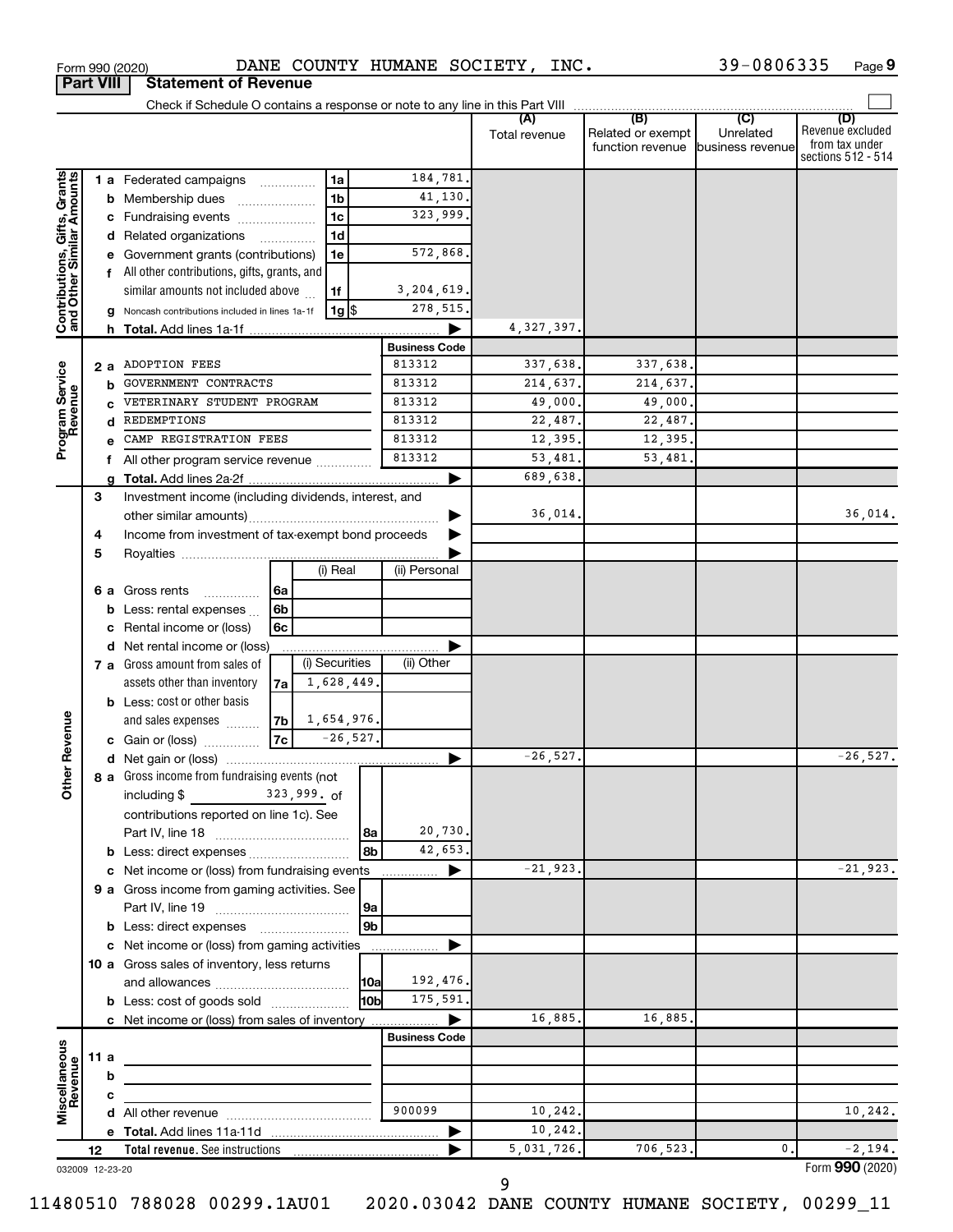**Part IX Statement of Functional Expenses**

Form 990 (2020) Page DANE COUNTY HUMANE SOCIETY, INC. 39-0806335

39-0806335 Page 10

*Section 501(c)(3) and 501(c)(4) organizations must complete all columns. All other organizations must complete column (A).*

|              | Check if Schedule O contains a response or note to any line in this Part IX.                                                                             |                       |                                    |                                           |                                |
|--------------|----------------------------------------------------------------------------------------------------------------------------------------------------------|-----------------------|------------------------------------|-------------------------------------------|--------------------------------|
|              | Do not include amounts reported on lines 6b,<br>7b, 8b, 9b, and 10b of Part VIII.                                                                        | (A)<br>Total expenses | (B)<br>Program service<br>expenses | (C)<br>Management and<br>general expenses | (D)<br>Fundraising<br>expenses |
| 1.           | Grants and other assistance to domestic organizations                                                                                                    |                       |                                    |                                           |                                |
|              | and domestic governments. See Part IV, line 21                                                                                                           | 16, 555.              | 16,555.                            |                                           |                                |
| $\mathbf{2}$ | Grants and other assistance to domestic                                                                                                                  |                       |                                    |                                           |                                |
|              | individuals. See Part IV, line 22                                                                                                                        |                       |                                    |                                           |                                |
| 3            | Grants and other assistance to foreign                                                                                                                   |                       |                                    |                                           |                                |
|              | organizations, foreign governments, and foreign                                                                                                          |                       |                                    |                                           |                                |
|              | individuals. See Part IV, lines 15 and 16                                                                                                                |                       |                                    |                                           |                                |
| 4            | Benefits paid to or for members                                                                                                                          |                       |                                    |                                           |                                |
| 5            | Compensation of current officers, directors,                                                                                                             |                       |                                    |                                           |                                |
|              | trustees, and key employees                                                                                                                              | 246,968.              | 186,180.                           | 37,045.                                   | 23,743.                        |
| 6            | Compensation not included above to disqualified                                                                                                          |                       |                                    |                                           |                                |
|              | persons (as defined under section 4958(f)(1)) and                                                                                                        |                       |                                    |                                           |                                |
|              | persons described in section 4958(c)(3)(B)                                                                                                               |                       |                                    |                                           |                                |
| 7            |                                                                                                                                                          | 2,364,849.            | 1,759,776.                         | 210, 202.                                 | 394,871.                       |
| 8            | Pension plan accruals and contributions (include                                                                                                         |                       |                                    |                                           |                                |
|              | section 401(k) and 403(b) employer contributions)                                                                                                        | 58,580.               | 43,646.                            | 5,545.                                    | 9,389.                         |
| 9            |                                                                                                                                                          | 307,407.              | 229,036.                           | 29,101.                                   | 49,270.                        |
| 10           |                                                                                                                                                          | 180, 463.             | 134,455.                           | 17,084.                                   | 28,924.                        |
| 11           | Fees for services (nonemployees):                                                                                                                        |                       |                                    |                                           |                                |
|              |                                                                                                                                                          |                       |                                    |                                           |                                |
| b            |                                                                                                                                                          | 11,318.               |                                    | 11,318.                                   |                                |
| с            |                                                                                                                                                          | 22, 275.              |                                    | 22, 275.                                  |                                |
| d            |                                                                                                                                                          |                       |                                    |                                           |                                |
| e            | Professional fundraising services. See Part IV, line 17                                                                                                  |                       |                                    |                                           |                                |
|              |                                                                                                                                                          | 12,860.               |                                    | 12,860.                                   |                                |
| a            | Other. (If line 11g amount exceeds 10% of line 25,                                                                                                       |                       |                                    | 268.                                      |                                |
|              | column (A) amount, list line 11g expenses on Sch O.)                                                                                                     | 45,599.<br>6,455.     | 42,124.                            |                                           | 3,207.<br>6,455.               |
| 12           |                                                                                                                                                          | 189,684.              | 38, 563.                           | 46,839.                                   | 104, 282.                      |
| 13           |                                                                                                                                                          |                       |                                    |                                           |                                |
| 14           |                                                                                                                                                          |                       |                                    |                                           |                                |
| 15           |                                                                                                                                                          | 333,149.              | 197,499.                           | 7,718.                                    | 127,932.                       |
| 16           |                                                                                                                                                          |                       |                                    |                                           |                                |
| 17           | Payments of travel or entertainment expenses                                                                                                             |                       |                                    |                                           |                                |
| 18           | for any federal, state, or local public officials                                                                                                        |                       |                                    |                                           |                                |
| 19           | Conferences, conventions, and meetings                                                                                                                   | 5,072.                | 3,948.                             | 1,037.                                    | 87.                            |
| 20           | Interest                                                                                                                                                 |                       |                                    |                                           |                                |
| 21           |                                                                                                                                                          |                       |                                    |                                           |                                |
| 22           | Depreciation, depletion, and amortization                                                                                                                | 235,464.              | 203, 317.                          | 7,009.                                    | 25,138.                        |
| 23           | Insurance                                                                                                                                                | 35,915.               | 28, 215.                           | 4,742.                                    | 2,958.                         |
| 24           | Other expenses. Itemize expenses not covered<br>above (List miscellaneous expenses on line 24e. If<br>line 24e amount exceeds 10% of line 25, column (A) |                       |                                    |                                           |                                |
|              | amount, list line 24e expenses on Schedule O.)<br>ANIMAL CARE SUPPLIES                                                                                   | 232,144.              | 230, 389.                          | 1,755.                                    |                                |
| a            |                                                                                                                                                          |                       |                                    |                                           |                                |
| b            |                                                                                                                                                          |                       |                                    |                                           |                                |
| c            |                                                                                                                                                          |                       |                                    |                                           |                                |
| d            |                                                                                                                                                          | 6,587.                | 1,052.                             | 3,552.                                    | 1,983.                         |
| е            | All other expenses<br>Total functional expenses. Add lines 1 through 24e                                                                                 | 4,311,344.            | 3, 114, 755.                       | 418,350.                                  | 778, 239.                      |
| 25           |                                                                                                                                                          |                       |                                    |                                           |                                |
| 26           | Joint costs. Complete this line only if the organization<br>reported in column (B) joint costs from a combined                                           |                       |                                    |                                           |                                |
|              | educational campaign and fundraising solicitation.                                                                                                       |                       |                                    |                                           |                                |
|              | Check here<br>if following SOP 98-2 (ASC 958-720)                                                                                                        |                       |                                    |                                           |                                |
|              |                                                                                                                                                          |                       |                                    |                                           | $000$ (2222)                   |

032010 12-23-20

Form (2020) **990**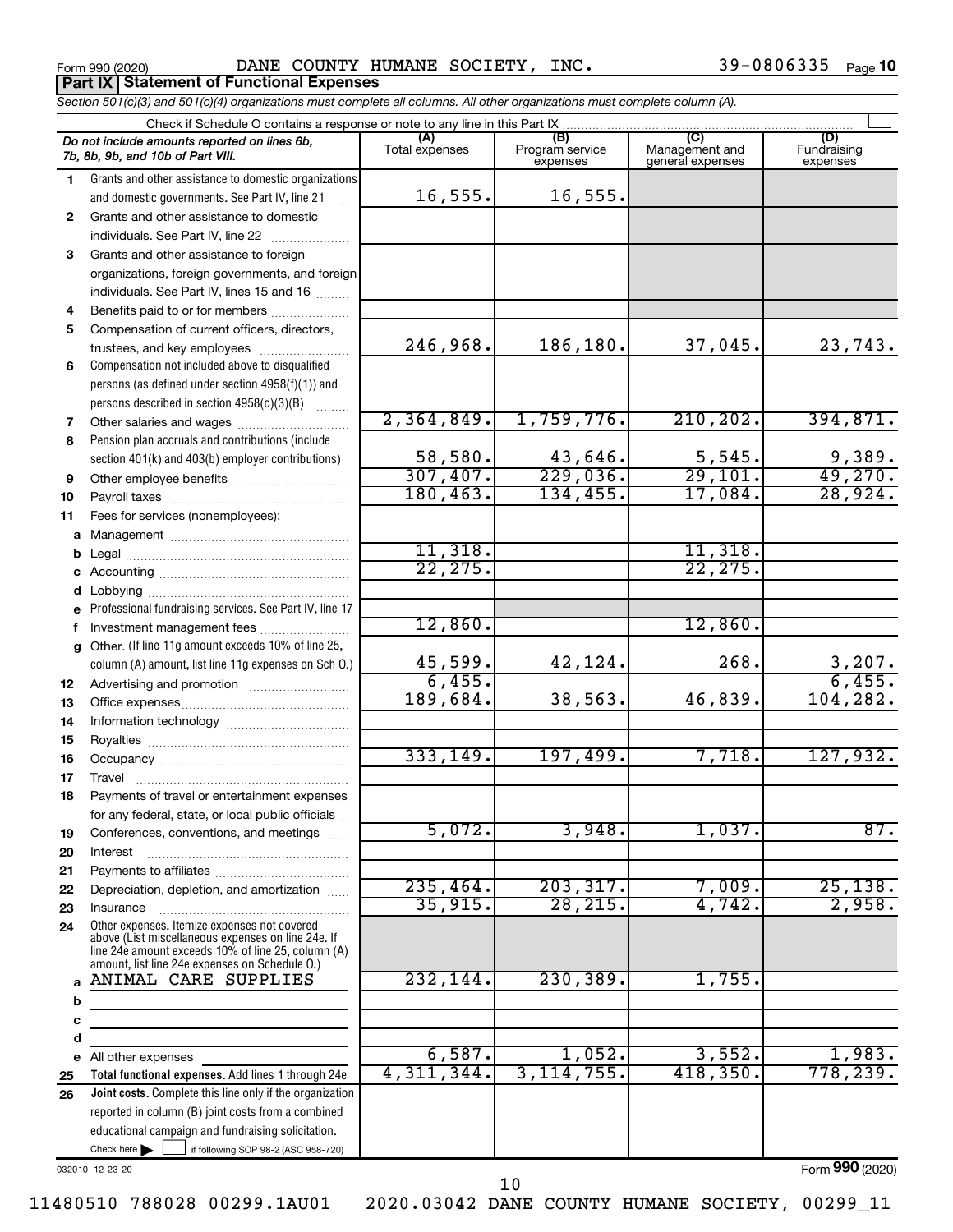11

11480510 788028 00299.1AU01 2020.03042 DANE COUNTY HUMANE SOCIETY, 00299\_11

**Part X** | Balance Sheet

|                             |          |                                                                                                        |                 |                          | (A)<br>Beginning of year |                         | (B)<br>End of year      |
|-----------------------------|----------|--------------------------------------------------------------------------------------------------------|-----------------|--------------------------|--------------------------|-------------------------|-------------------------|
|                             | 1        |                                                                                                        |                 |                          | 1,316,890.               | $\mathbf{1}$            | 2,106,622.              |
|                             | 2        |                                                                                                        |                 | $\mathbf{2}$             |                          |                         |                         |
|                             | З        |                                                                                                        |                 |                          | 74,470.                  | $\overline{\mathbf{3}}$ | 38,000.                 |
|                             | 4        |                                                                                                        |                 | 79,414.                  | $\overline{4}$           | 43,492.                 |                         |
|                             | 5        | Loans and other receivables from any current or former officer, director,                              |                 |                          |                          |                         |                         |
|                             |          | trustee, key employee, creator or founder, substantial contributor, or 35%                             |                 |                          |                          |                         |                         |
|                             |          | controlled entity or family member of any of these persons                                             |                 |                          |                          | 5                       |                         |
|                             | 6        | Loans and other receivables from other disqualified persons (as defined                                |                 |                          |                          |                         |                         |
|                             |          | under section 4958(f)(1)), and persons described in section $4958(c)(3)(B)$                            |                 | 6                        |                          |                         |                         |
|                             | 7        |                                                                                                        |                 |                          |                          | $\overline{7}$          |                         |
| Assets                      | 8        |                                                                                                        |                 |                          | 24,015.                  | 8                       | 74,728.                 |
|                             | 9        | Prepaid expenses and deferred charges                                                                  |                 |                          | 41,604.                  | 9                       | 92, 364.                |
|                             |          | 10a Land, buildings, and equipment: cost or other                                                      |                 |                          |                          |                         |                         |
|                             |          | basis. Complete Part VI of Schedule D  10a                                                             | 10 <sub>b</sub> | 8,757,684.<br>3,801,275. |                          |                         |                         |
|                             |          | <b>b</b> Less: accumulated depreciation                                                                | 5,029,860.      | 10 <sub>c</sub>          | 4,956,409.               |                         |                         |
|                             | 11       |                                                                                                        | 2,101,839.      | 11                       | 2, 193, 508.             |                         |                         |
|                             | 12       |                                                                                                        |                 | 12                       |                          |                         |                         |
|                             | 13       |                                                                                                        |                 | 13                       |                          |                         |                         |
|                             | 14       |                                                                                                        |                 | 14                       |                          |                         |                         |
|                             | 15       |                                                                                                        |                 |                          |                          | 15                      |                         |
|                             | 16       |                                                                                                        |                 |                          | 8,668,092.               | 16                      | 9,505,123.<br>233, 218. |
|                             | 17       |                                                                                                        |                 | 182,033.                 | 17                       |                         |                         |
|                             | 18       |                                                                                                        |                 | 18                       |                          |                         |                         |
|                             | 19       |                                                                                                        |                 |                          | 19                       |                         |                         |
|                             | 20       |                                                                                                        |                 |                          |                          | 20                      |                         |
|                             | 21       | Escrow or custodial account liability. Complete Part IV of Schedule D                                  |                 |                          |                          | 21                      |                         |
| Liabilities                 | 22       | Loans and other payables to any current or former officer, director,                                   |                 |                          |                          |                         |                         |
|                             |          | trustee, key employee, creator or founder, substantial contributor, or 35%                             |                 |                          |                          |                         |                         |
|                             |          |                                                                                                        |                 |                          |                          | 22                      |                         |
|                             | 23       | Secured mortgages and notes payable to unrelated third parties                                         |                 |                          |                          | 23<br>24                |                         |
|                             | 24<br>25 | Other liabilities (including federal income tax, payables to related third                             |                 |                          |                          |                         |                         |
|                             |          | parties, and other liabilities not included on lines 17-24). Complete Part X                           |                 |                          |                          |                         |                         |
|                             |          | of Schedule D                                                                                          |                 |                          |                          | 25                      |                         |
|                             | 26       | Total liabilities. Add lines 17 through 25                                                             |                 |                          | 182,033.                 | 26                      | 233, 218.               |
|                             |          | Organizations that follow FASB ASC 958, check here $\blacktriangleright \lfloor \underline{X} \rfloor$ |                 |                          |                          |                         |                         |
|                             |          | and complete lines 27, 28, 32, and 33.                                                                 |                 |                          |                          |                         |                         |
|                             | 27       |                                                                                                        |                 |                          | 8,033,263.               | 27                      | 8,856,813.              |
|                             | 28       |                                                                                                        |                 |                          | 452,796.                 | 28                      | 415,092.                |
|                             |          | Organizations that do not follow FASB ASC 958, check here ▶ L                                          |                 |                          |                          |                         |                         |
|                             |          | and complete lines 29 through 33.                                                                      |                 |                          |                          |                         |                         |
| Net Assets or Fund Balances | 29       |                                                                                                        |                 |                          |                          | 29                      |                         |
|                             | 30       | Paid-in or capital surplus, or land, building, or equipment fund                                       |                 |                          |                          | 30                      |                         |
|                             | 31       | Retained earnings, endowment, accumulated income, or other funds                                       |                 |                          |                          | 31                      |                         |
|                             | 32       |                                                                                                        |                 |                          | 8,486,059.               | 32                      | 9,271,905.              |
|                             | 33       |                                                                                                        | 8,668,092.      | 33                       | 9,505,123.               |                         |                         |

Form (2020) **990**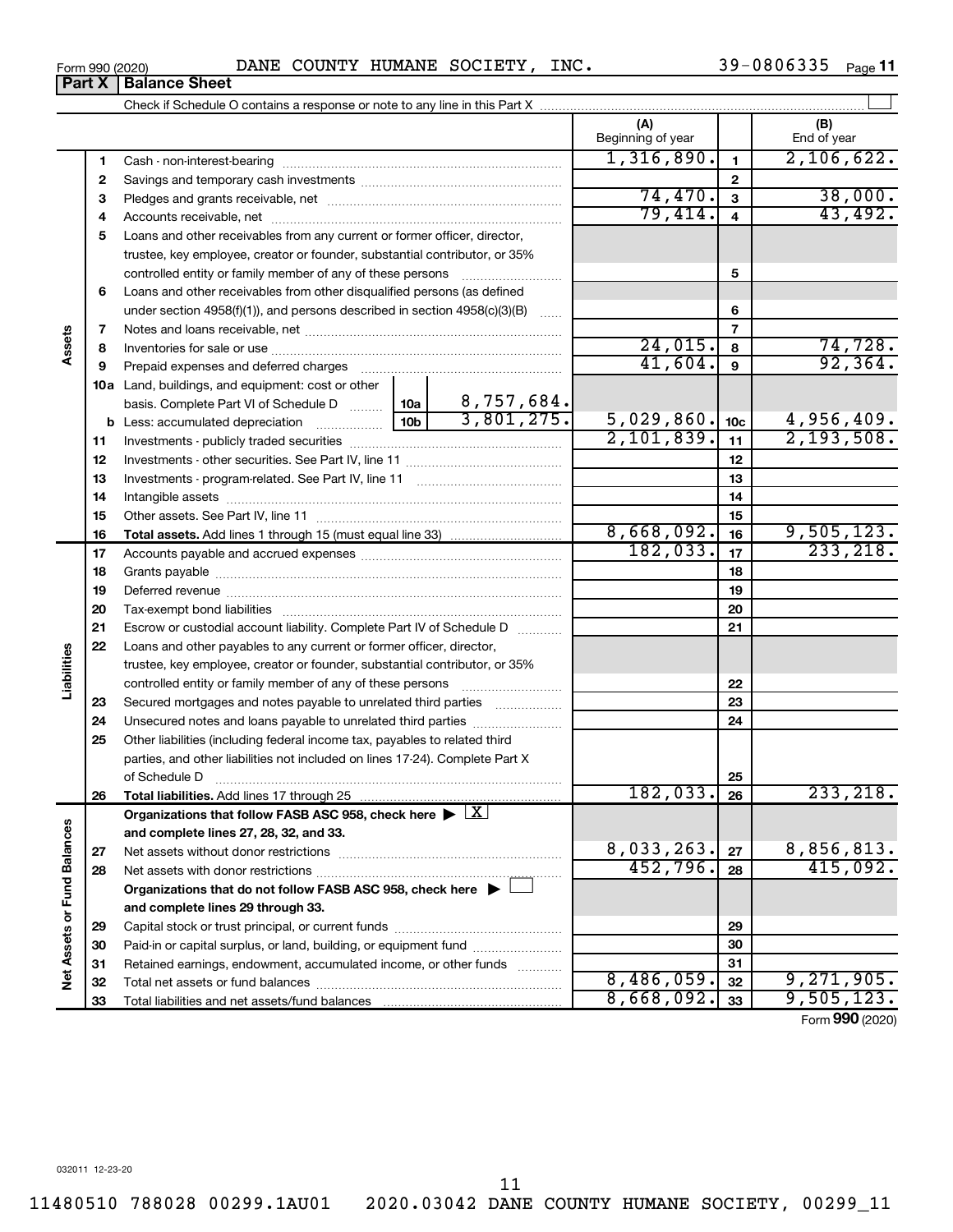|    | DANE COUNTY HUMANE SOCIETY, INC.<br>Form 990 (2020)                                                                                                                                                                            |                         | 39-0806335     |     | Page 12                     |
|----|--------------------------------------------------------------------------------------------------------------------------------------------------------------------------------------------------------------------------------|-------------------------|----------------|-----|-----------------------------|
|    | <b>Part XI Reconciliation of Net Assets</b>                                                                                                                                                                                    |                         |                |     |                             |
|    |                                                                                                                                                                                                                                |                         |                |     | $\boxed{\textbf{X}}$        |
|    |                                                                                                                                                                                                                                |                         |                |     |                             |
| 1  |                                                                                                                                                                                                                                | $\mathbf{1}$            | 5,031,726.     |     |                             |
| 2  |                                                                                                                                                                                                                                | $\mathbf{2}$            | 4,311,344.     |     |                             |
| 3  |                                                                                                                                                                                                                                | 3                       |                |     | 720, 382.                   |
| 4  |                                                                                                                                                                                                                                | $\overline{\mathbf{A}}$ | 8,486,059.     |     |                             |
| 5  | Net unrealized gains (losses) on investments [111] matter in the contract of the contract of the contract of the contract of the contract of the contract of the contract of the contract of the contract of the contract of t | 5                       |                |     | 68,455.                     |
| 6  |                                                                                                                                                                                                                                | 6                       |                |     |                             |
| 7  | Investment expenses www.communication.com/www.communication.com/www.communication.com/www.com                                                                                                                                  | $\overline{7}$          |                |     |                             |
| 8  | Prior period adjustments                                                                                                                                                                                                       | 8                       |                |     |                             |
| 9  | Other changes in net assets or fund balances (explain on Schedule O)                                                                                                                                                           | 9                       |                |     | $-2,991.$                   |
| 10 | Net assets or fund balances at end of year. Combine lines 3 through 9 (must equal Part X, line 32,                                                                                                                             |                         |                |     |                             |
|    |                                                                                                                                                                                                                                | 10                      | 9,271,905.     |     |                             |
|    | Part XII Financial Statements and Reporting                                                                                                                                                                                    |                         |                |     |                             |
|    |                                                                                                                                                                                                                                |                         |                |     |                             |
|    |                                                                                                                                                                                                                                |                         |                | Yes | <b>No</b>                   |
| 1  | $\mathbf{X}$ Accrual<br>Accounting method used to prepare the Form 990: [130] Cash<br>Other                                                                                                                                    |                         |                |     |                             |
|    | If the organization changed its method of accounting from a prior year or checked "Other," explain in Schedule O.                                                                                                              |                         |                |     |                             |
|    |                                                                                                                                                                                                                                |                         | 2a             |     | x                           |
|    | If "Yes," check a box below to indicate whether the financial statements for the year were compiled or reviewed on a                                                                                                           |                         |                |     |                             |
|    | separate basis, consolidated basis, or both:                                                                                                                                                                                   |                         |                |     |                             |
|    | Separate basis<br>Consolidated basis<br>Both consolidated and separate basis                                                                                                                                                   |                         |                |     |                             |
|    |                                                                                                                                                                                                                                |                         | 2 <sub>b</sub> | х   |                             |
|    | If "Yes," check a box below to indicate whether the financial statements for the year were audited on a separate basis,                                                                                                        |                         |                |     |                             |
|    | consolidated basis, or both:                                                                                                                                                                                                   |                         |                |     |                             |
|    | $ \mathbf{X} $ Separate basis<br>Consolidated basis<br>Both consolidated and separate basis                                                                                                                                    |                         |                |     |                             |
|    | c If "Yes" to line 2a or 2b, does the organization have a committee that assumes responsibility for oversight of the audit,                                                                                                    |                         |                |     |                             |
|    |                                                                                                                                                                                                                                |                         | 2c             | х   |                             |
|    | If the organization changed either its oversight process or selection process during the tax year, explain on Schedule O.                                                                                                      |                         |                |     |                             |
|    | 3a As a result of a federal award, was the organization required to undergo an audit or audits as set forth in the Single Audit                                                                                                |                         |                |     |                             |
|    |                                                                                                                                                                                                                                |                         | 3a             |     | x                           |
|    | <b>b</b> If "Yes," did the organization undergo the required audit or audits? If the organization did not undergo the required audit                                                                                           |                         |                |     |                             |
|    |                                                                                                                                                                                                                                |                         | 3 <sub>b</sub> |     |                             |
|    |                                                                                                                                                                                                                                |                         |                |     | $F_{\text{orm}}$ 990 (2020) |

Form (2020) **990**

032012 12-23-20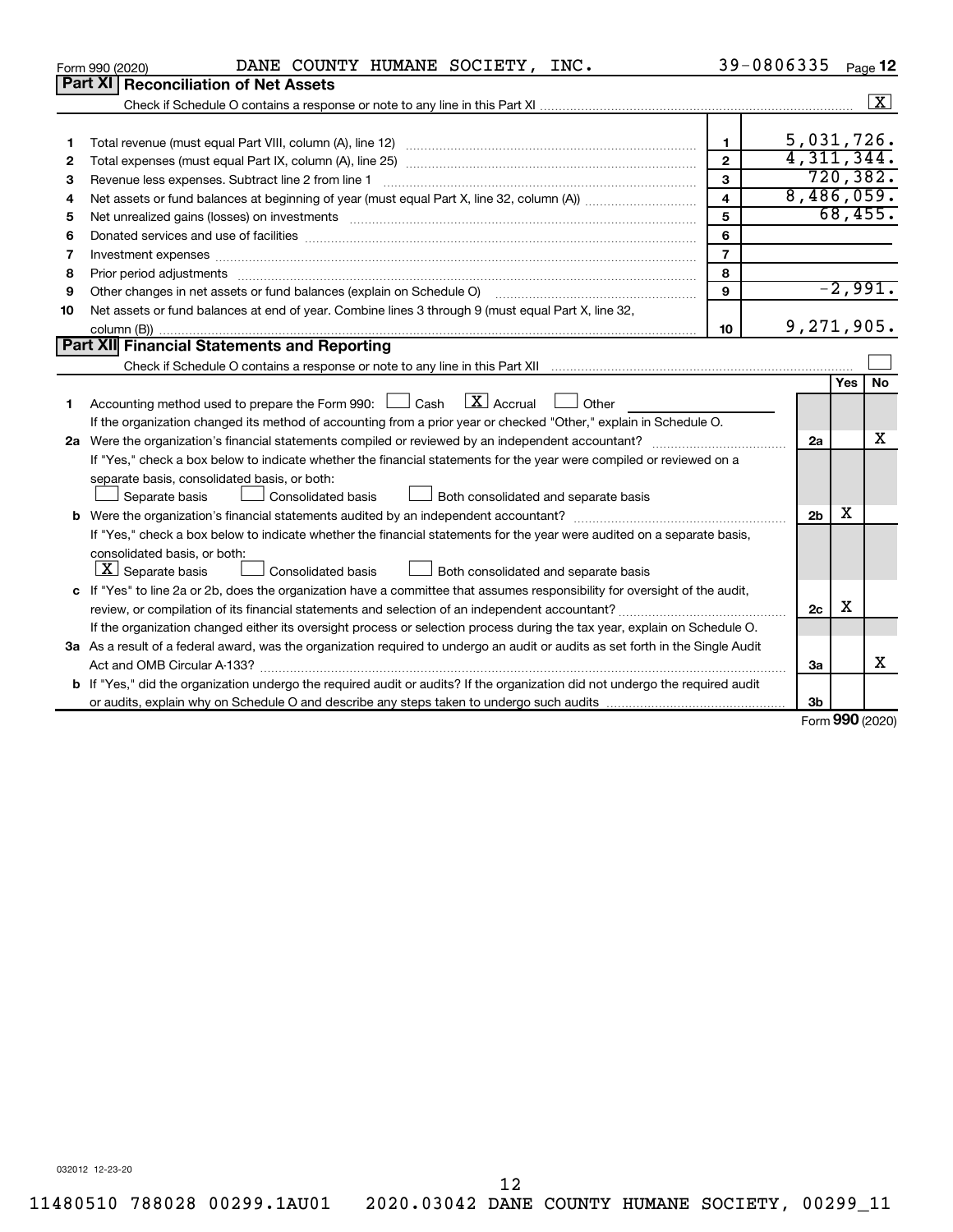| <b>SCHEDULE A</b> |  |
|-------------------|--|
|-------------------|--|

Department of the Treasury Internal Revenue Service

# Form 990 or 990-EZ) **Public Charity Status and Public Support**<br>
Complete if the organization is a section 501(c)(3) organization or a section<br> **2020**

**4947(a)(1) nonexempt charitable trust. | Attach to Form 990 or Form 990-EZ.** 

**| Go to www.irs.gov/Form990 for instructions and the latest information.**

| <b>Open to Public</b><br>Inspection |
|-------------------------------------|
|                                     |

OMB No. 1545-0047

|               | Name of the organization                                                                                                                          |            |                                                        |     |                                                                |                                                      |  | <b>Employer identification number</b>              |
|---------------|---------------------------------------------------------------------------------------------------------------------------------------------------|------------|--------------------------------------------------------|-----|----------------------------------------------------------------|------------------------------------------------------|--|----------------------------------------------------|
|               |                                                                                                                                                   |            | DANE COUNTY HUMANE SOCIETY, INC.                       |     |                                                                |                                                      |  | 39-0806335                                         |
| <b>Part I</b> | Reason for Public Charity Status. (All organizations must complete this part.) See instructions.                                                  |            |                                                        |     |                                                                |                                                      |  |                                                    |
|               | The organization is not a private foundation because it is: (For lines 1 through 12, check only one box.)                                         |            |                                                        |     |                                                                |                                                      |  |                                                    |
| 1.            | A church, convention of churches, or association of churches described in section 170(b)(1)(A)(i).                                                |            |                                                        |     |                                                                |                                                      |  |                                                    |
| 2             | A school described in section 170(b)(1)(A)(ii). (Attach Schedule E (Form 990 or 990-EZ).)                                                         |            |                                                        |     |                                                                |                                                      |  |                                                    |
| з             | A hospital or a cooperative hospital service organization described in section 170(b)(1)(A)(iii).                                                 |            |                                                        |     |                                                                |                                                      |  |                                                    |
| 4             | A medical research organization operated in conjunction with a hospital described in section 170(b)(1)(A)(iii). Enter the hospital's name,        |            |                                                        |     |                                                                |                                                      |  |                                                    |
|               | city, and state:                                                                                                                                  |            |                                                        |     |                                                                |                                                      |  |                                                    |
| 5             | An organization operated for the benefit of a college or university owned or operated by a governmental unit described in                         |            |                                                        |     |                                                                |                                                      |  |                                                    |
|               | section 170(b)(1)(A)(iv). (Complete Part II.)                                                                                                     |            |                                                        |     |                                                                |                                                      |  |                                                    |
| 6             | A federal, state, or local government or governmental unit described in section 170(b)(1)(A)(v).                                                  |            |                                                        |     |                                                                |                                                      |  |                                                    |
|               | 7 $ X $ An organization that normally receives a substantial part of its support from a governmental unit or from the general public described in |            |                                                        |     |                                                                |                                                      |  |                                                    |
|               | section 170(b)(1)(A)(vi). (Complete Part II.)                                                                                                     |            |                                                        |     |                                                                |                                                      |  |                                                    |
| 8             | A community trust described in section 170(b)(1)(A)(vi). (Complete Part II.)                                                                      |            |                                                        |     |                                                                |                                                      |  |                                                    |
| 9             | An agricultural research organization described in section 170(b)(1)(A)(ix) operated in conjunction with a land-grant college                     |            |                                                        |     |                                                                |                                                      |  |                                                    |
|               | or university or a non-land-grant college of agriculture (see instructions). Enter the name, city, and state of the college or                    |            |                                                        |     |                                                                |                                                      |  |                                                    |
|               | university:                                                                                                                                       |            |                                                        |     |                                                                |                                                      |  |                                                    |
| 10            | An organization that normally receives (1) more than 33 1/3% of its support from contributions, membership fees, and gross receipts from          |            |                                                        |     |                                                                |                                                      |  |                                                    |
|               | activities related to its exempt functions, subject to certain exceptions; and (2) no more than 33 1/3% of its support from gross investment      |            |                                                        |     |                                                                |                                                      |  |                                                    |
|               | income and unrelated business taxable income (less section 511 tax) from businesses acquired by the organization after June 30, 1975.             |            |                                                        |     |                                                                |                                                      |  |                                                    |
|               | See section 509(a)(2). (Complete Part III.)                                                                                                       |            |                                                        |     |                                                                |                                                      |  |                                                    |
| 11            | An organization organized and operated exclusively to test for public safety. See section 509(a)(4).                                              |            |                                                        |     |                                                                |                                                      |  |                                                    |
| 12            | An organization organized and operated exclusively for the benefit of, to perform the functions of, or to carry out the purposes of one or        |            |                                                        |     |                                                                |                                                      |  |                                                    |
|               | more publicly supported organizations described in section 509(a)(1) or section 509(a)(2). See section 509(a)(3). Check the box in                |            |                                                        |     |                                                                |                                                      |  |                                                    |
|               | lines 12a through 12d that describes the type of supporting organization and complete lines 12e, 12f, and 12g.                                    |            |                                                        |     |                                                                |                                                      |  |                                                    |
| a             | Type I. A supporting organization operated, supervised, or controlled by its supported organization(s), typically by giving                       |            |                                                        |     |                                                                |                                                      |  |                                                    |
|               | the supported organization(s) the power to regularly appoint or elect a majority of the directors or trustees of the supporting                   |            |                                                        |     |                                                                |                                                      |  |                                                    |
|               | organization. You must complete Part IV, Sections A and B.                                                                                        |            |                                                        |     |                                                                |                                                      |  |                                                    |
| b             | Type II. A supporting organization supervised or controlled in connection with its supported organization(s), by having                           |            |                                                        |     |                                                                |                                                      |  |                                                    |
|               | control or management of the supporting organization vested in the same persons that control or manage the supported                              |            |                                                        |     |                                                                |                                                      |  |                                                    |
|               | organization(s). You must complete Part IV, Sections A and C.                                                                                     |            |                                                        |     |                                                                |                                                      |  |                                                    |
| с             | Type III functionally integrated. A supporting organization operated in connection with, and functionally integrated with,                        |            |                                                        |     |                                                                |                                                      |  |                                                    |
|               | its supported organization(s) (see instructions). You must complete Part IV, Sections A, D, and E.                                                |            |                                                        |     |                                                                |                                                      |  |                                                    |
| d             | Type III non-functionally integrated. A supporting organization operated in connection with its supported organization(s)                         |            |                                                        |     |                                                                |                                                      |  |                                                    |
|               | that is not functionally integrated. The organization generally must satisfy a distribution requirement and an attentiveness                      |            |                                                        |     |                                                                |                                                      |  |                                                    |
|               | requirement (see instructions). You must complete Part IV, Sections A and D, and Part V.                                                          |            |                                                        |     |                                                                |                                                      |  |                                                    |
|               | Check this box if the organization received a written determination from the IRS that it is a Type I, Type II, Type III                           |            |                                                        |     |                                                                |                                                      |  |                                                    |
|               | functionally integrated, or Type III non-functionally integrated supporting organization.                                                         |            |                                                        |     |                                                                |                                                      |  |                                                    |
|               | f Enter the number of supported organizations                                                                                                     |            |                                                        |     |                                                                |                                                      |  |                                                    |
|               | g Provide the following information about the supported organization(s).                                                                          |            |                                                        |     |                                                                |                                                      |  |                                                    |
|               | (i) Name of supported                                                                                                                             | (ii) $EIN$ | (iii) Type of organization<br>(described on lines 1-10 |     | (iv) Is the organization listed<br>in your governing document? | (v) Amount of monetary<br>support (see instructions) |  | (vi) Amount of other<br>support (see instructions) |
|               | organization                                                                                                                                      |            | above (see instructions))                              | Yes | No                                                             |                                                      |  |                                                    |
|               |                                                                                                                                                   |            |                                                        |     |                                                                |                                                      |  |                                                    |
|               |                                                                                                                                                   |            |                                                        |     |                                                                |                                                      |  |                                                    |
|               |                                                                                                                                                   |            |                                                        |     |                                                                |                                                      |  |                                                    |
|               |                                                                                                                                                   |            |                                                        |     |                                                                |                                                      |  |                                                    |
|               |                                                                                                                                                   |            |                                                        |     |                                                                |                                                      |  |                                                    |
|               |                                                                                                                                                   |            |                                                        |     |                                                                |                                                      |  |                                                    |
|               |                                                                                                                                                   |            |                                                        |     |                                                                |                                                      |  |                                                    |
|               |                                                                                                                                                   |            |                                                        |     |                                                                |                                                      |  |                                                    |
|               |                                                                                                                                                   |            |                                                        |     |                                                                |                                                      |  |                                                    |
|               |                                                                                                                                                   |            |                                                        |     |                                                                |                                                      |  |                                                    |
| Total         |                                                                                                                                                   |            |                                                        |     |                                                                |                                                      |  |                                                    |
|               | LHA For Paperwork Reduction Act Notice, see the Instructions for Form 990 or 990-EZ. 032021 01-25-21                                              |            |                                                        |     |                                                                |                                                      |  | Schedule A (Form 990 or 990-EZ) 2020               |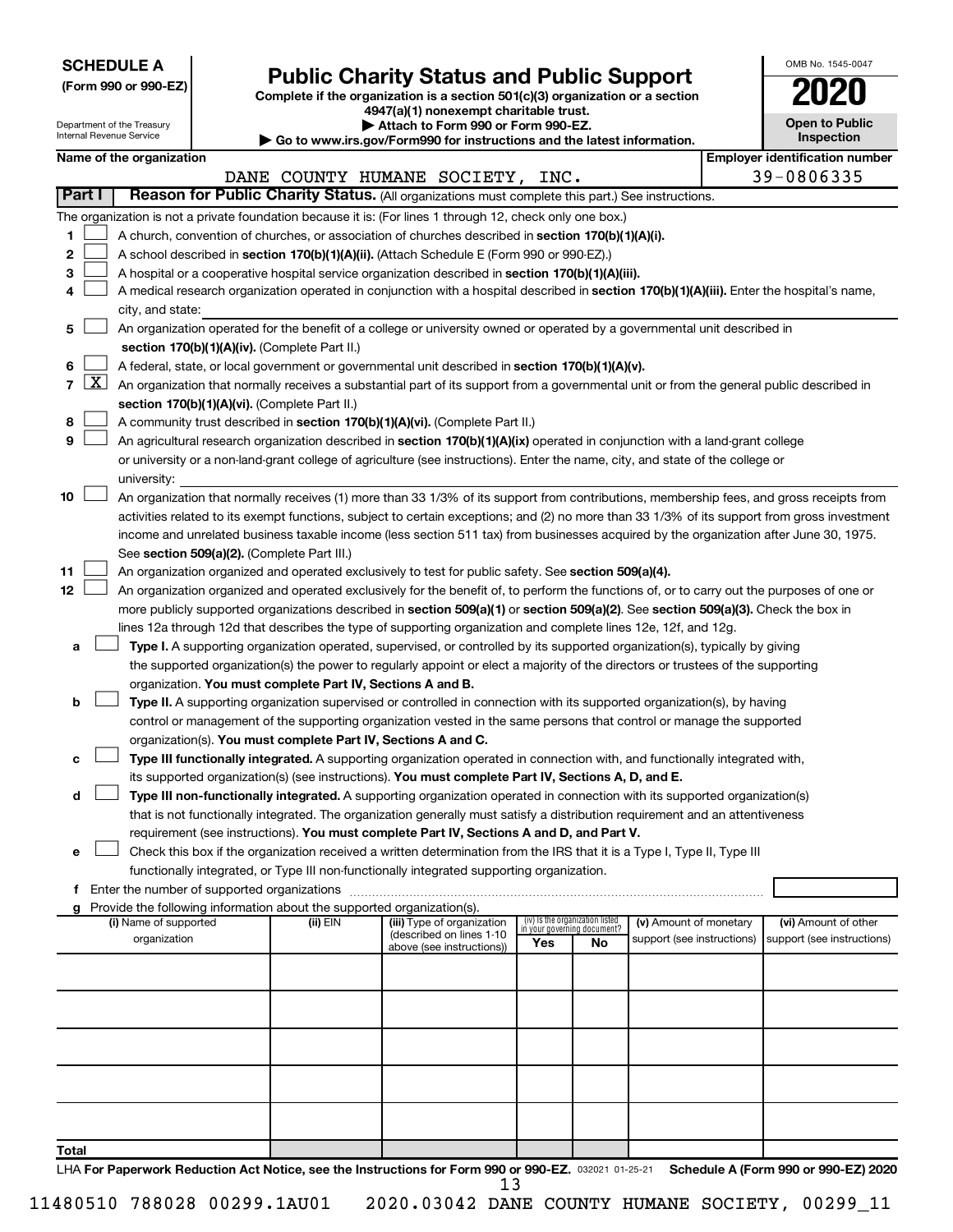### Schedule A (Form 990 or 990-EZ) 2020 DANE COUNTY HUMANE SOCIETY, INC.  $39-0806335$   $_{\rm Page}$

**Part II Support Schedule for Organizations Described in Sections 170(b)(1)(A)(iv) and 170(b)(1)(A)(vi)**

(Complete only if you checked the box on line 5, 7, or 8 of Part I or if the organization failed to qualify under Part III. If the organization fails to qualify under the tests listed below, please complete Part III.)

|    | <b>Section A. Public Support</b>                                                                                                                                                                                               |                     |                      |                        |                        |          |                                      |
|----|--------------------------------------------------------------------------------------------------------------------------------------------------------------------------------------------------------------------------------|---------------------|----------------------|------------------------|------------------------|----------|--------------------------------------|
|    | Calendar year (or fiscal year beginning in)                                                                                                                                                                                    | (a) 2016            | (b) 2017             | $(c)$ 2018             | $(d)$ 2019             | (e) 2020 | (f) Total                            |
|    | 1 Gifts, grants, contributions, and                                                                                                                                                                                            |                     |                      |                        |                        |          |                                      |
|    | membership fees received. (Do not                                                                                                                                                                                              |                     |                      |                        |                        |          |                                      |
|    | include any "unusual grants.")                                                                                                                                                                                                 | 2778301.            | 2582459.             | 3521619.               | 3395302.               |          | 4327397.16605078.                    |
|    | 2 Tax revenues levied for the organ-                                                                                                                                                                                           |                     |                      |                        |                        |          |                                      |
|    | ization's benefit and either paid to                                                                                                                                                                                           |                     |                      |                        |                        |          |                                      |
|    | or expended on its behalf                                                                                                                                                                                                      |                     |                      |                        |                        |          |                                      |
|    | 3 The value of services or facilities                                                                                                                                                                                          |                     |                      |                        |                        |          |                                      |
|    | furnished by a governmental unit to                                                                                                                                                                                            |                     |                      |                        |                        |          |                                      |
|    | the organization without charge                                                                                                                                                                                                |                     |                      |                        |                        |          |                                      |
|    | 4 Total. Add lines 1 through 3                                                                                                                                                                                                 | 2778301.            | 2582459.             | 3521619.               | 3395302.               |          | 4327397.16605078.                    |
|    | 5 The portion of total contributions                                                                                                                                                                                           |                     |                      |                        |                        |          |                                      |
|    | by each person (other than a                                                                                                                                                                                                   |                     |                      |                        |                        |          |                                      |
|    | governmental unit or publicly                                                                                                                                                                                                  |                     |                      |                        |                        |          |                                      |
|    | supported organization) included                                                                                                                                                                                               |                     |                      |                        |                        |          |                                      |
|    | on line 1 that exceeds 2% of the                                                                                                                                                                                               |                     |                      |                        |                        |          |                                      |
|    | amount shown on line 11,                                                                                                                                                                                                       |                     |                      |                        |                        |          | 1130752.                             |
|    | column (f)                                                                                                                                                                                                                     |                     |                      |                        |                        |          | 15474326.                            |
|    | 6 Public support. Subtract line 5 from line 4.<br><b>Section B. Total Support</b>                                                                                                                                              |                     |                      |                        |                        |          |                                      |
|    | Calendar year (or fiscal year beginning in)                                                                                                                                                                                    |                     |                      |                        |                        |          |                                      |
|    | <b>7</b> Amounts from line 4                                                                                                                                                                                                   | (a) 2016<br>2778301 | (b) 2017<br>2582459. | $(c)$ 2018<br>3521619. | $(d)$ 2019<br>3395302. | (e) 2020 | (f) Total<br>4327397.16605078.       |
|    | 8 Gross income from interest,                                                                                                                                                                                                  |                     |                      |                        |                        |          |                                      |
|    |                                                                                                                                                                                                                                |                     |                      |                        |                        |          |                                      |
|    | dividends, payments received on<br>securities loans, rents, royalties,                                                                                                                                                         |                     |                      |                        |                        |          |                                      |
|    | and income from similar sources                                                                                                                                                                                                | 9,604.              | 19,684.              | 34,324.                | 53,317.                | 36,014.  | 152,943.                             |
|    | <b>9</b> Net income from unrelated business                                                                                                                                                                                    |                     |                      |                        |                        |          |                                      |
|    | activities, whether or not the                                                                                                                                                                                                 |                     |                      |                        |                        |          |                                      |
|    | business is regularly carried on                                                                                                                                                                                               |                     |                      |                        |                        |          |                                      |
|    | 10 Other income. Do not include gain                                                                                                                                                                                           |                     |                      |                        |                        |          |                                      |
|    | or loss from the sale of capital                                                                                                                                                                                               |                     |                      |                        |                        |          |                                      |
|    | assets (Explain in Part VI.)                                                                                                                                                                                                   |                     |                      |                        |                        |          |                                      |
|    | 11 Total support. Add lines 7 through 10                                                                                                                                                                                       |                     |                      |                        |                        |          | 16758021.                            |
|    | <b>12</b> Gross receipts from related activities, etc. (see instructions)                                                                                                                                                      |                     |                      |                        |                        | 12       | 6,721,266.                           |
|    | 13 First 5 years. If the Form 990 is for the organization's first, second, third, fourth, or fifth tax year as a section 501(c)(3)                                                                                             |                     |                      |                        |                        |          |                                      |
|    |                                                                                                                                                                                                                                |                     |                      |                        |                        |          |                                      |
|    | <b>Section C. Computation of Public Support Percentage</b>                                                                                                                                                                     |                     |                      |                        |                        |          |                                      |
|    |                                                                                                                                                                                                                                |                     |                      |                        |                        | 14       | 92.34<br>%                           |
|    |                                                                                                                                                                                                                                |                     |                      |                        |                        | 15       | 89.50<br>%                           |
|    | 16a 33 1/3% support test - 2020. If the organization did not check the box on line 13, and line 14 is 33 1/3% or more, check this box and                                                                                      |                     |                      |                        |                        |          |                                      |
|    | stop here. The organization qualifies as a publicly supported organization manufaction manufacture or the organization manufacture or the organization manufacture or the organization manufacture or the state of the state o |                     |                      |                        |                        |          | $\blacktriangleright$ $\mathbf{X}$   |
|    | b 33 1/3% support test - 2019. If the organization did not check a box on line 13 or 16a, and line 15 is 33 1/3% or more, check this box                                                                                       |                     |                      |                        |                        |          |                                      |
|    |                                                                                                                                                                                                                                |                     |                      |                        |                        |          |                                      |
|    | 17a 10% -facts-and-circumstances test - 2020. If the organization did not check a box on line 13, 16a, or 16b, and line 14 is 10% or more,                                                                                     |                     |                      |                        |                        |          |                                      |
|    | and if the organization meets the facts-and-circumstances test, check this box and stop here. Explain in Part VI how the organization                                                                                          |                     |                      |                        |                        |          |                                      |
|    | meets the facts-and-circumstances test. The organization qualifies as a publicly supported organization                                                                                                                        |                     |                      |                        |                        |          |                                      |
|    | <b>b 10%</b> -facts-and-circumstances test - 2019. If the organization did not check a box on line 13, 16a, 16b, or 17a, and line 15 is 10% or                                                                                 |                     |                      |                        |                        |          |                                      |
|    | more, and if the organization meets the facts-and-circumstances test, check this box and <b>stop here.</b> Explain in Part VI how the                                                                                          |                     |                      |                        |                        |          |                                      |
|    | organization meets the facts-and-circumstances test. The organization qualifies as a publicly supported organization                                                                                                           |                     |                      |                        |                        |          |                                      |
| 18 | Private foundation. If the organization did not check a box on line 13, 16a, 16b, 17a, or 17b, check this box and see instructions.                                                                                            |                     |                      |                        |                        |          |                                      |
|    |                                                                                                                                                                                                                                |                     |                      |                        |                        |          | Schedule A (Form 990 or 990-EZ) 2020 |

032022 01-25-21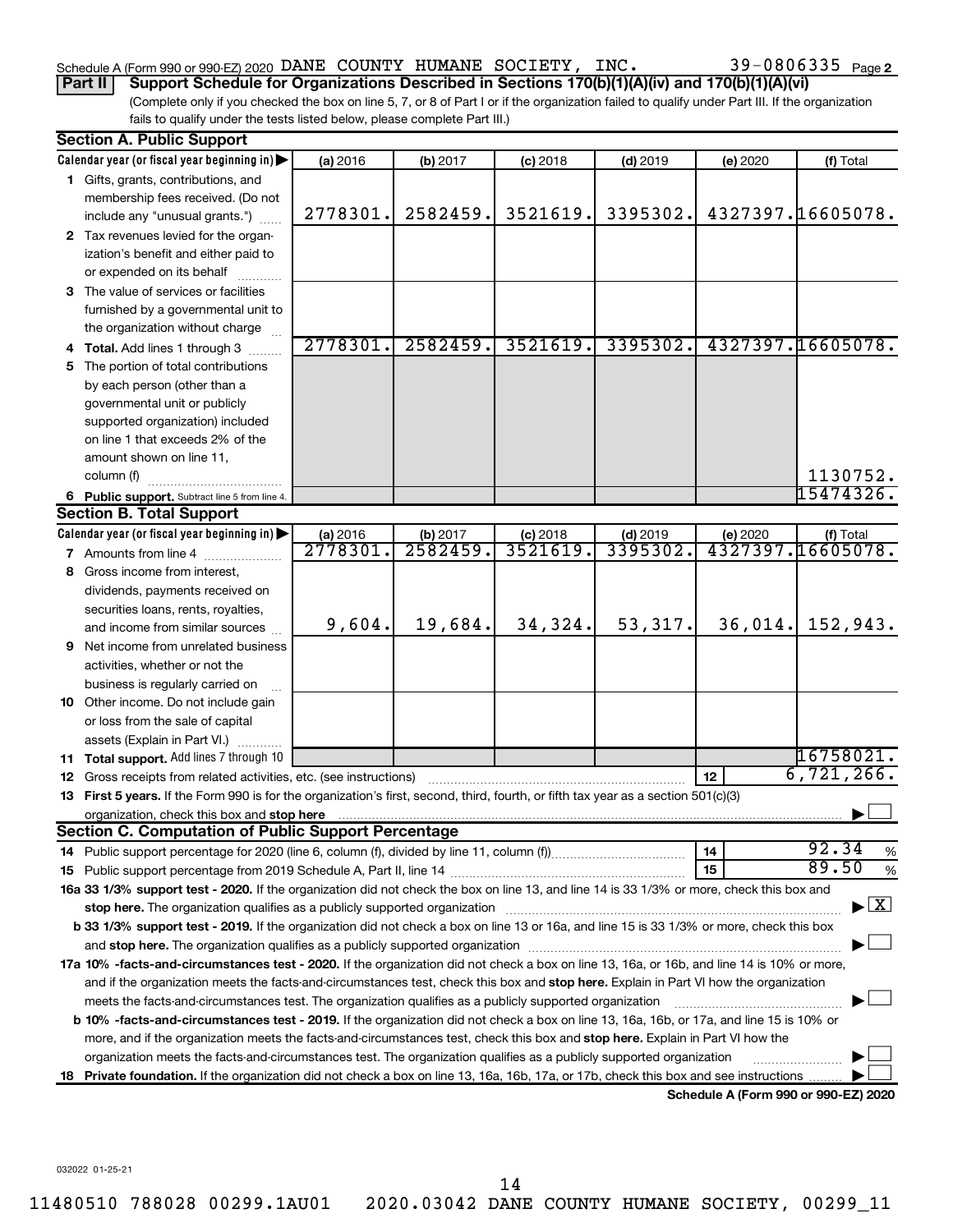#### Schedule A (Form 990 or 990-EZ) 2020 DANE COUNTY HUMANE SOCIETY, INC.  $39-0806335$   $_{\rm Page}$ **Part III Support Schedule for Organizations Described in Section 509(a)(2)**

(Complete only if you checked the box on line 10 of Part I or if the organization failed to qualify under Part II. If the organization fails to qualify under the tests listed below, please complete Part II.)

| <b>Section A. Public Support</b>                                                                                                                                                                |          |          |            |            |          |                                      |
|-------------------------------------------------------------------------------------------------------------------------------------------------------------------------------------------------|----------|----------|------------|------------|----------|--------------------------------------|
| Calendar year (or fiscal year beginning in)                                                                                                                                                     | (a) 2016 | (b) 2017 | $(c)$ 2018 | $(d)$ 2019 | (e) 2020 | (f) Total                            |
| 1 Gifts, grants, contributions, and                                                                                                                                                             |          |          |            |            |          |                                      |
| membership fees received. (Do not                                                                                                                                                               |          |          |            |            |          |                                      |
| include any "unusual grants.")                                                                                                                                                                  |          |          |            |            |          |                                      |
| <b>2</b> Gross receipts from admissions,<br>merchandise sold or services per-<br>formed, or facilities furnished in<br>any activity that is related to the<br>organization's tax-exempt purpose |          |          |            |            |          |                                      |
| 3 Gross receipts from activities that                                                                                                                                                           |          |          |            |            |          |                                      |
| are not an unrelated trade or bus-                                                                                                                                                              |          |          |            |            |          |                                      |
| iness under section 513                                                                                                                                                                         |          |          |            |            |          |                                      |
| 4 Tax revenues levied for the organ-                                                                                                                                                            |          |          |            |            |          |                                      |
| ization's benefit and either paid to                                                                                                                                                            |          |          |            |            |          |                                      |
| or expended on its behalf                                                                                                                                                                       |          |          |            |            |          |                                      |
| 5 The value of services or facilities                                                                                                                                                           |          |          |            |            |          |                                      |
| furnished by a governmental unit to                                                                                                                                                             |          |          |            |            |          |                                      |
| the organization without charge                                                                                                                                                                 |          |          |            |            |          |                                      |
| 6 Total. Add lines 1 through 5                                                                                                                                                                  |          |          |            |            |          |                                      |
| 7a Amounts included on lines 1, 2, and                                                                                                                                                          |          |          |            |            |          |                                      |
| 3 received from disqualified persons                                                                                                                                                            |          |          |            |            |          |                                      |
| <b>b</b> Amounts included on lines 2 and 3 received<br>from other than disqualified persons that<br>exceed the greater of \$5,000 or 1% of the<br>amount on line 13 for the year                |          |          |            |            |          |                                      |
| c Add lines 7a and 7b                                                                                                                                                                           |          |          |            |            |          |                                      |
| 8 Public support. (Subtract line 7c from line 6.)                                                                                                                                               |          |          |            |            |          |                                      |
| <b>Section B. Total Support</b>                                                                                                                                                                 |          |          |            |            |          |                                      |
| Calendar year (or fiscal year beginning in)                                                                                                                                                     | (a) 2016 | (b) 2017 | $(c)$ 2018 | $(d)$ 2019 | (e) 2020 | (f) Total                            |
| 9 Amounts from line 6                                                                                                                                                                           |          |          |            |            |          |                                      |
| <b>10a</b> Gross income from interest,<br>dividends, payments received on<br>securities loans, rents, royalties,<br>and income from similar sources                                             |          |          |            |            |          |                                      |
| <b>b</b> Unrelated business taxable income                                                                                                                                                      |          |          |            |            |          |                                      |
| (less section 511 taxes) from businesses                                                                                                                                                        |          |          |            |            |          |                                      |
| acquired after June 30, 1975                                                                                                                                                                    |          |          |            |            |          |                                      |
| c Add lines 10a and 10b                                                                                                                                                                         |          |          |            |            |          |                                      |
| <b>11</b> Net income from unrelated business<br>activities not included in line 10b.<br>whether or not the business is<br>regularly carried on                                                  |          |          |            |            |          |                                      |
| 12 Other income. Do not include gain<br>or loss from the sale of capital<br>assets (Explain in Part VI.)                                                                                        |          |          |            |            |          |                                      |
| <b>13</b> Total support. (Add lines 9, 10c, 11, and 12.)                                                                                                                                        |          |          |            |            |          |                                      |
| 14 First 5 years. If the Form 990 is for the organization's first, second, third, fourth, or fifth tax year as a section 501(c)(3) organization,                                                |          |          |            |            |          |                                      |
| check this box and stop here <b>contained and the contained and starting and stop here</b> check this box and stop here                                                                         |          |          |            |            |          |                                      |
| Section C. Computation of Public Support Percentage                                                                                                                                             |          |          |            |            |          |                                      |
| 15 Public support percentage for 2020 (line 8, column (f), divided by line 13, column (f) <i></i>                                                                                               |          |          |            |            | 15       | ℅                                    |
|                                                                                                                                                                                                 |          |          |            |            | 16       | %                                    |
| Section D. Computation of Investment Income Percentage                                                                                                                                          |          |          |            |            |          |                                      |
|                                                                                                                                                                                                 |          |          |            |            | 17       | %                                    |
| 18 Investment income percentage from 2019 Schedule A, Part III, line 17                                                                                                                         |          |          |            |            | 18       | %                                    |
| 19a 33 1/3% support tests - 2020. If the organization did not check the box on line 14, and line 15 is more than 33 1/3%, and line 17 is not                                                    |          |          |            |            |          |                                      |
| more than 33 1/3%, check this box and stop here. The organization qualifies as a publicly supported organization                                                                                |          |          |            |            |          |                                      |
| b 33 1/3% support tests - 2019. If the organization did not check a box on line 14 or line 19a, and line 16 is more than 33 1/3%, and                                                           |          |          |            |            |          |                                      |
| line 18 is not more than 33 1/3%, check this box and stop here. The organization qualifies as a publicly supported organization                                                                 |          |          |            |            |          |                                      |
|                                                                                                                                                                                                 |          |          |            |            |          |                                      |
| 032023 01-25-21                                                                                                                                                                                 |          |          |            |            |          | Schedule A (Form 990 or 990-EZ) 2020 |
|                                                                                                                                                                                                 |          |          | 15         |            |          |                                      |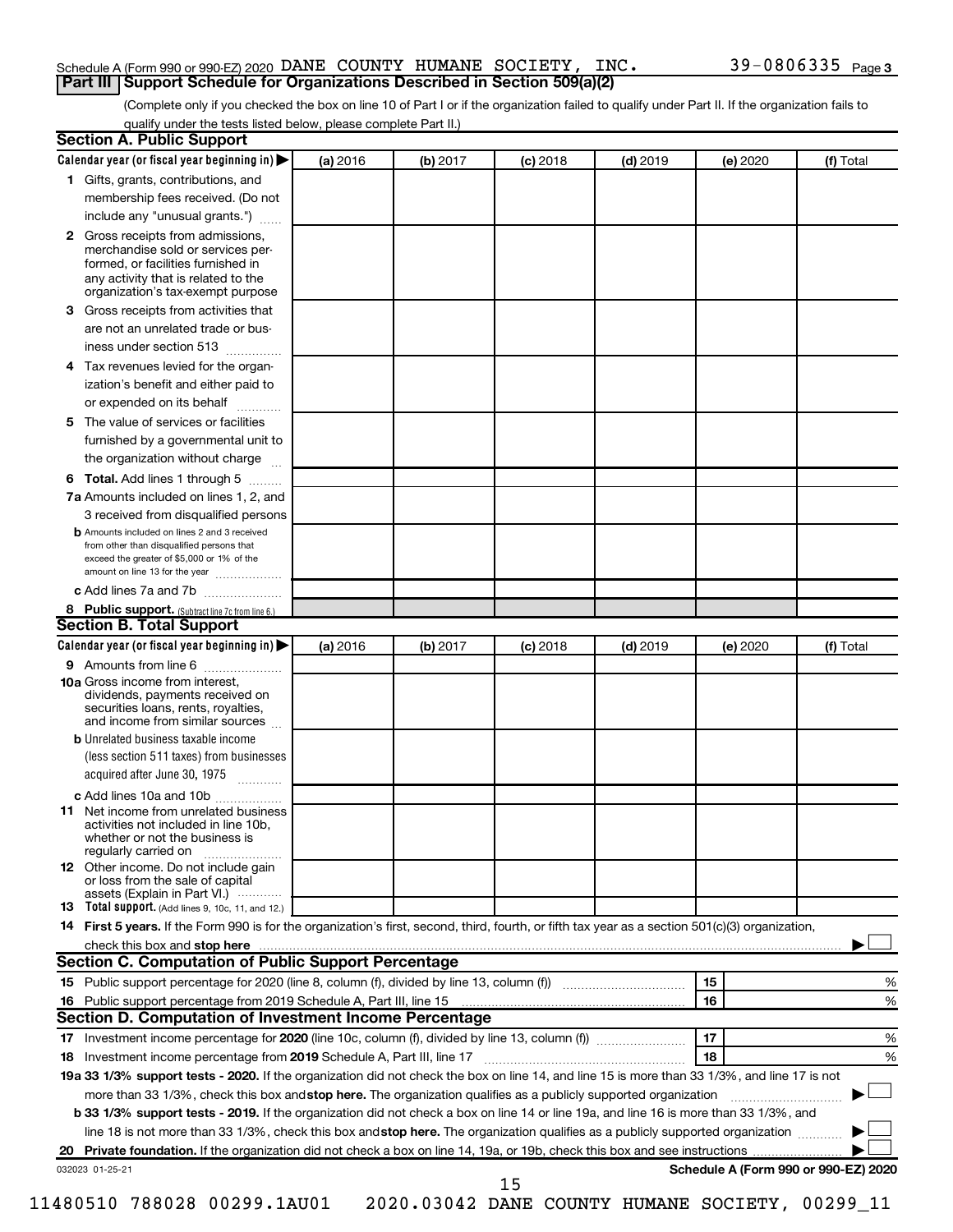**1**

**2**

**3a**

**3b**

**3c**

**4a**

**4b**

**4c**

**5a**

**5b 5c**

**6**

**7**

**8**

**9a**

**9b**

**9c**

**10a**

**10b**

**Yes No**

### **Part IV Supporting Organizations**

(Complete only if you checked a box in line 12 on Part I. If you checked box 12a, Part I, complete Sections A and B. If you checked box 12b, Part I, complete Sections A and C. If you checked box 12c, Part I, complete Sections A, D, and E. If you checked box 12d, Part I, complete Sections A and D, and complete Part V.)

#### **Section A. All Supporting Organizations**

- **1** Are all of the organization's supported organizations listed by name in the organization's governing documents? If "No," describe in Part VI how the supported organizations are designated. If designated by *class or purpose, describe the designation. If historic and continuing relationship, explain.*
- **2** Did the organization have any supported organization that does not have an IRS determination of status under section 509(a)(1) or (2)? If "Yes," explain in Part **VI** how the organization determined that the supported *organization was described in section 509(a)(1) or (2).*
- **3a** Did the organization have a supported organization described in section 501(c)(4), (5), or (6)? If "Yes," answer *lines 3b and 3c below.*
- **b** Did the organization confirm that each supported organization qualified under section 501(c)(4), (5), or (6) and satisfied the public support tests under section 509(a)(2)? If "Yes," describe in Part VI when and how the *organization made the determination.*
- **c** Did the organization ensure that all support to such organizations was used exclusively for section 170(c)(2)(B) purposes? If "Yes," explain in Part VI what controls the organization put in place to ensure such use.
- **4 a** *If* Was any supported organization not organized in the United States ("foreign supported organization")? *"Yes," and if you checked box 12a or 12b in Part I, answer lines 4b and 4c below.*
- **b** Did the organization have ultimate control and discretion in deciding whether to make grants to the foreign supported organization? If "Yes," describe in Part VI how the organization had such control and discretion *despite being controlled or supervised by or in connection with its supported organizations.*
- **c** Did the organization support any foreign supported organization that does not have an IRS determination under sections 501(c)(3) and 509(a)(1) or (2)? If "Yes," explain in Part VI what controls the organization used *to ensure that all support to the foreign supported organization was used exclusively for section 170(c)(2)(B) purposes.*
- **5a** Did the organization add, substitute, or remove any supported organizations during the tax year? If "Yes," answer lines 5b and 5c below (if applicable). Also, provide detail in **Part VI,** including (i) the names and EIN *numbers of the supported organizations added, substituted, or removed; (ii) the reasons for each such action; (iii) the authority under the organization's organizing document authorizing such action; and (iv) how the action was accomplished (such as by amendment to the organizing document).*
- **b** Type I or Type II only. Was any added or substituted supported organization part of a class already designated in the organization's organizing document?
- **c Substitutions only.**  Was the substitution the result of an event beyond the organization's control?
- **6** Did the organization provide support (whether in the form of grants or the provision of services or facilities) to **Part VI.** support or benefit one or more of the filing organization's supported organizations? If "Yes," provide detail in anyone other than (i) its supported organizations, (ii) individuals that are part of the charitable class benefited by one or more of its supported organizations, or (iii) other supporting organizations that also
- **7** Did the organization provide a grant, loan, compensation, or other similar payment to a substantial contributor regard to a substantial contributor? If "Yes," complete Part I of Schedule L (Form 990 or 990-EZ). (as defined in section 4958(c)(3)(C)), a family member of a substantial contributor, or a 35% controlled entity with
- **8** Did the organization make a loan to a disqualified person (as defined in section 4958) not described in line 7? *If "Yes," complete Part I of Schedule L (Form 990 or 990-EZ).*
- **9 a** Was the organization controlled directly or indirectly at any time during the tax year by one or more in section 509(a)(1) or (2))? If "Yes," provide detail in **Part VI.** disqualified persons, as defined in section 4946 (other than foundation managers and organizations described
- **b** Did one or more disqualified persons (as defined in line 9a) hold a controlling interest in any entity in which the supporting organization had an interest? If "Yes," provide detail in Part VI.
- **c** Did a disqualified person (as defined in line 9a) have an ownership interest in, or derive any personal benefit from, assets in which the supporting organization also had an interest? If "Yes," provide detail in Part VI.
- **10 a** Was the organization subject to the excess business holdings rules of section 4943 because of section supporting organizations)? If "Yes," answer line 10b below. 4943(f) (regarding certain Type II supporting organizations, and all Type III non-functionally integrated
	- **b** Did the organization have any excess business holdings in the tax year? (Use Schedule C, Form 4720, to *determine whether the organization had excess business holdings.)*

032024 01-25-21

**Schedule A (Form 990 or 990-EZ) 2020**

11480510 788028 00299.1AU01 2020.03042 DANE COUNTY HUMANE SOCIETY, 00299\_11

16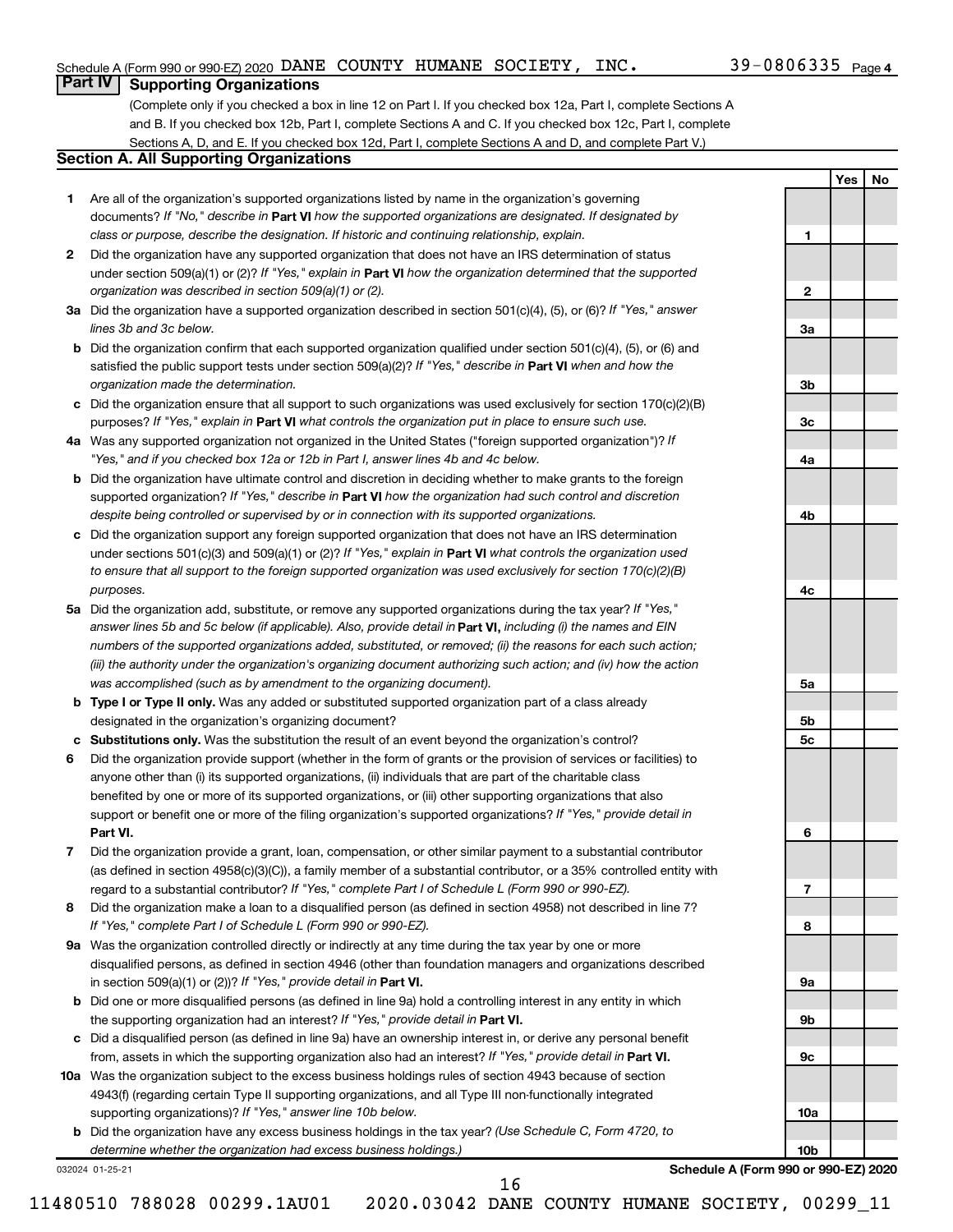#### Schedule A (Form 990 or 990-EZ) 2020 DANE COUNTY HUMANE SOCIETY, INC.  $39-0800335$  Page **Part IV Supporting Organizations** *(continued)* DANE COUNTY HUMANE SOCIETY, INC. 39-0806335

|              |                                                                                                                                                                                                                                              |              | Yes | No  |
|--------------|----------------------------------------------------------------------------------------------------------------------------------------------------------------------------------------------------------------------------------------------|--------------|-----|-----|
| 11           | Has the organization accepted a gift or contribution from any of the following persons?                                                                                                                                                      |              |     |     |
|              | a A person who directly or indirectly controls, either alone or together with persons described in lines 11b and                                                                                                                             |              |     |     |
|              | 11c below, the governing body of a supported organization?                                                                                                                                                                                   | 11a          |     |     |
|              | <b>b</b> A family member of a person described in line 11a above?                                                                                                                                                                            | 11b          |     |     |
|              | c A 35% controlled entity of a person described in line 11a or 11b above? If "Yes" to line 11a, 11b, or 11c, provide                                                                                                                         |              |     |     |
|              | detail in Part VI.                                                                                                                                                                                                                           | 11c          |     |     |
|              | <b>Section B. Type I Supporting Organizations</b>                                                                                                                                                                                            |              |     |     |
|              |                                                                                                                                                                                                                                              |              | Yes | No. |
| 1            | Did the governing body, members of the governing body, officers acting in their official capacity, or membership of one or                                                                                                                   |              |     |     |
|              | more supported organizations have the power to regularly appoint or elect at least a majority of the organization's officers,                                                                                                                |              |     |     |
|              | directors, or trustees at all times during the tax year? If "No," describe in Part VI how the supported organization(s)                                                                                                                      |              |     |     |
|              | effectively operated, supervised, or controlled the organization's activities. If the organization had more than one supported                                                                                                               |              |     |     |
|              | organization, describe how the powers to appoint and/or remove officers, directors, or trustees were allocated among the<br>supported organizations and what conditions or restrictions, if any, applied to such powers during the tax year. | 1            |     |     |
| $\mathbf{2}$ | Did the organization operate for the benefit of any supported organization other than the supported                                                                                                                                          |              |     |     |
|              | organization(s) that operated, supervised, or controlled the supporting organization? If "Yes," explain in                                                                                                                                   |              |     |     |
|              |                                                                                                                                                                                                                                              |              |     |     |
|              | Part VI how providing such benefit carried out the purposes of the supported organization(s) that operated,                                                                                                                                  |              |     |     |
|              | supervised, or controlled the supporting organization.<br><b>Section C. Type II Supporting Organizations</b>                                                                                                                                 | 2            |     |     |
|              |                                                                                                                                                                                                                                              |              |     |     |
|              |                                                                                                                                                                                                                                              |              | Yes | No  |
| 1            | Were a majority of the organization's directors or trustees during the tax year also a majority of the directors                                                                                                                             |              |     |     |
|              | or trustees of each of the organization's supported organization(s)? If "No," describe in Part VI how control                                                                                                                                |              |     |     |
|              | or management of the supporting organization was vested in the same persons that controlled or managed                                                                                                                                       |              |     |     |
|              | the supported organization(s).                                                                                                                                                                                                               | 1            |     |     |
|              | <b>Section D. All Type III Supporting Organizations</b>                                                                                                                                                                                      |              |     |     |
|              |                                                                                                                                                                                                                                              |              | Yes | No  |
| 1            | Did the organization provide to each of its supported organizations, by the last day of the fifth month of the                                                                                                                               |              |     |     |
|              | organization's tax year, (i) a written notice describing the type and amount of support provided during the prior tax                                                                                                                        |              |     |     |
|              | year, (ii) a copy of the Form 990 that was most recently filed as of the date of notification, and (iii) copies of the                                                                                                                       |              |     |     |
|              | organization's governing documents in effect on the date of notification, to the extent not previously provided?                                                                                                                             | 1            |     |     |
| $\mathbf{2}$ | Were any of the organization's officers, directors, or trustees either (i) appointed or elected by the supported                                                                                                                             |              |     |     |
|              | organization(s) or (ii) serving on the governing body of a supported organization? If "No," explain in Part VI how                                                                                                                           |              |     |     |
|              | the organization maintained a close and continuous working relationship with the supported organization(s).                                                                                                                                  | $\mathbf{2}$ |     |     |
| 3            | By reason of the relationship described in line 2, above, did the organization's supported organizations have a                                                                                                                              |              |     |     |
|              | significant voice in the organization's investment policies and in directing the use of the organization's                                                                                                                                   |              |     |     |
|              | income or assets at all times during the tax year? If "Yes," describe in Part VI the role the organization's                                                                                                                                 |              |     |     |
|              | supported organizations played in this regard.                                                                                                                                                                                               | З            |     |     |
|              | Section E. Type III Functionally Integrated Supporting Organizations                                                                                                                                                                         |              |     |     |
| 1            | Check the box next to the method that the organization used to satisfy the Integral Part Test during the yealsee instructions).                                                                                                              |              |     |     |
| а            | The organization satisfied the Activities Test. Complete line 2 below.                                                                                                                                                                       |              |     |     |
| b            | The organization is the parent of each of its supported organizations. Complete line 3 below.                                                                                                                                                |              |     |     |
| с            | The organization supported a governmental entity. Describe in Part VI how you supported a governmental entity (see instructions).                                                                                                            |              |     |     |
| 2            | Activities Test. Answer lines 2a and 2b below.                                                                                                                                                                                               |              | Yes | No. |
| а            | Did substantially all of the organization's activities during the tax year directly further the exempt purposes of                                                                                                                           |              |     |     |
|              | the supported organization(s) to which the organization was responsive? If "Yes," then in Part VI identify                                                                                                                                   |              |     |     |
|              | those supported organizations and explain how these activities directly furthered their exempt purposes,                                                                                                                                     |              |     |     |
|              | how the organization was responsive to those supported organizations, and how the organization determined                                                                                                                                    |              |     |     |
|              | that these activities constituted substantially all of its activities.                                                                                                                                                                       | 2a           |     |     |
| b            | Did the activities described in line 2a, above, constitute activities that, but for the organization's involvement,                                                                                                                          |              |     |     |
|              | one or more of the organization's supported organization(s) would have been engaged in? If "Yes," explain in                                                                                                                                 |              |     |     |
|              | Part VI the reasons for the organization's position that its supported organization(s) would have engaged in                                                                                                                                 |              |     |     |
|              | these activities but for the organization's involvement.                                                                                                                                                                                     | 2b           |     |     |
|              |                                                                                                                                                                                                                                              |              |     |     |
| з            | Parent of Supported Organizations. Answer lines 3a and 3b below.                                                                                                                                                                             |              |     |     |
| а            | Did the organization have the power to regularly appoint or elect a majority of the officers, directors, or                                                                                                                                  |              |     |     |
|              | trustees of each of the supported organizations? If "Yes" or "No" provide details in Part VI.                                                                                                                                                | За           |     |     |
| b            | Did the organization exercise a substantial degree of direction over the policies, programs, and activities of each                                                                                                                          |              |     |     |
|              | of its supported organizations? If "Yes," describe in Part VI the role played by the organization in this regard.                                                                                                                            | 3b           |     |     |
|              | Schedule A (Form 990 or 990-EZ) 2020<br>032025 01-25-21<br>17                                                                                                                                                                                |              |     |     |
|              |                                                                                                                                                                                                                                              |              |     |     |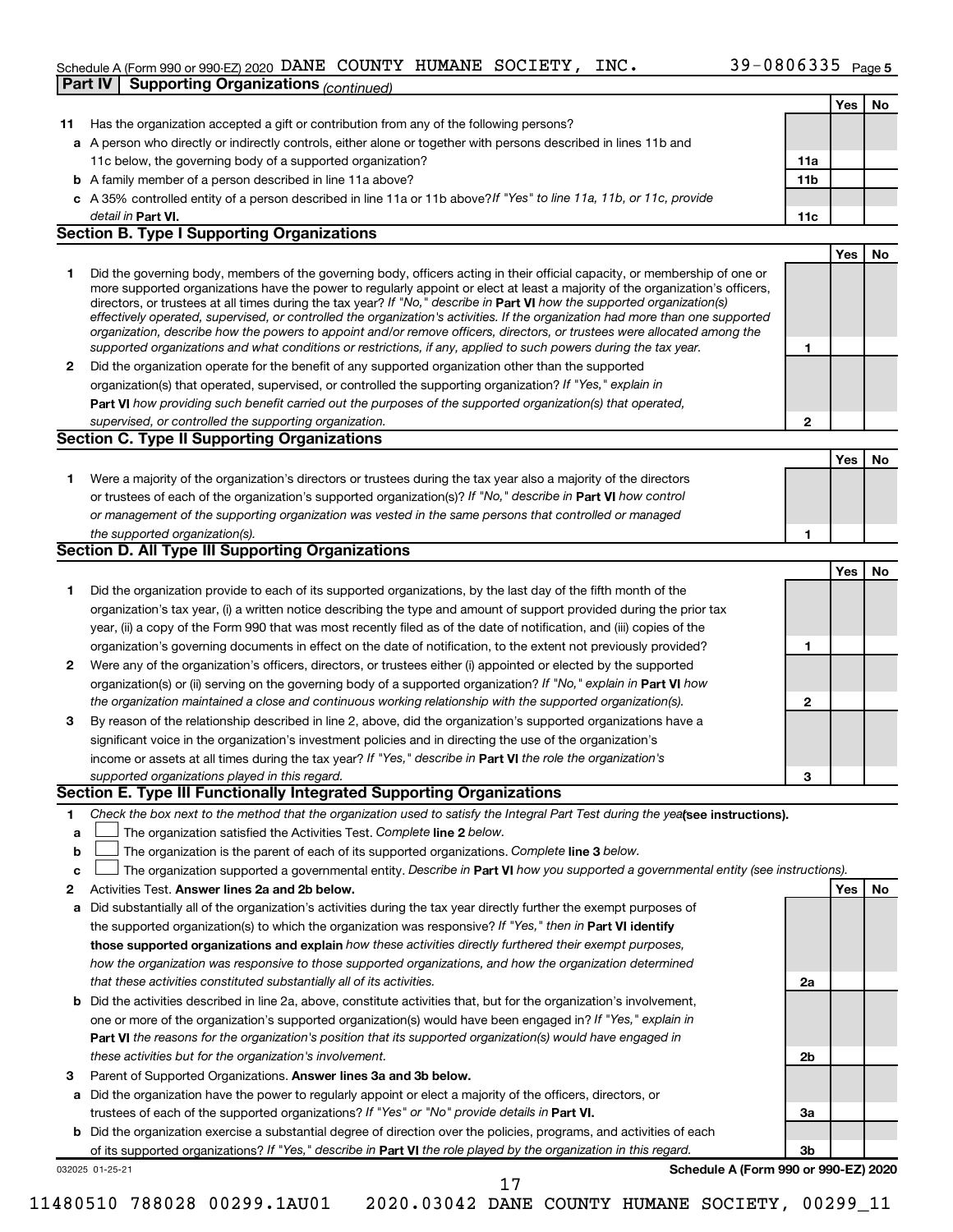#### Schedule A (Form 990 or 990-EZ) 2020 DANE COUNTY HUMANE SOCIETY, INC.  $39-0806335$   $_{\rm Page}$ **Part V Type III Non-Functionally Integrated 509(a)(3) Supporting Organizations**

#### 39-0806335 Page 6

1 **Letter See instructions.** Check here if the organization satisfied the Integral Part Test as a qualifying trust on Nov. 20, 1970 (*explain in* Part **VI**). See instructions. All other Type III non-functionally integrated supporting organizations must complete Sections A through E.

|              | Section A - Adjusted Net Income                                                                                                   |                          | (A) Prior Year | (B) Current Year<br>(optional) |
|--------------|-----------------------------------------------------------------------------------------------------------------------------------|--------------------------|----------------|--------------------------------|
| 1            | Net short-term capital gain                                                                                                       | 1                        |                |                                |
| 2            | Recoveries of prior-year distributions                                                                                            | $\mathbf{2}$             |                |                                |
| 3            | Other gross income (see instructions)                                                                                             | 3                        |                |                                |
| 4            | Add lines 1 through 3.                                                                                                            | 4                        |                |                                |
| 5            | Depreciation and depletion                                                                                                        | 5                        |                |                                |
| 6            | Portion of operating expenses paid or incurred for production or                                                                  |                          |                |                                |
|              | collection of gross income or for management, conservation, or                                                                    |                          |                |                                |
|              | maintenance of property held for production of income (see instructions)                                                          | 6                        |                |                                |
| 7            | Other expenses (see instructions)                                                                                                 | $\overline{\phantom{a}}$ |                |                                |
| 8            | Adjusted Net Income (subtract lines 5, 6, and 7 from line 4)                                                                      | 8                        |                |                                |
|              | <b>Section B - Minimum Asset Amount</b>                                                                                           |                          | (A) Prior Year | (B) Current Year<br>(optional) |
| 1.           | Aggregate fair market value of all non-exempt-use assets (see                                                                     |                          |                |                                |
|              | instructions for short tax year or assets held for part of year):                                                                 |                          |                |                                |
|              | <b>a</b> Average monthly value of securities                                                                                      | 1a                       |                |                                |
|              | <b>b</b> Average monthly cash balances                                                                                            | 1 <sub>b</sub>           |                |                                |
|              | c Fair market value of other non-exempt-use assets                                                                                | 1c                       |                |                                |
|              | d Total (add lines 1a, 1b, and 1c)                                                                                                | 1d                       |                |                                |
|              | e Discount claimed for blockage or other factors                                                                                  |                          |                |                                |
|              | (explain in detail in Part VI):                                                                                                   |                          |                |                                |
| 2            | Acquisition indebtedness applicable to non-exempt-use assets                                                                      | $\mathbf{2}$             |                |                                |
| 3            | Subtract line 2 from line 1d.                                                                                                     | 3                        |                |                                |
| 4            | Cash deemed held for exempt use. Enter 0.015 of line 3 (for greater amount,                                                       |                          |                |                                |
|              | see instructions).                                                                                                                | 4                        |                |                                |
| 5            | Net value of non-exempt-use assets (subtract line 4 from line 3)                                                                  | 5                        |                |                                |
| 6            | Multiply line 5 by 0.035.                                                                                                         | 6                        |                |                                |
| 7            | Recoveries of prior-year distributions                                                                                            | 7                        |                |                                |
| 8            | Minimum Asset Amount (add line 7 to line 6)                                                                                       | 8                        |                |                                |
|              | <b>Section C - Distributable Amount</b>                                                                                           |                          |                | <b>Current Year</b>            |
| 1.           | Adjusted net income for prior year (from Section A, line 8, column A)                                                             | $\mathbf{1}$             |                |                                |
| $\mathbf{2}$ | Enter 0.85 of line 1.                                                                                                             | $\mathbf{2}$             |                |                                |
| 3            | Minimum asset amount for prior year (from Section B, line 8, column A)                                                            | 3                        |                |                                |
| 4            | Enter greater of line 2 or line 3.                                                                                                | 4                        |                |                                |
| 5            | Income tax imposed in prior year                                                                                                  | 5                        |                |                                |
| 6            | <b>Distributable Amount.</b> Subtract line 5 from line 4, unless subject to                                                       |                          |                |                                |
|              | emergency temporary reduction (see instructions).                                                                                 | 6                        |                |                                |
| 7            | Check here if the current year is the organization's first as a non-functionally integrated Type III supporting organization (see |                          |                |                                |

instructions).

**Schedule A (Form 990 or 990-EZ) 2020**

032026 01-25-21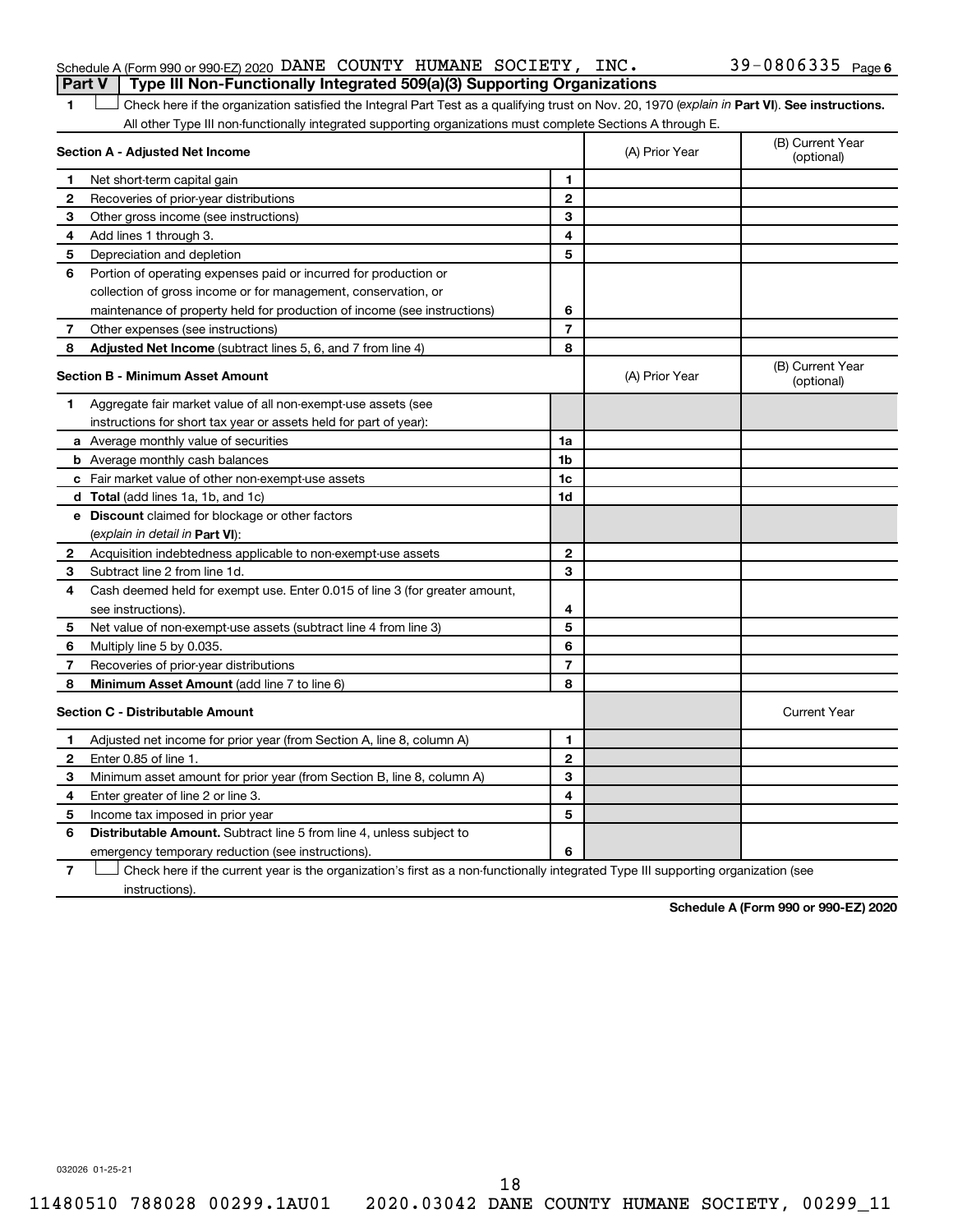#### Schedule A (Form 990 or 990-EZ) 2020 DANE COUNTY HUMANE SOCIETY, INC.  $39-0800335$  Page DANE COUNTY HUMANE SOCIETY, INC. 39-0806335

|    | Type III Non-Functionally Integrated 509(a)(3) Supporting Organizations (continued)<br><b>Part V</b> |                             |                                       |    |                                         |  |
|----|------------------------------------------------------------------------------------------------------|-----------------------------|---------------------------------------|----|-----------------------------------------|--|
|    | <b>Section D - Distributions</b>                                                                     |                             |                                       |    | <b>Current Year</b>                     |  |
| 1  | Amounts paid to supported organizations to accomplish exempt purposes                                |                             |                                       | 1  |                                         |  |
| 2  | Amounts paid to perform activity that directly furthers exempt purposes of supported                 |                             |                                       |    |                                         |  |
|    | organizations, in excess of income from activity                                                     |                             |                                       | 2  |                                         |  |
| 3  | Administrative expenses paid to accomplish exempt purposes of supported organizations                |                             |                                       | 3  |                                         |  |
| 4  | Amounts paid to acquire exempt-use assets                                                            |                             |                                       | 4  |                                         |  |
| 5  | Qualified set-aside amounts (prior IRS approval required - provide details in Part VI)               |                             |                                       | 5  |                                         |  |
| 6  | Other distributions ( <i>describe in Part VI</i> ). See instructions.                                |                             |                                       | 6  |                                         |  |
| 7  | Total annual distributions. Add lines 1 through 6.                                                   |                             |                                       | 7  |                                         |  |
| 8  | Distributions to attentive supported organizations to which the organization is responsive           |                             |                                       |    |                                         |  |
|    | (provide details in Part VI). See instructions.                                                      |                             |                                       | 8  |                                         |  |
| 9  | Distributable amount for 2020 from Section C, line 6                                                 |                             |                                       | 9  |                                         |  |
| 10 | Line 8 amount divided by line 9 amount                                                               |                             |                                       | 10 |                                         |  |
|    |                                                                                                      | (i)                         | (ii)                                  |    | (iii)                                   |  |
|    | <b>Section E - Distribution Allocations (see instructions)</b>                                       | <b>Excess Distributions</b> | <b>Underdistributions</b><br>Pre-2020 |    | <b>Distributable</b><br>Amount for 2020 |  |
| 1  | Distributable amount for 2020 from Section C, line 6                                                 |                             |                                       |    |                                         |  |
| 2  | Underdistributions, if any, for years prior to 2020 (reason-                                         |                             |                                       |    |                                         |  |
|    | able cause required - explain in Part VI). See instructions.                                         |                             |                                       |    |                                         |  |
| 3  | Excess distributions carryover, if any, to 2020                                                      |                             |                                       |    |                                         |  |
|    | a From 2015                                                                                          |                             |                                       |    |                                         |  |
|    | $b$ From 2016                                                                                        |                             |                                       |    |                                         |  |
|    | c From 2017                                                                                          |                             |                                       |    |                                         |  |
|    | <b>d</b> From 2018                                                                                   |                             |                                       |    |                                         |  |
|    | e From 2019                                                                                          |                             |                                       |    |                                         |  |
|    | f Total of lines 3a through 3e                                                                       |                             |                                       |    |                                         |  |
|    | g Applied to underdistributions of prior years                                                       |                             |                                       |    |                                         |  |
|    | <b>h</b> Applied to 2020 distributable amount                                                        |                             |                                       |    |                                         |  |
| Ť. | Carryover from 2015 not applied (see instructions)                                                   |                             |                                       |    |                                         |  |
|    | Remainder. Subtract lines 3g, 3h, and 3i from line 3f.                                               |                             |                                       |    |                                         |  |
| 4  | Distributions for 2020 from Section D,                                                               |                             |                                       |    |                                         |  |
|    | line 7:                                                                                              |                             |                                       |    |                                         |  |
|    | a Applied to underdistributions of prior years                                                       |                             |                                       |    |                                         |  |
|    | <b>b</b> Applied to 2020 distributable amount                                                        |                             |                                       |    |                                         |  |
|    | c Remainder. Subtract lines 4a and 4b from line 4.                                                   |                             |                                       |    |                                         |  |
| 5  | Remaining underdistributions for years prior to 2020, if                                             |                             |                                       |    |                                         |  |
|    | any. Subtract lines 3g and 4a from line 2. For result greater                                        |                             |                                       |    |                                         |  |
|    | than zero, explain in Part VI. See instructions.                                                     |                             |                                       |    |                                         |  |
| 6  | Remaining underdistributions for 2020. Subtract lines 3h                                             |                             |                                       |    |                                         |  |
|    | and 4b from line 1. For result greater than zero, explain in                                         |                             |                                       |    |                                         |  |
|    | <b>Part VI.</b> See instructions.                                                                    |                             |                                       |    |                                         |  |
| 7  | Excess distributions carryover to 2021. Add lines 3j                                                 |                             |                                       |    |                                         |  |
|    | and 4c.                                                                                              |                             |                                       |    |                                         |  |
| 8  | Breakdown of line 7:                                                                                 |                             |                                       |    |                                         |  |
|    | a Excess from 2016                                                                                   |                             |                                       |    |                                         |  |
|    | <b>b</b> Excess from 2017                                                                            |                             |                                       |    |                                         |  |
|    | c Excess from 2018                                                                                   |                             |                                       |    |                                         |  |
|    | d Excess from 2019                                                                                   |                             |                                       |    |                                         |  |
|    | e Excess from 2020                                                                                   |                             |                                       |    |                                         |  |
|    |                                                                                                      |                             |                                       |    |                                         |  |

**Schedule A (Form 990 or 990-EZ) 2020**

032027 01-25-21

19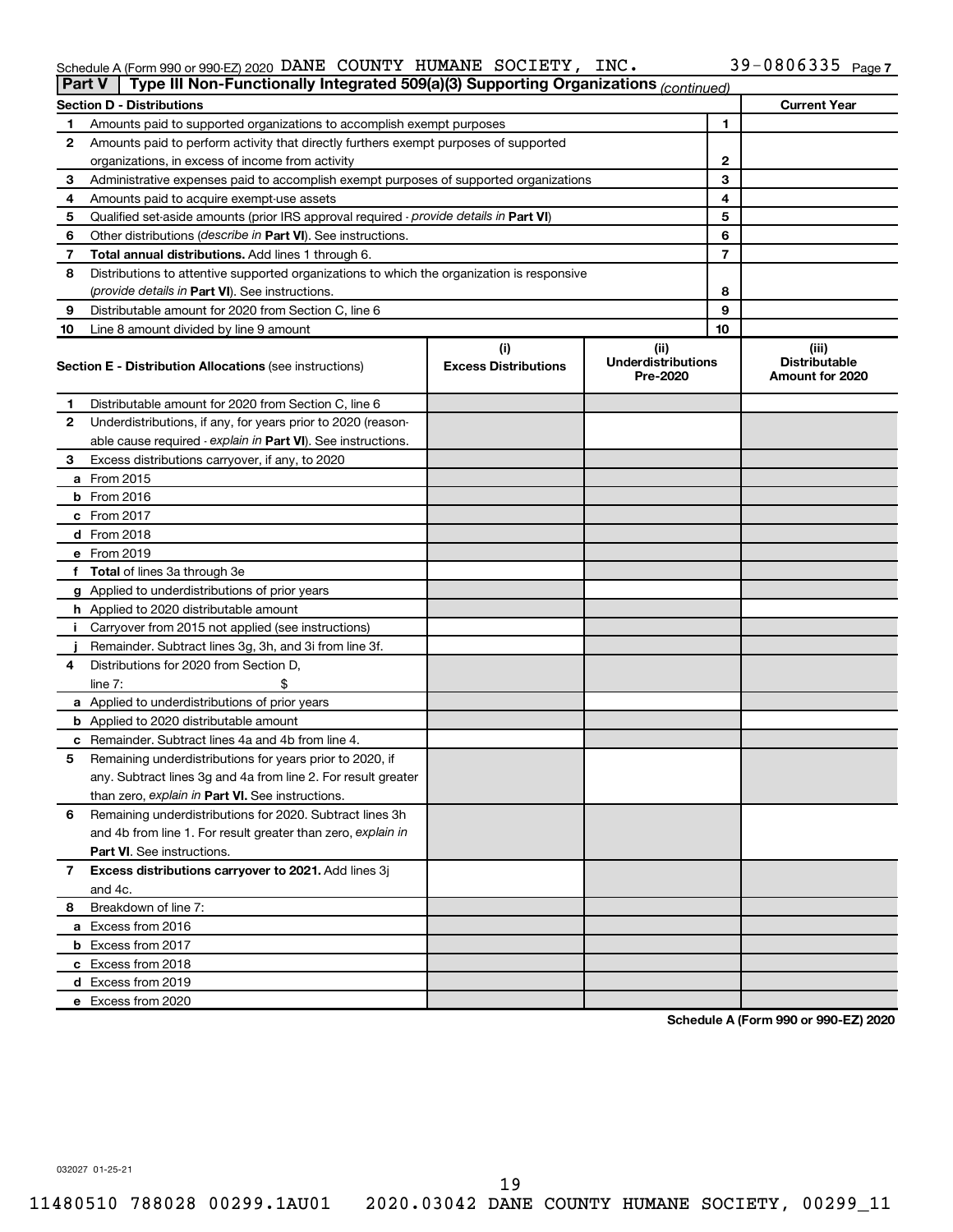| <b>Part VI</b>  | Schedule A (Form 990 or 990-EZ) 2020 DANE COUNTY HUMANE SOCIETY, INC. |  |  |    |  |                                                                                                                                                                                                                                                                                     | 39-0806335 Page 8 |
|-----------------|-----------------------------------------------------------------------|--|--|----|--|-------------------------------------------------------------------------------------------------------------------------------------------------------------------------------------------------------------------------------------------------------------------------------------|-------------------|
|                 |                                                                       |  |  |    |  | Supplemental Information. Provide the explanations required by Part II, line 10; Part II, line 17a or 17b; Part III, line 12;<br>Part IV, Section A, lines 1, 2, 3b, 3c, 4b, 4c, 5a, 6, 9a, 9b, 9c, 11a, 11b, and 11c; Part IV, Section B, lines 1 and 2; Part IV, Section C,       |                   |
|                 |                                                                       |  |  |    |  | line 1; Part IV, Section D, lines 2 and 3; Part IV, Section E, lines 1c, 2a, 2b, 3a, and 3b; Part V, line 1; Part V, Section B, line 1e; Part V,<br>Section D, lines 5, 6, and 8; and Part V, Section E, lines 2, 5, and 6. Also complete this part for any additional information. |                   |
|                 | (See instructions.)                                                   |  |  |    |  |                                                                                                                                                                                                                                                                                     |                   |
|                 |                                                                       |  |  |    |  |                                                                                                                                                                                                                                                                                     |                   |
|                 |                                                                       |  |  |    |  |                                                                                                                                                                                                                                                                                     |                   |
|                 |                                                                       |  |  |    |  |                                                                                                                                                                                                                                                                                     |                   |
|                 |                                                                       |  |  |    |  |                                                                                                                                                                                                                                                                                     |                   |
|                 |                                                                       |  |  |    |  |                                                                                                                                                                                                                                                                                     |                   |
|                 |                                                                       |  |  |    |  |                                                                                                                                                                                                                                                                                     |                   |
|                 |                                                                       |  |  |    |  |                                                                                                                                                                                                                                                                                     |                   |
|                 |                                                                       |  |  |    |  |                                                                                                                                                                                                                                                                                     |                   |
|                 |                                                                       |  |  |    |  |                                                                                                                                                                                                                                                                                     |                   |
|                 |                                                                       |  |  |    |  |                                                                                                                                                                                                                                                                                     |                   |
|                 |                                                                       |  |  |    |  |                                                                                                                                                                                                                                                                                     |                   |
|                 |                                                                       |  |  |    |  |                                                                                                                                                                                                                                                                                     |                   |
|                 |                                                                       |  |  |    |  |                                                                                                                                                                                                                                                                                     |                   |
|                 |                                                                       |  |  |    |  |                                                                                                                                                                                                                                                                                     |                   |
|                 |                                                                       |  |  |    |  |                                                                                                                                                                                                                                                                                     |                   |
|                 |                                                                       |  |  |    |  |                                                                                                                                                                                                                                                                                     |                   |
|                 |                                                                       |  |  |    |  |                                                                                                                                                                                                                                                                                     |                   |
|                 |                                                                       |  |  |    |  |                                                                                                                                                                                                                                                                                     |                   |
|                 |                                                                       |  |  |    |  |                                                                                                                                                                                                                                                                                     |                   |
|                 |                                                                       |  |  |    |  |                                                                                                                                                                                                                                                                                     |                   |
|                 |                                                                       |  |  |    |  |                                                                                                                                                                                                                                                                                     |                   |
|                 |                                                                       |  |  |    |  |                                                                                                                                                                                                                                                                                     |                   |
|                 |                                                                       |  |  |    |  |                                                                                                                                                                                                                                                                                     |                   |
|                 |                                                                       |  |  |    |  |                                                                                                                                                                                                                                                                                     |                   |
|                 |                                                                       |  |  |    |  |                                                                                                                                                                                                                                                                                     |                   |
|                 |                                                                       |  |  |    |  |                                                                                                                                                                                                                                                                                     |                   |
|                 |                                                                       |  |  |    |  |                                                                                                                                                                                                                                                                                     |                   |
|                 |                                                                       |  |  |    |  |                                                                                                                                                                                                                                                                                     |                   |
|                 |                                                                       |  |  |    |  |                                                                                                                                                                                                                                                                                     |                   |
|                 |                                                                       |  |  |    |  |                                                                                                                                                                                                                                                                                     |                   |
|                 |                                                                       |  |  |    |  |                                                                                                                                                                                                                                                                                     |                   |
|                 |                                                                       |  |  |    |  |                                                                                                                                                                                                                                                                                     |                   |
|                 |                                                                       |  |  |    |  |                                                                                                                                                                                                                                                                                     |                   |
|                 |                                                                       |  |  |    |  |                                                                                                                                                                                                                                                                                     |                   |
|                 |                                                                       |  |  |    |  |                                                                                                                                                                                                                                                                                     |                   |
|                 |                                                                       |  |  |    |  |                                                                                                                                                                                                                                                                                     |                   |
|                 |                                                                       |  |  |    |  |                                                                                                                                                                                                                                                                                     |                   |
|                 |                                                                       |  |  |    |  |                                                                                                                                                                                                                                                                                     |                   |
|                 |                                                                       |  |  |    |  |                                                                                                                                                                                                                                                                                     |                   |
|                 |                                                                       |  |  |    |  |                                                                                                                                                                                                                                                                                     |                   |
|                 |                                                                       |  |  |    |  |                                                                                                                                                                                                                                                                                     |                   |
|                 |                                                                       |  |  |    |  |                                                                                                                                                                                                                                                                                     |                   |
|                 |                                                                       |  |  |    |  |                                                                                                                                                                                                                                                                                     |                   |
|                 |                                                                       |  |  |    |  |                                                                                                                                                                                                                                                                                     |                   |
|                 |                                                                       |  |  |    |  |                                                                                                                                                                                                                                                                                     |                   |
| 032028 01-25-21 |                                                                       |  |  | 20 |  | Schedule A (Form 990 or 990-EZ) 2020                                                                                                                                                                                                                                                |                   |
|                 | 11480510 788028 00299.1AU01                                           |  |  |    |  | 2020.03042 DANE COUNTY HUMANE SOCIETY, 00299_11                                                                                                                                                                                                                                     |                   |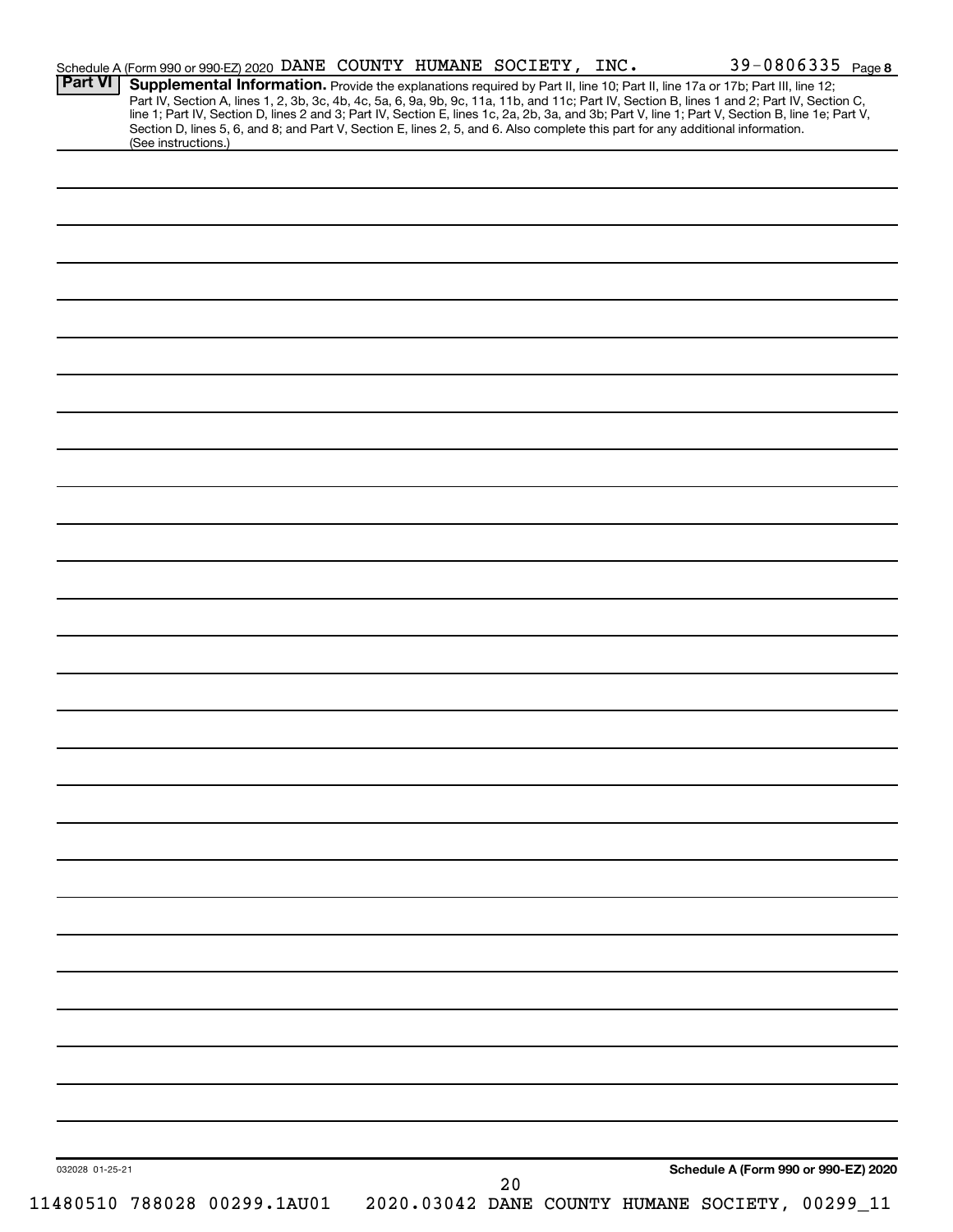**(Form 990, 990-EZ,**

Department of the Treasury Internal Revenue Service

Name of the organization

## **Schedule B Schedule of Contributors**

**or 990-PF) | Attach to Form 990, Form 990-EZ, or Form 990-PF. | Go to www.irs.gov/Form990 for the latest information.** OMB No. 1545-0047

**2020**

**Employer identification number**

|                                | COUNTY HUMANE SOCIETY,<br>DANE<br>INC.                                                                                                                                                                                                                                                                                                                                                                                                                                                                    | 39-0806335 |
|--------------------------------|-----------------------------------------------------------------------------------------------------------------------------------------------------------------------------------------------------------------------------------------------------------------------------------------------------------------------------------------------------------------------------------------------------------------------------------------------------------------------------------------------------------|------------|
| Organization type (check one): |                                                                                                                                                                                                                                                                                                                                                                                                                                                                                                           |            |
| Filers of:                     | Section:                                                                                                                                                                                                                                                                                                                                                                                                                                                                                                  |            |
| Form 990 or 990-EZ             | $\lfloor x \rfloor$ 501(c)( 3) (enter number) organization                                                                                                                                                                                                                                                                                                                                                                                                                                                |            |
|                                | 4947(a)(1) nonexempt charitable trust not treated as a private foundation                                                                                                                                                                                                                                                                                                                                                                                                                                 |            |
|                                | 527 political organization                                                                                                                                                                                                                                                                                                                                                                                                                                                                                |            |
| Form 990-PF                    | 501(c)(3) exempt private foundation                                                                                                                                                                                                                                                                                                                                                                                                                                                                       |            |
|                                | 4947(a)(1) nonexempt charitable trust treated as a private foundation                                                                                                                                                                                                                                                                                                                                                                                                                                     |            |
|                                | 501(c)(3) taxable private foundation                                                                                                                                                                                                                                                                                                                                                                                                                                                                      |            |
|                                |                                                                                                                                                                                                                                                                                                                                                                                                                                                                                                           |            |
|                                | Check if your organization is covered by the General Rule or a Special Rule.<br>Note: Only a section 501(c)(7), (8), or (10) organization can check boxes for both the General Rule and a Special Rule. See instructions.                                                                                                                                                                                                                                                                                 |            |
| <b>General Rule</b>            |                                                                                                                                                                                                                                                                                                                                                                                                                                                                                                           |            |
|                                | For an organization filing Form 990, 990-EZ, or 990-PF that received, during the year, contributions totaling \$5,000 or more (in money or<br>property) from any one contributor. Complete Parts I and II. See instructions for determining a contributor's total contributions.                                                                                                                                                                                                                          |            |
| <b>Special Rules</b>           |                                                                                                                                                                                                                                                                                                                                                                                                                                                                                                           |            |
| $\boxed{\text{X}}$             | For an organization described in section 501(c)(3) filing Form 990 or 990-EZ that met the 33 1/3% support test of the regulations under<br>sections 509(a)(1) and 170(b)(1)(A)(vi), that checked Schedule A (Form 990 or 990-EZ), Part II, line 13, 16a, or 16b, and that received from<br>any one contributor, during the year, total contributions of the greater of (1) \$5,000; or (2) 2% of the amount on (i) Form 990, Part VIII, line 1h;<br>or (ii) Form 990-EZ, line 1. Complete Parts I and II. |            |
|                                | For an organization described in section 501(c)(7), (8), or (10) filing Form 990 or 990-EZ that received from any one<br>contributor, during the year, total contributions of more than \$1,000 exclusively for religious, charitable, scientific,<br>literary, or educational purposes, or for the prevention of cruelty to children or animals. Complete Parts I (entering<br>"N/A" in column (b) instead of the contributor name and address), II, and III.                                            |            |
|                                |                                                                                                                                                                                                                                                                                                                                                                                                                                                                                                           |            |

purpose. Don't complete any of the parts unless the General Rule applies to this organization because it received nonexclusively year, contributions exclusively for religious, charitable, etc., purposes, but no such contributions totaled more than \$1,000. If this box is checked, enter here the total contributions that were received during the year for an exclusively religious, charitable, etc., For an organization described in section 501(c)(7), (8), or (10) filing Form 990 or 990-EZ that received from any one contributor, during the religious, charitable, etc., contributions totaling \$5,000 or more during the year  $\ldots$  $\ldots$  $\ldots$  $\ldots$  $\ldots$  $\ldots$ 

**Caution:**  An organization that isn't covered by the General Rule and/or the Special Rules doesn't file Schedule B (Form 990, 990-EZ, or 990-PF),  **must** but it answer "No" on Part IV, line 2, of its Form 990; or check the box on line H of its Form 990-EZ or on its Form 990-PF, Part I, line 2, to certify that it doesn't meet the filing requirements of Schedule B (Form 990, 990-EZ, or 990-PF).

**For Paperwork Reduction Act Notice, see the instructions for Form 990, 990-EZ, or 990-PF. Schedule B (Form 990, 990-EZ, or 990-PF) (2020)** LHA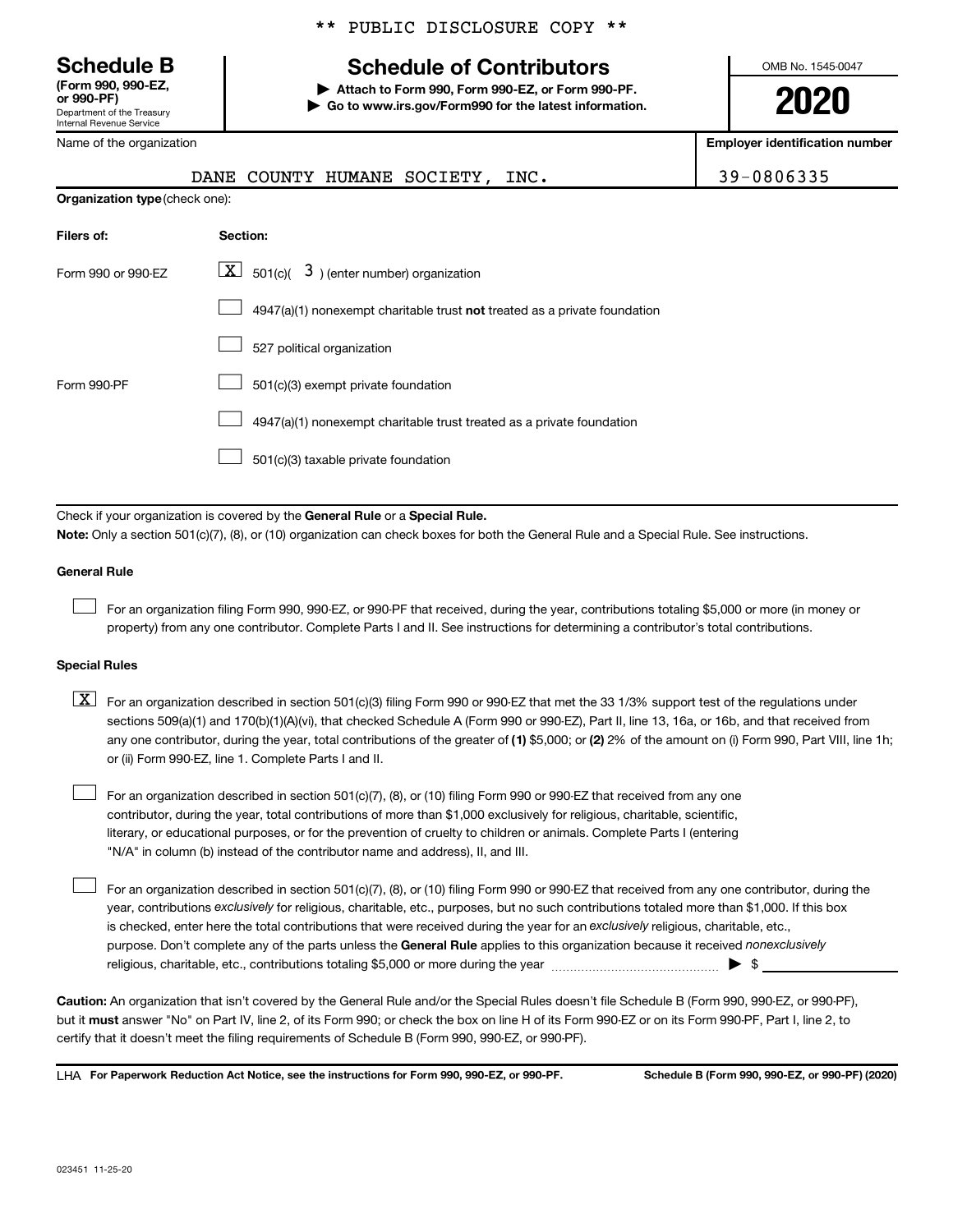| Schedule B (Form 990, 990-EZ, or 990-PF) (2020)<br>. The state of the state $\mathcal{L}$ is the state of the state of the state of the state of the state of the state of the state of the state of the state of the state of the state of the state of the state of the state of th | Page |
|---------------------------------------------------------------------------------------------------------------------------------------------------------------------------------------------------------------------------------------------------------------------------------------|------|
|---------------------------------------------------------------------------------------------------------------------------------------------------------------------------------------------------------------------------------------------------------------------------------------|------|

Name of organization

**Employer identification number**

DANE COUNTY HUMANE SOCIETY, INC. 39-0806335

**Part I** Contributors (see instructions). Use duplicate copies of Part I if additional space is needed.

| (b)<br>(c)<br>(d)<br>(a)<br><b>Total contributions</b><br>Type of contribution<br>No.<br>Name, address, and ZIP + 4<br>1<br>$\mathbf{X}$<br>Person<br>Payroll<br>113, 167.<br><b>Noncash</b><br>\$<br>(Complete Part II for<br>noncash contributions.)<br>(b)<br>(c)<br>(d)<br>(a)<br><b>Total contributions</b><br>Type of contribution<br>No.<br>Name, address, and ZIP + 4<br>2<br>$\mathbf{X}$<br>Person<br>Payroll<br>160,920.<br><b>Noncash</b><br>\$<br>(Complete Part II for<br>noncash contributions.)<br>(b)<br>(c)<br>(d)<br>(a)<br><b>Total contributions</b><br>Type of contribution<br>Name, address, and ZIP + 4<br>No.<br>3<br>$\mathbf{X}$<br>Person<br>Payroll<br>90,000.<br><b>Noncash</b><br>\$<br>(Complete Part II for<br>noncash contributions.)<br>(b)<br>(c)<br>(d)<br>(a)<br><b>Total contributions</b><br>Type of contribution<br>Name, address, and ZIP + 4<br>No.<br>4<br>$\mathbf{X}$<br>Person<br>Payroll<br>121,206.<br>$\boxed{\text{X}}$<br><b>Noncash</b><br>\$<br>(Complete Part II for<br>noncash contributions.)<br>(b)<br>(c)<br>(d)<br>(a)<br>No.<br>Name, address, and ZIP + 4<br><b>Total contributions</b><br>Type of contribution<br>5<br>$\boxed{\text{X}}$<br>Person<br>Payroll<br>173,865.<br>Noncash<br>\$<br>(Complete Part II for<br>noncash contributions.)<br>(b)<br>(c)<br>(d)<br>(a)<br><b>Total contributions</b><br>Type of contribution<br>No.<br>Name, address, and ZIP + 4<br>6<br>$\boxed{\text{X}}$<br>Person<br>Payroll<br>201,753.<br>Noncash<br>\$<br>(Complete Part II for<br>noncash contributions.)<br>023452 11-25-20<br>Schedule B (Form 990, 990-EZ, or 990-PF) (2020) |  |  |
|----------------------------------------------------------------------------------------------------------------------------------------------------------------------------------------------------------------------------------------------------------------------------------------------------------------------------------------------------------------------------------------------------------------------------------------------------------------------------------------------------------------------------------------------------------------------------------------------------------------------------------------------------------------------------------------------------------------------------------------------------------------------------------------------------------------------------------------------------------------------------------------------------------------------------------------------------------------------------------------------------------------------------------------------------------------------------------------------------------------------------------------------------------------------------------------------------------------------------------------------------------------------------------------------------------------------------------------------------------------------------------------------------------------------------------------------------------------------------------------------------------------------------------------------------------------------------------------------------------------------------------------------|--|--|
|                                                                                                                                                                                                                                                                                                                                                                                                                                                                                                                                                                                                                                                                                                                                                                                                                                                                                                                                                                                                                                                                                                                                                                                                                                                                                                                                                                                                                                                                                                                                                                                                                                              |  |  |
|                                                                                                                                                                                                                                                                                                                                                                                                                                                                                                                                                                                                                                                                                                                                                                                                                                                                                                                                                                                                                                                                                                                                                                                                                                                                                                                                                                                                                                                                                                                                                                                                                                              |  |  |
|                                                                                                                                                                                                                                                                                                                                                                                                                                                                                                                                                                                                                                                                                                                                                                                                                                                                                                                                                                                                                                                                                                                                                                                                                                                                                                                                                                                                                                                                                                                                                                                                                                              |  |  |
|                                                                                                                                                                                                                                                                                                                                                                                                                                                                                                                                                                                                                                                                                                                                                                                                                                                                                                                                                                                                                                                                                                                                                                                                                                                                                                                                                                                                                                                                                                                                                                                                                                              |  |  |
|                                                                                                                                                                                                                                                                                                                                                                                                                                                                                                                                                                                                                                                                                                                                                                                                                                                                                                                                                                                                                                                                                                                                                                                                                                                                                                                                                                                                                                                                                                                                                                                                                                              |  |  |
|                                                                                                                                                                                                                                                                                                                                                                                                                                                                                                                                                                                                                                                                                                                                                                                                                                                                                                                                                                                                                                                                                                                                                                                                                                                                                                                                                                                                                                                                                                                                                                                                                                              |  |  |
|                                                                                                                                                                                                                                                                                                                                                                                                                                                                                                                                                                                                                                                                                                                                                                                                                                                                                                                                                                                                                                                                                                                                                                                                                                                                                                                                                                                                                                                                                                                                                                                                                                              |  |  |
|                                                                                                                                                                                                                                                                                                                                                                                                                                                                                                                                                                                                                                                                                                                                                                                                                                                                                                                                                                                                                                                                                                                                                                                                                                                                                                                                                                                                                                                                                                                                                                                                                                              |  |  |
|                                                                                                                                                                                                                                                                                                                                                                                                                                                                                                                                                                                                                                                                                                                                                                                                                                                                                                                                                                                                                                                                                                                                                                                                                                                                                                                                                                                                                                                                                                                                                                                                                                              |  |  |
|                                                                                                                                                                                                                                                                                                                                                                                                                                                                                                                                                                                                                                                                                                                                                                                                                                                                                                                                                                                                                                                                                                                                                                                                                                                                                                                                                                                                                                                                                                                                                                                                                                              |  |  |
|                                                                                                                                                                                                                                                                                                                                                                                                                                                                                                                                                                                                                                                                                                                                                                                                                                                                                                                                                                                                                                                                                                                                                                                                                                                                                                                                                                                                                                                                                                                                                                                                                                              |  |  |
|                                                                                                                                                                                                                                                                                                                                                                                                                                                                                                                                                                                                                                                                                                                                                                                                                                                                                                                                                                                                                                                                                                                                                                                                                                                                                                                                                                                                                                                                                                                                                                                                                                              |  |  |

11480510 788028 00299.1AU01 2020.03042 DANE COUNTY HUMANE SOCIETY, 00299\_11

22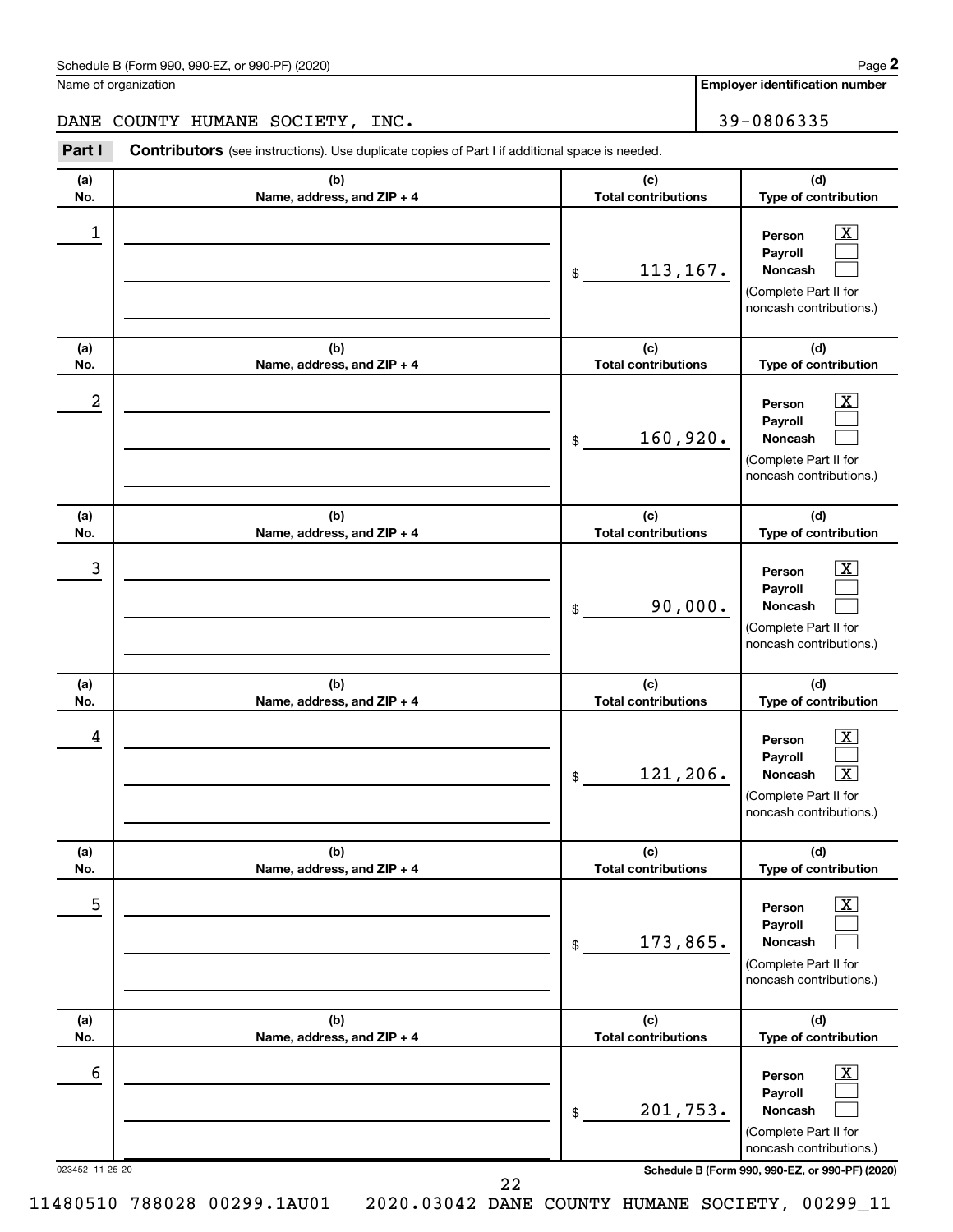| Schedule B (Form 990, 990-EZ, or 990-PF) (2020)<br>. The state of the state $\mathcal{L}$ is the state of the state of the state of the state of the state of the state of the state of the state of the state of the state of the state of the state of the state of the state of th | Page |
|---------------------------------------------------------------------------------------------------------------------------------------------------------------------------------------------------------------------------------------------------------------------------------------|------|
|---------------------------------------------------------------------------------------------------------------------------------------------------------------------------------------------------------------------------------------------------------------------------------------|------|

Name of organization

**Employer identification number**

**(d) Type of contribution**

> $\boxed{\text{X}}$  $\Box$  $\Box$

**Person Payroll Noncash**

DANE COUNTY HUMANE SOCIETY, INC. 49 | 39-0806335

**(a) No. (b) Name, address, and ZIP + 4 (c) Total contributions (a) No. (b) Name, address, and ZIP + 4 (c) Total contributions Part I** Contributors (see instructions). Use duplicate copies of Part I if additional space is needed. \$ (Complete Part II for noncash contributions.)  $7$   $|$  Person  $\overline{\text{X}}$ 194,621.

| (a)             | (b)                               | (c)                                 | (d)                                                                                              |
|-----------------|-----------------------------------|-------------------------------------|--------------------------------------------------------------------------------------------------|
| No.             | Name, address, and ZIP + 4        | <b>Total contributions</b>          | Type of contribution                                                                             |
| 8               |                                   | 572,868.<br>$$\tilde{\phantom{a}}$$ | $\mathbf{X}$<br>Person<br>Payroll<br>Noncash<br>(Complete Part II for<br>noncash contributions.) |
| (a)<br>No.      | (b)<br>Name, address, and ZIP + 4 | (c)<br><b>Total contributions</b>   | (d)<br>Type of contribution                                                                      |
|                 |                                   | \$                                  | Person<br>Payroll<br>Noncash<br>(Complete Part II for<br>noncash contributions.)                 |
| (a)<br>No.      | (b)<br>Name, address, and ZIP + 4 | (c)<br><b>Total contributions</b>   | (d)<br>Type of contribution                                                                      |
|                 |                                   | \$                                  | Person<br>Payroll<br>Noncash<br>(Complete Part II for<br>noncash contributions.)                 |
| (a)<br>No.      | (b)<br>Name, address, and ZIP + 4 | (c)<br><b>Total contributions</b>   | (d)<br>Type of contribution                                                                      |
|                 |                                   | \$                                  | Person<br>Payroll<br>Noncash<br>(Complete Part II for<br>noncash contributions.)                 |
| (a)<br>No.      | (b)<br>Name, address, and ZIP + 4 | (c)<br><b>Total contributions</b>   | (d)<br>Type of contribution                                                                      |
|                 |                                   | \$                                  | Person<br>Payroll<br>Noncash<br>(Complete Part II for<br>noncash contributions.)                 |
| 023452 11-25-20 | 23                                |                                     | Schedule B (Form 990, 990-EZ, or 990-PF) (2020)                                                  |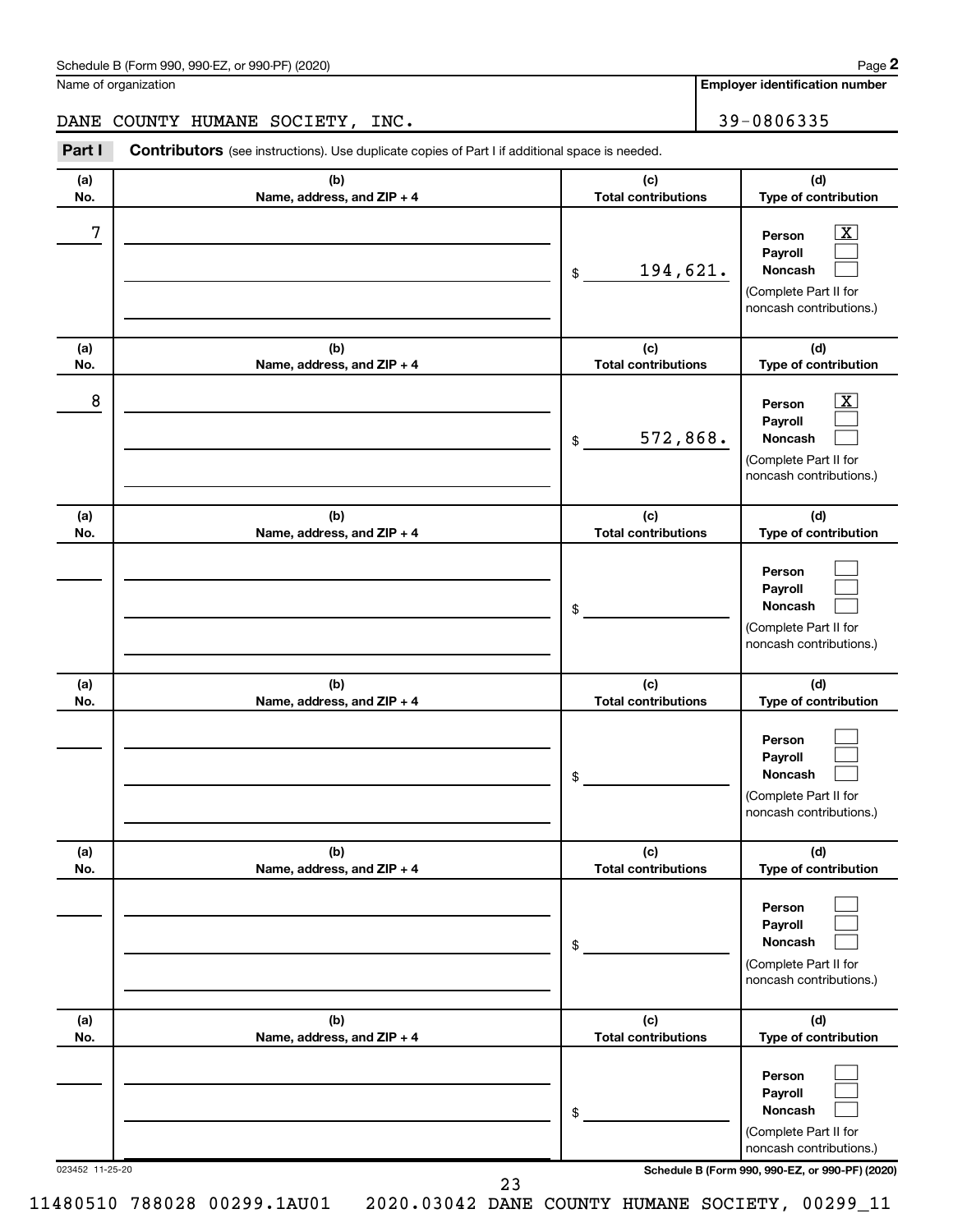Name of organization

**Employer identification number**

DANE COUNTY HUMANE SOCIETY, INC. 39-0806335

Part II Noncash Property (see instructions). Use duplicate copies of Part II if additional space is needed.

| (a)<br>No.<br>from<br>Part I | (b)<br>Description of noncash property given | (c)<br>FMV (or estimate)<br>(See instructions.) | (d)<br>Date received                            |
|------------------------------|----------------------------------------------|-------------------------------------------------|-------------------------------------------------|
| 4                            | <b>DONATED PET FOOD</b>                      | 40,000.<br>\$                                   |                                                 |
|                              |                                              |                                                 |                                                 |
| (a)<br>No.<br>from<br>Part I | (b)<br>Description of noncash property given | (c)<br>FMV (or estimate)<br>(See instructions.) | (d)<br>Date received                            |
|                              |                                              |                                                 |                                                 |
|                              |                                              | $\mathsf{\$}$                                   |                                                 |
| (a)<br>No.<br>from<br>Part I | (b)<br>Description of noncash property given | (c)<br>FMV (or estimate)<br>(See instructions.) | (d)<br>Date received                            |
|                              |                                              |                                                 |                                                 |
|                              |                                              | $\mathsf{\$}$                                   |                                                 |
| (a)<br>No.<br>from<br>Part I | (b)<br>Description of noncash property given | (c)<br>FMV (or estimate)<br>(See instructions.) | (d)<br>Date received                            |
|                              |                                              |                                                 |                                                 |
|                              |                                              | $\$\$                                           |                                                 |
| (a)<br>No.<br>from<br>Part I | (b)<br>Description of noncash property given | (c)<br>FMV (or estimate)<br>(See instructions.) | (d)<br>Date received                            |
|                              |                                              |                                                 |                                                 |
|                              |                                              | \$                                              |                                                 |
| (a)<br>No.<br>from<br>Part I | (b)<br>Description of noncash property given | (c)<br>FMV (or estimate)<br>(See instructions.) | (d)<br>Date received                            |
|                              |                                              |                                                 |                                                 |
| 023453 11-25-20              |                                              | \$                                              | Schedule B (Form 990, 990-EZ, or 990-PF) (2020) |
|                              | 24                                           |                                                 |                                                 |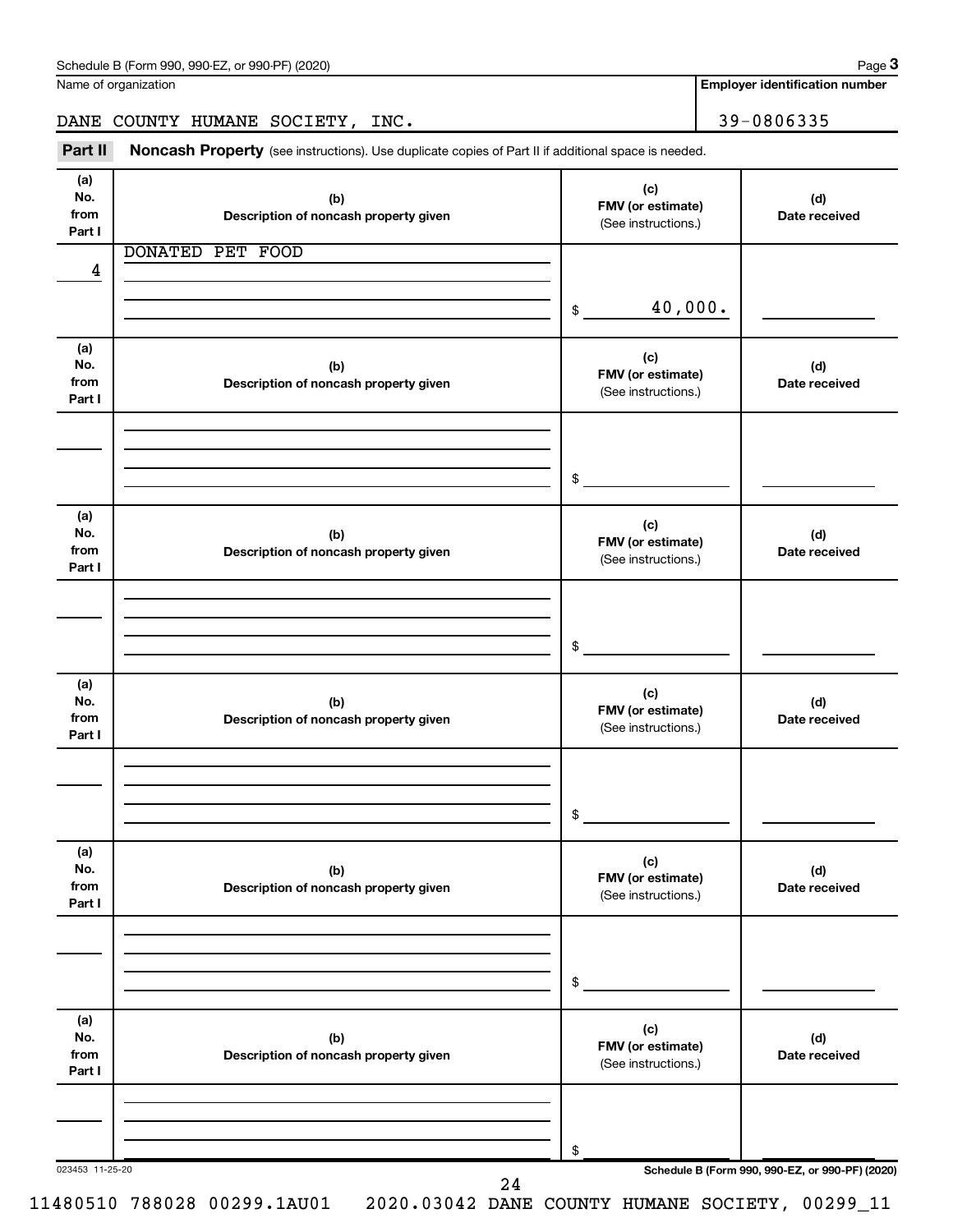| Name of organization       | Schedule B (Form 990, 990-EZ, or 990-PF) (2020)                                                                                                                                                                                                                                                                                          |                                          | <b>Employer identification number</b>                                                                                                                          |  |  |  |  |  |
|----------------------------|------------------------------------------------------------------------------------------------------------------------------------------------------------------------------------------------------------------------------------------------------------------------------------------------------------------------------------------|------------------------------------------|----------------------------------------------------------------------------------------------------------------------------------------------------------------|--|--|--|--|--|
|                            | DANE COUNTY HUMANE SOCIETY, INC.                                                                                                                                                                                                                                                                                                         |                                          | 39-0806335                                                                                                                                                     |  |  |  |  |  |
| Part III                   | from any one contributor. Complete columns (a) through (e) and the following line entry. For organizations<br>completing Part III, enter the total of exclusively religious, charitable, etc., contributions of \$1,000 or less for the year. (Enterthis info. once.)<br>Use duplicate copies of Part III if additional space is needed. |                                          | Exclusively religious, charitable, etc., contributions to organizations described in section 501(c)(7), (8), or (10) that total more than \$1,000 for the year |  |  |  |  |  |
| (a) No.<br>`from           | (b) Purpose of gift                                                                                                                                                                                                                                                                                                                      | (c) Use of gift                          | (d) Description of how gift is held                                                                                                                            |  |  |  |  |  |
| Part I                     |                                                                                                                                                                                                                                                                                                                                          |                                          |                                                                                                                                                                |  |  |  |  |  |
|                            |                                                                                                                                                                                                                                                                                                                                          | (e) Transfer of gift                     |                                                                                                                                                                |  |  |  |  |  |
|                            | Transferee's name, address, and ZIP + 4                                                                                                                                                                                                                                                                                                  |                                          | Relationship of transferor to transferee                                                                                                                       |  |  |  |  |  |
| (a) No.<br>from<br>Part I  | (b) Purpose of gift                                                                                                                                                                                                                                                                                                                      | (c) Use of gift                          | (d) Description of how gift is held                                                                                                                            |  |  |  |  |  |
|                            |                                                                                                                                                                                                                                                                                                                                          |                                          |                                                                                                                                                                |  |  |  |  |  |
|                            |                                                                                                                                                                                                                                                                                                                                          | (e) Transfer of gift                     |                                                                                                                                                                |  |  |  |  |  |
|                            | Transferee's name, address, and ZIP + 4                                                                                                                                                                                                                                                                                                  |                                          | Relationship of transferor to transferee                                                                                                                       |  |  |  |  |  |
|                            |                                                                                                                                                                                                                                                                                                                                          |                                          |                                                                                                                                                                |  |  |  |  |  |
| (a) No.<br>`from<br>Part I | (b) Purpose of gift                                                                                                                                                                                                                                                                                                                      | (c) Use of gift                          | (d) Description of how gift is held                                                                                                                            |  |  |  |  |  |
|                            |                                                                                                                                                                                                                                                                                                                                          |                                          |                                                                                                                                                                |  |  |  |  |  |
|                            | (e) Transfer of gift                                                                                                                                                                                                                                                                                                                     |                                          |                                                                                                                                                                |  |  |  |  |  |
|                            | Transferee's name, address, and ZIP + 4                                                                                                                                                                                                                                                                                                  |                                          | Relationship of transferor to transferee                                                                                                                       |  |  |  |  |  |
|                            |                                                                                                                                                                                                                                                                                                                                          |                                          |                                                                                                                                                                |  |  |  |  |  |
| (a) No.<br>from<br>Part I  | (b) Purpose of gift                                                                                                                                                                                                                                                                                                                      | (c) Use of gift                          | (d) Description of how gift is held                                                                                                                            |  |  |  |  |  |
|                            |                                                                                                                                                                                                                                                                                                                                          | (e) Transfer of gift                     |                                                                                                                                                                |  |  |  |  |  |
|                            | Transferee's name, address, and ZIP + 4                                                                                                                                                                                                                                                                                                  | Relationship of transferor to transferee |                                                                                                                                                                |  |  |  |  |  |
|                            |                                                                                                                                                                                                                                                                                                                                          |                                          |                                                                                                                                                                |  |  |  |  |  |
| 023454 11-25-20            |                                                                                                                                                                                                                                                                                                                                          |                                          | Schedule B (Form 990, 990-EZ, or 990-PF) (2020)                                                                                                                |  |  |  |  |  |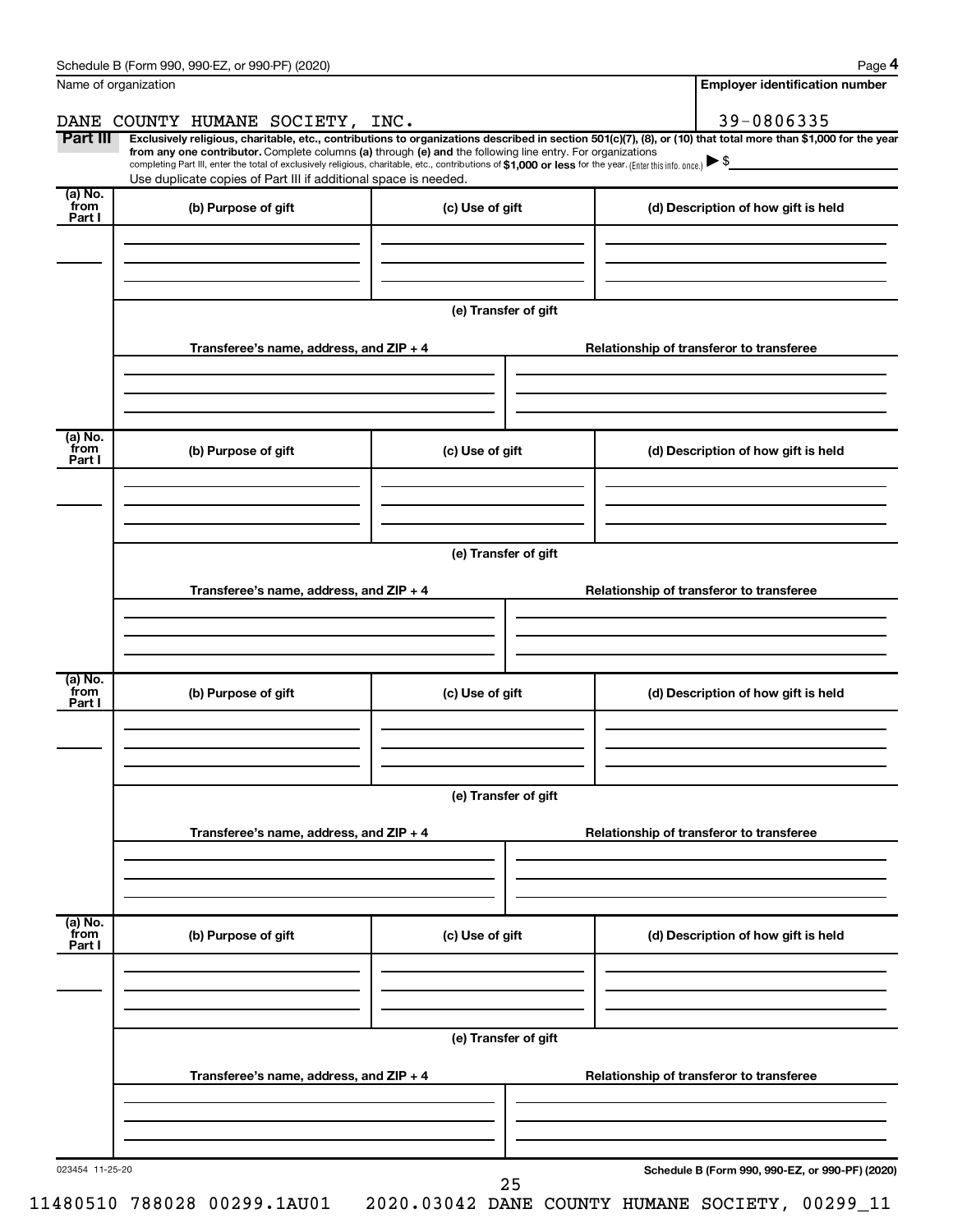| <b>SCHEDULE D</b> |  |
|-------------------|--|
|-------------------|--|

| (Form 990) |
|------------|
|            |

# **SCHEDULE D Supplemental Financial Statements**<br> **Form 990 2020**<br> **Part IV** line 6.7.8.9.10, 11a, 11b, 11d, 11d, 11d, 11d, 11d, 12a, 0r, 12b

**(Form 990) | Complete if the organization answered "Yes" on Form 990, Part IV, line 6, 7, 8, 9, 10, 11a, 11b, 11c, 11d, 11e, 11f, 12a, or 12b.**

**| Attach to Form 990. |Go to www.irs.gov/Form990 for instructions and the latest information.**



Department of the Treasury Internal Revenue Service

Name of the organization<br> **Employer identification number**<br> **Employer identification number**<br> **Employer identification number**<br> **Employer identification number**<br> **Employer identification number** DANE COUNTY HUMANE SOCIETY, INC.

| Part I  | Organizations Maintaining Donor Advised Funds or Other Similar Funds or Accounts. Complete if the                                                                                                 |                         |                         |                                                    |  |
|---------|---------------------------------------------------------------------------------------------------------------------------------------------------------------------------------------------------|-------------------------|-------------------------|----------------------------------------------------|--|
|         | organization answered "Yes" on Form 990, Part IV, line 6.                                                                                                                                         |                         |                         |                                                    |  |
|         |                                                                                                                                                                                                   | (a) Donor advised funds |                         | (b) Funds and other accounts                       |  |
| 1       |                                                                                                                                                                                                   |                         |                         |                                                    |  |
| 2       | Aggregate value of contributions to (during year)                                                                                                                                                 |                         |                         |                                                    |  |
| 3       |                                                                                                                                                                                                   |                         |                         |                                                    |  |
| 4       |                                                                                                                                                                                                   |                         |                         |                                                    |  |
| 5       | Did the organization inform all donors and donor advisors in writing that the assets held in donor advised funds                                                                                  |                         |                         |                                                    |  |
|         |                                                                                                                                                                                                   |                         |                         | <b>No</b><br>Yes                                   |  |
| 6       | Did the organization inform all grantees, donors, and donor advisors in writing that grant funds can be used only                                                                                 |                         |                         |                                                    |  |
|         | for charitable purposes and not for the benefit of the donor or donor advisor, or for any other purpose conferring                                                                                |                         |                         |                                                    |  |
| Part II | Conservation Easements. Complete if the organization answered "Yes" on Form 990, Part IV, line 7.                                                                                                 |                         |                         | Yes<br>No                                          |  |
| 1       | Purpose(s) of conservation easements held by the organization (check all that apply).                                                                                                             |                         |                         |                                                    |  |
|         | Preservation of land for public use (for example, recreation or education)                                                                                                                        |                         |                         | Preservation of a historically important land area |  |
|         | Protection of natural habitat                                                                                                                                                                     |                         |                         | Preservation of a certified historic structure     |  |
|         | Preservation of open space                                                                                                                                                                        |                         |                         |                                                    |  |
| 2       | Complete lines 2a through 2d if the organization held a qualified conservation contribution in the form of a conservation easement on the last                                                    |                         |                         |                                                    |  |
|         | day of the tax year.                                                                                                                                                                              |                         |                         | Held at the End of the Tax Year                    |  |
| а       |                                                                                                                                                                                                   |                         | 2a                      |                                                    |  |
| b       |                                                                                                                                                                                                   |                         | 2b                      |                                                    |  |
| с       |                                                                                                                                                                                                   |                         | 2c                      |                                                    |  |
|         | d Number of conservation easements included in (c) acquired after 7/25/06, and not on a historic structure                                                                                        |                         |                         |                                                    |  |
|         |                                                                                                                                                                                                   |                         | 2d                      |                                                    |  |
| 3       | Number of conservation easements modified, transferred, released, extinguished, or terminated by the organization during the tax                                                                  |                         |                         |                                                    |  |
|         | $year \triangleright$                                                                                                                                                                             |                         |                         |                                                    |  |
| 4       | Number of states where property subject to conservation easement is located >                                                                                                                     |                         |                         |                                                    |  |
| 5       | Does the organization have a written policy regarding the periodic monitoring, inspection, handling of                                                                                            |                         |                         |                                                    |  |
|         | violations, and enforcement of the conservation easements it holds?                                                                                                                               |                         |                         | Yes<br>No                                          |  |
| 6       | Staff and volunteer hours devoted to monitoring, inspecting, handling of violations, and enforcing conservation easements during the year                                                         |                         |                         |                                                    |  |
|         |                                                                                                                                                                                                   |                         |                         |                                                    |  |
| 7       | Amount of expenses incurred in monitoring, inspecting, handling of violations, and enforcing conservation easements during the year                                                               |                         |                         |                                                    |  |
|         | $\blacktriangleright$ \$                                                                                                                                                                          |                         |                         |                                                    |  |
| 8       | Does each conservation easement reported on line 2(d) above satisfy the requirements of section 170(h)(4)(B)(i)                                                                                   |                         |                         |                                                    |  |
|         |                                                                                                                                                                                                   |                         |                         | Yes<br>No                                          |  |
| 9       | In Part XIII, describe how the organization reports conservation easements in its revenue and expense statement and                                                                               |                         |                         |                                                    |  |
|         | balance sheet, and include, if applicable, the text of the footnote to the organization's financial statements that describes the                                                                 |                         |                         |                                                    |  |
|         | organization's accounting for conservation easements.                                                                                                                                             |                         |                         |                                                    |  |
|         | Organizations Maintaining Collections of Art, Historical Treasures, or Other Similar Assets.<br>Part III                                                                                          |                         |                         |                                                    |  |
|         | Complete if the organization answered "Yes" on Form 990, Part IV, line 8.                                                                                                                         |                         |                         |                                                    |  |
|         | 1a If the organization elected, as permitted under FASB ASC 958, not to report in its revenue statement and balance sheet works                                                                   |                         |                         |                                                    |  |
|         | of art, historical treasures, or other similar assets held for public exhibition, education, or research in furtherance of public                                                                 |                         |                         |                                                    |  |
|         | service, provide in Part XIII the text of the footnote to its financial statements that describes these items.                                                                                    |                         |                         |                                                    |  |
|         | <b>b</b> If the organization elected, as permitted under FASB ASC 958, to report in its revenue statement and balance sheet works of                                                              |                         |                         |                                                    |  |
|         | art, historical treasures, or other similar assets held for public exhibition, education, or research in furtherance of public service,<br>provide the following amounts relating to these items: |                         |                         |                                                    |  |
|         |                                                                                                                                                                                                   |                         |                         |                                                    |  |
|         |                                                                                                                                                                                                   |                         |                         | $\frac{1}{2}$<br>$\blacktriangleright$ \$          |  |
| 2       | (ii) Assets included in Form 990, Part X<br>If the organization received or held works of art, historical treasures, or other similar assets for financial gain, provide                          |                         |                         |                                                    |  |
|         | the following amounts required to be reported under FASB ASC 958 relating to these items:                                                                                                         |                         |                         |                                                    |  |
| а       |                                                                                                                                                                                                   |                         |                         | -\$                                                |  |
|         | b Assets included in Form 990, Part X [11, 120] Marten and March 2014 March 2015 (120) March 2015 (120) March 2015                                                                                |                         | $\blacktriangleright$ s |                                                    |  |
|         | LHA For Paperwork Reduction Act Notice, see the Instructions for Form 990.                                                                                                                        |                         |                         | Schedule D (Form 990) 2020                         |  |
|         | 032051 12-01-20                                                                                                                                                                                   |                         |                         |                                                    |  |
|         |                                                                                                                                                                                                   |                         |                         |                                                    |  |

26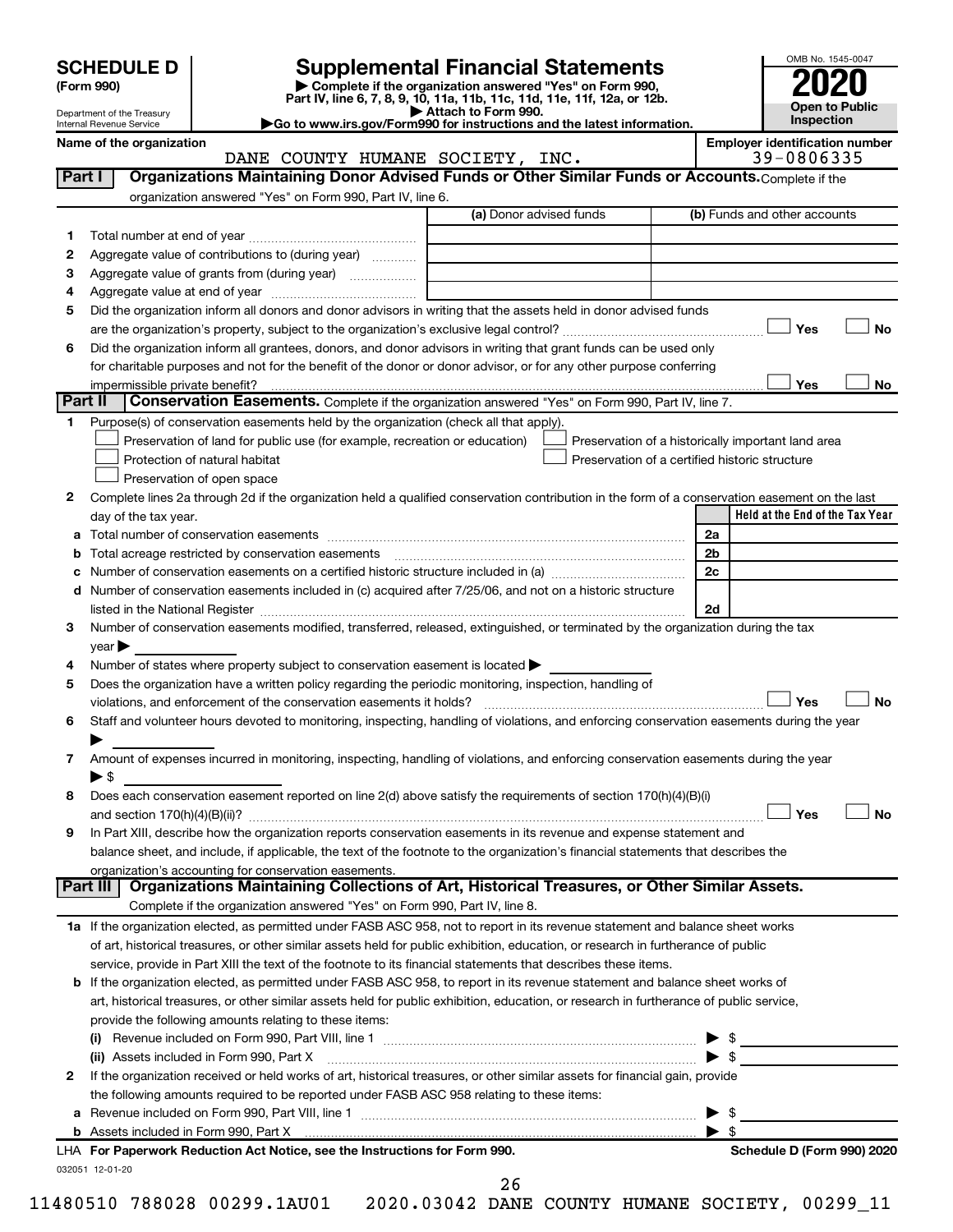|               | Schedule D (Form 990) 2020                                                                                                                                                                                                     | DANE COUNTY HUMANE SOCIETY, INC. |   |                   |                            |                     | 39-0806335 Page 2                                |                                |                    |    |
|---------------|--------------------------------------------------------------------------------------------------------------------------------------------------------------------------------------------------------------------------------|----------------------------------|---|-------------------|----------------------------|---------------------|--------------------------------------------------|--------------------------------|--------------------|----|
|               | Part III<br>Organizations Maintaining Collections of Art, Historical Treasures, or Other Similar Assets (continued)                                                                                                            |                                  |   |                   |                            |                     |                                                  |                                |                    |    |
| 3             | Using the organization's acquisition, accession, and other records, check any of the following that make significant use of its                                                                                                |                                  |   |                   |                            |                     |                                                  |                                |                    |    |
|               | collection items (check all that apply):                                                                                                                                                                                       |                                  |   |                   |                            |                     |                                                  |                                |                    |    |
| a             | Public exhibition                                                                                                                                                                                                              | d                                |   |                   | Loan or exchange program   |                     |                                                  |                                |                    |    |
| b             | Scholarly research                                                                                                                                                                                                             | е                                |   |                   | Other <u>Communication</u> |                     |                                                  |                                |                    |    |
| с             | Preservation for future generations                                                                                                                                                                                            |                                  |   |                   |                            |                     |                                                  |                                |                    |    |
| 4             | Provide a description of the organization's collections and explain how they further the organization's exempt purpose in Part XIII.                                                                                           |                                  |   |                   |                            |                     |                                                  |                                |                    |    |
| 5             | During the year, did the organization solicit or receive donations of art, historical treasures, or other similar assets                                                                                                       |                                  |   |                   |                            |                     |                                                  |                                |                    |    |
|               | Part IV<br>Escrow and Custodial Arrangements. Complete if the organization answered "Yes" on Form 990, Part IV, line 9, or                                                                                                     |                                  |   |                   |                            |                     |                                                  | Yes                            |                    | No |
|               | reported an amount on Form 990, Part X, line 21.                                                                                                                                                                               |                                  |   |                   |                            |                     |                                                  |                                |                    |    |
|               | 1a Is the organization an agent, trustee, custodian or other intermediary for contributions or other assets not included                                                                                                       |                                  |   |                   |                            |                     |                                                  |                                |                    |    |
|               |                                                                                                                                                                                                                                |                                  |   |                   |                            |                     |                                                  | Yes                            |                    | No |
|               | b If "Yes," explain the arrangement in Part XIII and complete the following table:                                                                                                                                             |                                  |   |                   |                            |                     |                                                  |                                |                    |    |
|               |                                                                                                                                                                                                                                |                                  |   |                   |                            |                     |                                                  | Amount                         |                    |    |
|               | Beginning balance measurements and contain a series of the series of the series of the series of the series of                                                                                                                 |                                  |   |                   |                            | 1c                  |                                                  |                                |                    |    |
|               |                                                                                                                                                                                                                                |                                  |   |                   |                            | 1d                  |                                                  |                                |                    |    |
| е             | Distributions during the year measurement contains and all the year measurement of the state of the state of the state of the state of the state of the state of the state of the state of the state of the state of the state |                                  |   |                   |                            | 1e                  |                                                  |                                |                    |    |
| f.            |                                                                                                                                                                                                                                |                                  |   |                   |                            | 1f                  |                                                  |                                |                    |    |
|               | 2a Did the organization include an amount on Form 990, Part X, line 21, for escrow or custodial account liability?                                                                                                             |                                  |   |                   |                            |                     |                                                  | Yes                            |                    | No |
|               | <b>b</b> If "Yes," explain the arrangement in Part XIII. Check here if the explanation has been provided on Part XIII                                                                                                          |                                  |   |                   |                            |                     |                                                  |                                |                    |    |
| <b>Part V</b> | Endowment Funds. Complete if the organization answered "Yes" on Form 990, Part IV, line 10.                                                                                                                                    |                                  |   |                   |                            |                     |                                                  |                                |                    |    |
|               |                                                                                                                                                                                                                                | (a) Current year                 |   | (b) Prior year    | (c) Two years back         |                     | (d) Three years back $\vert$ (e) Four years back |                                |                    |    |
|               | 1a Beginning of year balance                                                                                                                                                                                                   |                                  |   |                   |                            |                     |                                                  |                                |                    |    |
| b             |                                                                                                                                                                                                                                |                                  |   |                   |                            |                     |                                                  |                                |                    |    |
|               | Net investment earnings, gains, and losses                                                                                                                                                                                     |                                  |   |                   |                            |                     |                                                  |                                |                    |    |
| d             |                                                                                                                                                                                                                                |                                  |   |                   |                            |                     |                                                  |                                |                    |    |
|               | e Other expenditures for facilities                                                                                                                                                                                            |                                  |   |                   |                            |                     |                                                  |                                |                    |    |
|               | and programs                                                                                                                                                                                                                   |                                  |   |                   |                            |                     |                                                  |                                |                    |    |
|               |                                                                                                                                                                                                                                |                                  |   |                   |                            |                     |                                                  |                                |                    |    |
| g             | Provide the estimated percentage of the current year end balance (line 1g, column (a)) held as:                                                                                                                                |                                  |   |                   |                            |                     |                                                  |                                |                    |    |
| 2<br>а        | Board designated or quasi-endowment                                                                                                                                                                                            |                                  | % |                   |                            |                     |                                                  |                                |                    |    |
| b             | Permanent endowment                                                                                                                                                                                                            | %                                |   |                   |                            |                     |                                                  |                                |                    |    |
| c             | Term endowment $\blacktriangleright$                                                                                                                                                                                           | %                                |   |                   |                            |                     |                                                  |                                |                    |    |
|               | The percentages on lines 2a, 2b, and 2c should equal 100%.                                                                                                                                                                     |                                  |   |                   |                            |                     |                                                  |                                |                    |    |
|               | 3a Are there endowment funds not in the possession of the organization that are held and administered for the organization                                                                                                     |                                  |   |                   |                            |                     |                                                  |                                |                    |    |
|               | by:                                                                                                                                                                                                                            |                                  |   |                   |                            |                     |                                                  |                                | Yes                | No |
|               | (i)                                                                                                                                                                                                                            |                                  |   |                   |                            |                     |                                                  | 3a(i)                          |                    |    |
|               |                                                                                                                                                                                                                                |                                  |   |                   |                            |                     |                                                  | 3a(ii)                         |                    |    |
|               |                                                                                                                                                                                                                                |                                  |   |                   |                            |                     |                                                  | 3b                             |                    |    |
| 4             | Describe in Part XIII the intended uses of the organization's endowment funds.                                                                                                                                                 |                                  |   |                   |                            |                     |                                                  |                                |                    |    |
|               | Part VI   Land, Buildings, and Equipment.                                                                                                                                                                                      |                                  |   |                   |                            |                     |                                                  |                                |                    |    |
|               | Complete if the organization answered "Yes" on Form 990, Part IV, line 11a. See Form 990, Part X, line 10.                                                                                                                     |                                  |   |                   |                            |                     |                                                  |                                |                    |    |
|               | Description of property                                                                                                                                                                                                        | (a) Cost or other                |   | (b) Cost or other |                            | (c) Accumulated     |                                                  | (d) Book value                 |                    |    |
|               |                                                                                                                                                                                                                                | basis (investment)               |   | basis (other)     |                            | depreciation        |                                                  |                                |                    |    |
|               |                                                                                                                                                                                                                                |                                  |   |                   | 1,240,097.                 |                     |                                                  | 1,240,097.                     |                    |    |
|               |                                                                                                                                                                                                                                |                                  |   |                   | 6, 160, 364.<br>11,170.    | 2,774,163.          |                                                  | 3,386,201.                     |                    |    |
| c             |                                                                                                                                                                                                                                |                                  |   |                   | 996,591.                   | 2,862.<br>825, 110. |                                                  |                                | 8,308.<br>171,481. |    |
|               |                                                                                                                                                                                                                                |                                  |   |                   | 349,462.                   | 199, 140.           |                                                  |                                | 150, 322.          |    |
|               |                                                                                                                                                                                                                                |                                  |   |                   |                            |                     |                                                  | 4,956,409.                     |                    |    |
|               |                                                                                                                                                                                                                                |                                  |   |                   |                            |                     |                                                  | $R / F_{\text{max}}$ 000) 0000 |                    |    |

**Schedule D (Form 990) 2020**

032052 12-01-20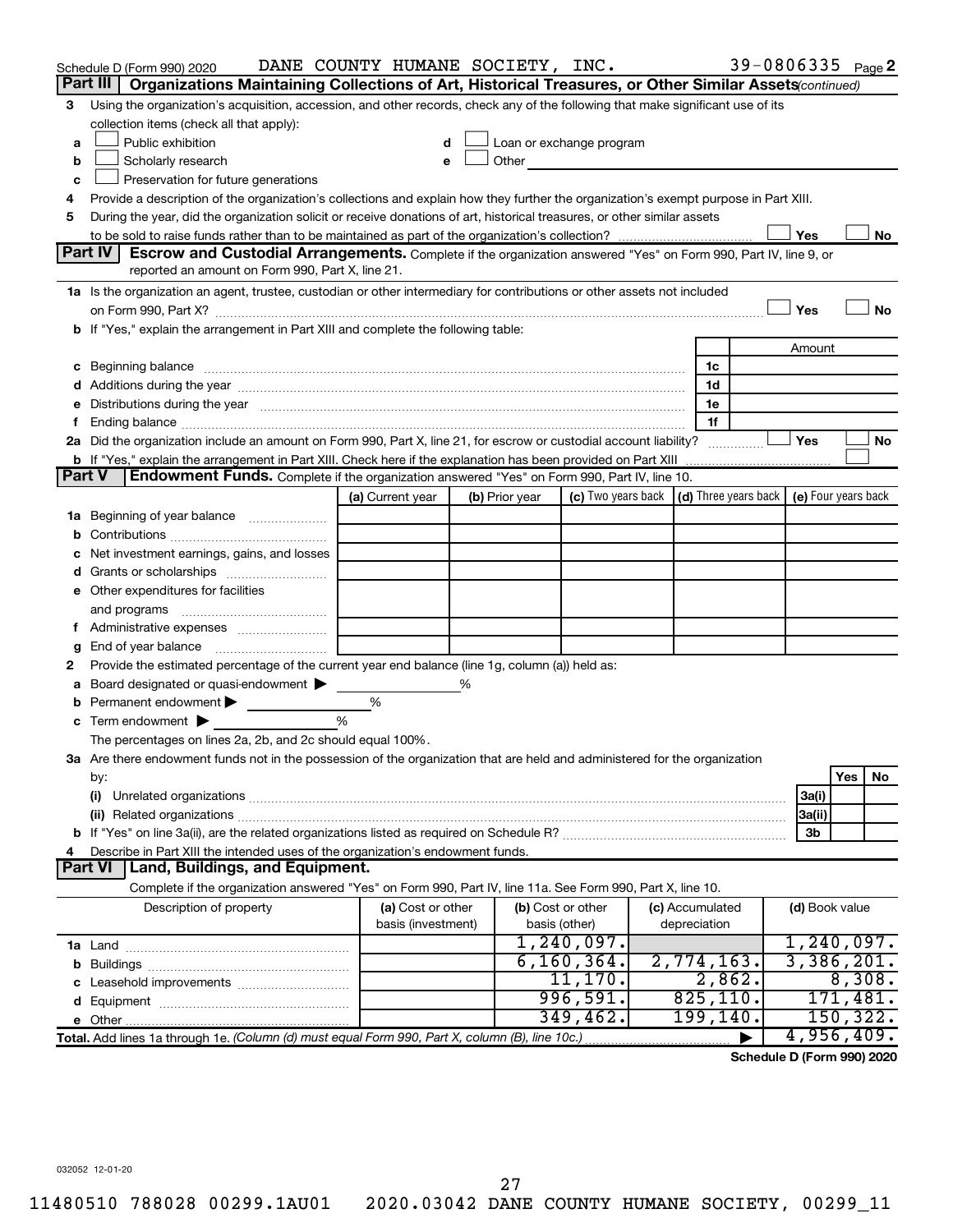| Part VII Investments - Other Securities.                                                                                                             |                 |                                                           |                |
|------------------------------------------------------------------------------------------------------------------------------------------------------|-----------------|-----------------------------------------------------------|----------------|
| Complete if the organization answered "Yes" on Form 990, Part IV, line 11b. See Form 990, Part X, line 12.                                           |                 |                                                           |                |
| (a) Description of security or category (including name of security)                                                                                 | (b) Book value  | (c) Method of valuation: Cost or end-of-year market value |                |
| (1) Financial derivatives                                                                                                                            |                 |                                                           |                |
|                                                                                                                                                      |                 |                                                           |                |
| $(3)$ Other                                                                                                                                          |                 |                                                           |                |
| (A)                                                                                                                                                  |                 |                                                           |                |
| (B)                                                                                                                                                  |                 |                                                           |                |
| (C)                                                                                                                                                  |                 |                                                           |                |
| (D)                                                                                                                                                  |                 |                                                           |                |
| (E)                                                                                                                                                  |                 |                                                           |                |
| (F)<br>(G)                                                                                                                                           |                 |                                                           |                |
| (H)                                                                                                                                                  |                 |                                                           |                |
| <b>Total.</b> (Col. (b) must equal Form 990, Part X, col. (B) line 12.)                                                                              |                 |                                                           |                |
| Part VIII Investments - Program Related.                                                                                                             |                 |                                                           |                |
| Complete if the organization answered "Yes" on Form 990, Part IV, line 11c. See Form 990, Part X, line 13.                                           |                 |                                                           |                |
| (a) Description of investment                                                                                                                        | (b) Book value  | (c) Method of valuation: Cost or end-of-year market value |                |
| (1)                                                                                                                                                  |                 |                                                           |                |
| (2)                                                                                                                                                  |                 |                                                           |                |
| (3)                                                                                                                                                  |                 |                                                           |                |
| (4)                                                                                                                                                  |                 |                                                           |                |
| (5)                                                                                                                                                  |                 |                                                           |                |
| (6)                                                                                                                                                  |                 |                                                           |                |
| (7)                                                                                                                                                  |                 |                                                           |                |
| (8)                                                                                                                                                  |                 |                                                           |                |
| (9)                                                                                                                                                  |                 |                                                           |                |
| <b>Total.</b> (Col. (b) must equal Form 990, Part X, col. (B) line 13.)<br><b>Other Assets.</b><br>Part IX                                           |                 |                                                           |                |
|                                                                                                                                                      |                 |                                                           |                |
| Complete if the organization answered "Yes" on Form 990, Part IV, line 11d. See Form 990, Part X, line 15.                                           | (a) Description |                                                           | (b) Book value |
| (1)                                                                                                                                                  |                 |                                                           |                |
| (2)                                                                                                                                                  |                 |                                                           |                |
| (3)                                                                                                                                                  |                 |                                                           |                |
| (4)                                                                                                                                                  |                 |                                                           |                |
| (5)                                                                                                                                                  |                 |                                                           |                |
| (6)                                                                                                                                                  |                 |                                                           |                |
| (7)                                                                                                                                                  |                 |                                                           |                |
| (8)                                                                                                                                                  |                 |                                                           |                |
| (9)                                                                                                                                                  |                 |                                                           |                |
| Total. (Column (b) must equal Form 990, Part X, col. (B) line 15.)                                                                                   |                 |                                                           |                |
| <b>Other Liabilities.</b><br>Part X                                                                                                                  |                 |                                                           |                |
| Complete if the organization answered "Yes" on Form 990, Part IV, line 11e or 11f. See Form 990, Part X, line 25.                                    |                 |                                                           |                |
| (a) Description of liability<br>1.                                                                                                                   |                 |                                                           | (b) Book value |
| Federal income taxes<br>(1)                                                                                                                          |                 |                                                           |                |
| (2)                                                                                                                                                  |                 |                                                           |                |
| (3)<br>(4)                                                                                                                                           |                 |                                                           |                |
|                                                                                                                                                      |                 |                                                           |                |
| (5)<br>(6)                                                                                                                                           |                 |                                                           |                |
| (7)                                                                                                                                                  |                 |                                                           |                |
| (8)                                                                                                                                                  |                 |                                                           |                |
| (9)                                                                                                                                                  |                 |                                                           |                |
|                                                                                                                                                      |                 |                                                           |                |
| 2. Liability for uncertain tax positions. In Part XIII, provide the text of the footnote to the organization's financial statements that reports the |                 |                                                           |                |

organization's liability for uncertain tax positions under FASB ASC 740. Check here if the text of the footnote has been provided in Part XIII...

032053 12-01-20

#### Schedule D (Form 990) 2020 **DANE** COUNTY HUMANE SOCIETY, INC<sub>•</sub> 39-0806335 <sub>Page</sub> 3 ANE COUNTY HUMANE SOCTETY, INC.

| Schedule D (Form 990) 2020                      |  | DANE COUNII HUMANE SUCIEII, INC. |  |
|-------------------------------------------------|--|----------------------------------|--|
| <b>Part VII</b> Investments - Other Securities. |  |                                  |  |

| 68                                                                                                                                                                                                                                   |  |
|--------------------------------------------------------------------------------------------------------------------------------------------------------------------------------------------------------------------------------------|--|
| (9)                                                                                                                                                                                                                                  |  |
|                                                                                                                                                                                                                                      |  |
| 2. Liability for uncertain tax positions. In Part XIII, provide the text of the footnote to the organization's financial statements that reports the                                                                                 |  |
| <b>CONSISTENTIAL RELATIONS AND ALL CONTRACTORY AND THE ORDER OF A STARTING AND ASSESSED AND A STARTING AND A STARTING AND A STARTING AND A STARTING AND A STARTING AND A STARTING AND A STARTING AND A STARTING AND A STARTING A</b> |  |

**Schedule D (Form 990) 2020**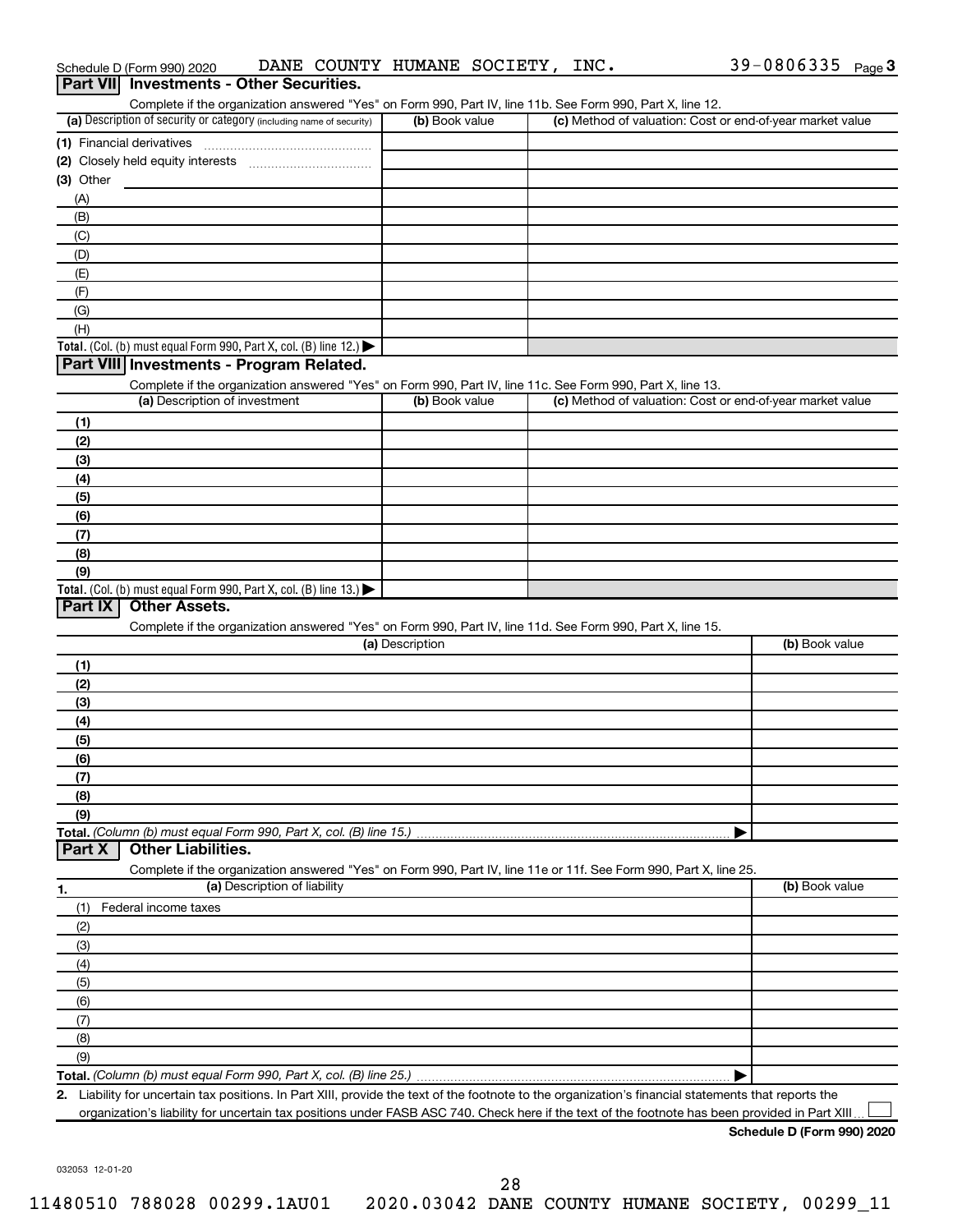|    | DANE COUNTY HUMANE SOCIETY, INC.<br>Schedule D (Form 990) 2020                                                                                                                                                                 |                |                         |                | 39-0806335 $_{Page 4}$   |            |
|----|--------------------------------------------------------------------------------------------------------------------------------------------------------------------------------------------------------------------------------|----------------|-------------------------|----------------|--------------------------|------------|
|    | Reconciliation of Revenue per Audited Financial Statements With Revenue per Return.<br><b>Part XI</b>                                                                                                                          |                |                         |                |                          |            |
|    | Complete if the organization answered "Yes" on Form 990, Part IV, line 12a.                                                                                                                                                    |                |                         |                |                          |            |
| 1  | Total revenue, gains, and other support per audited financial statements                                                                                                                                                       |                |                         | $\blacksquare$ | 5,157,559.               |            |
| 2  | Amounts included on line 1 but not on Form 990, Part VIII, line 12:                                                                                                                                                            |                |                         |                |                          |            |
| a  | Net unrealized gains (losses) on investments [1999] www.community.com/                                                                                                                                                         | 2a             | $\frac{68,455}{27,585}$ |                |                          |            |
|    |                                                                                                                                                                                                                                | 2 <sub>b</sub> |                         |                |                          |            |
|    |                                                                                                                                                                                                                                | 2 <sub>c</sub> |                         |                |                          |            |
| d  |                                                                                                                                                                                                                                | 2d             |                         |                |                          |            |
| е  | Add lines 2a through 2d                                                                                                                                                                                                        |                |                         | <b>2e</b>      |                          | 96,040.    |
| з  |                                                                                                                                                                                                                                |                |                         | $\mathbf{3}$   | 5,061,519.               |            |
| 4  | Amounts included on Form 990, Part VIII, line 12, but not on line 1:                                                                                                                                                           |                |                         |                |                          |            |
| a  |                                                                                                                                                                                                                                | 4a             | 12,860.                 |                |                          |            |
| b  | Other (Describe in Part XIII.) [1001] [2010] [2010] [2010] [3010] [3010] [3010] [3010] [3010] [3010] [3010] [3010] [3010] [3010] [3010] [3010] [3010] [3010] [3010] [3010] [3010] [3010] [3010] [3010] [3010] [3010] [3010] [3 | 4 <sub>b</sub> | $-42,653.$              |                |                          |            |
|    | c Add lines 4a and 4b                                                                                                                                                                                                          |                |                         | 4с             |                          | $-29,793.$ |
|    |                                                                                                                                                                                                                                |                |                         | $\overline{5}$ | $\overline{5,031,726}$ . |            |
|    | Part XII Reconciliation of Expenses per Audited Financial Statements With Expenses per Return.                                                                                                                                 |                |                         |                |                          |            |
|    | Complete if the organization answered "Yes" on Form 990, Part IV, line 12a.                                                                                                                                                    |                |                         |                |                          |            |
| 1  |                                                                                                                                                                                                                                |                |                         | $\blacksquare$ | 4,371,713.               |            |
| 2  | Amounts included on line 1 but not on Form 990, Part IX, line 25:                                                                                                                                                              |                |                         |                |                          |            |
| a  |                                                                                                                                                                                                                                | 2a             | 27,585.                 |                |                          |            |
|    |                                                                                                                                                                                                                                | 2 <sub>b</sub> |                         |                |                          |            |
| c  |                                                                                                                                                                                                                                | 2 <sub>c</sub> |                         |                |                          |            |
| d  |                                                                                                                                                                                                                                | 2d             | 45,644.                 |                |                          |            |
| е  | Add lines 2a through 2d <b>contract and a contract and a contract a</b> contract a contract and a contract a contract a                                                                                                        |                |                         | 2е             |                          | 73,229.    |
| 3  | Subtract line 2e from line 1                                                                                                                                                                                                   |                |                         | 3              | 4, 298, 484.             |            |
| 4  | Amounts included on Form 990, Part IX, line 25, but not on line 1:                                                                                                                                                             |                |                         |                |                          |            |
| a  |                                                                                                                                                                                                                                | 4a             | 12,860.                 |                |                          |            |
| b  |                                                                                                                                                                                                                                | 4b             |                         |                |                          |            |
|    | c Add lines 4a and 4b                                                                                                                                                                                                          |                |                         | 4c             |                          | 12,860.    |
| 5. |                                                                                                                                                                                                                                |                |                         | 5              | 4,311,344.               |            |
|    | Part XIII Supplemental Information.                                                                                                                                                                                            |                |                         |                |                          |            |
|    | Provide the descriptions required for Part II, lines 3, 5, and 9; Part III, lines 1a and 4; Part IV, lines 1b and 2b; Part V, line 4; Part X, line 2; Part XI,                                                                 |                |                         |                |                          |            |
|    | lines 2d and 4b; and Part XII, lines 2d and 4b. Also complete this part to provide any additional information.                                                                                                                 |                |                         |                |                          |            |

| DIRECT EXPENSES REPORTED ON FORM 990, PART VIII, LINE 8B                                           | $-42,653.$ |
|----------------------------------------------------------------------------------------------------|------------|
| PART XII, LINE 2D - OTHER ADJUSTMENTS:<br>DIRECT EXPENSES REPORTED ON FORM 990, PART VIII, LINE 8B |            |
|                                                                                                    |            |
|                                                                                                    | 42,653.    |
| LOSS ON DISPOSAL OF FIXED ASSETS                                                                   | 2,991.     |
| TOTAL TO SCHEDULE D, PART XII, LINE 2D                                                             | 45,644.    |

032054 12-01-20

11480510 788028 00299.1AU01 2020.03042 DANE COUNTY HUMANE SOCIETY, 00299\_11

29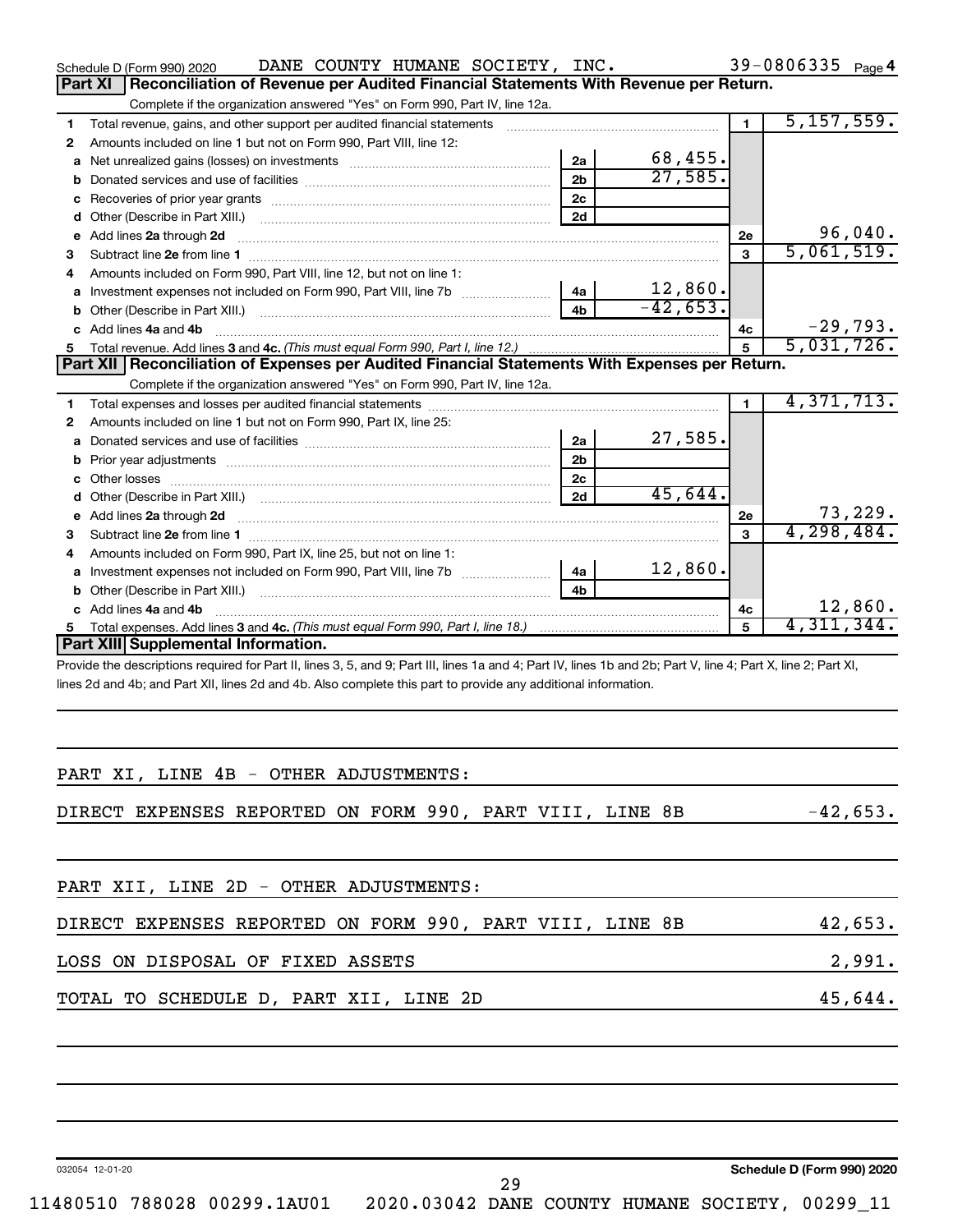| <b>SCHEDULE G</b>                                      |                                                                                                                                                                                                                                                                                                                                                                                                                                                                                                                                                                                                                                                                                                                                                                    | <b>Supplemental Information Regarding Fundraising or Gaming Activities</b>                                                                         |                         |                                 |                     |                                   | OMB No. 1545-0047                     |
|--------------------------------------------------------|--------------------------------------------------------------------------------------------------------------------------------------------------------------------------------------------------------------------------------------------------------------------------------------------------------------------------------------------------------------------------------------------------------------------------------------------------------------------------------------------------------------------------------------------------------------------------------------------------------------------------------------------------------------------------------------------------------------------------------------------------------------------|----------------------------------------------------------------------------------------------------------------------------------------------------|-------------------------|---------------------------------|---------------------|-----------------------------------|---------------------------------------|
| (Form 990 or 990-EZ)                                   |                                                                                                                                                                                                                                                                                                                                                                                                                                                                                                                                                                                                                                                                                                                                                                    | Complete if the organization answered "Yes" on Form 990, Part IV, line 17, 18, or 19, or if the                                                    |                         |                                 |                     |                                   |                                       |
|                                                        |                                                                                                                                                                                                                                                                                                                                                                                                                                                                                                                                                                                                                                                                                                                                                                    | organization entered more than \$15,000 on Form 990-EZ, line 6a.<br>Attach to Form 990 or Form 990-EZ.                                             |                         |                                 |                     |                                   | <b>Open to Public</b>                 |
| Department of the Treasury<br>Internal Revenue Service |                                                                                                                                                                                                                                                                                                                                                                                                                                                                                                                                                                                                                                                                                                                                                                    | Go to www.irs.gov/Form990 for instructions and the latest information.                                                                             |                         |                                 |                     |                                   | Inspection                            |
| Name of the organization                               |                                                                                                                                                                                                                                                                                                                                                                                                                                                                                                                                                                                                                                                                                                                                                                    |                                                                                                                                                    |                         |                                 |                     | 39-0806335                        | <b>Employer identification number</b> |
| Part I                                                 |                                                                                                                                                                                                                                                                                                                                                                                                                                                                                                                                                                                                                                                                                                                                                                    | DANE COUNTY HUMANE SOCIETY, INC.                                                                                                                   |                         |                                 |                     |                                   |                                       |
|                                                        |                                                                                                                                                                                                                                                                                                                                                                                                                                                                                                                                                                                                                                                                                                                                                                    |                                                                                                                                                    |                         |                                 |                     |                                   |                                       |
|                                                        |                                                                                                                                                                                                                                                                                                                                                                                                                                                                                                                                                                                                                                                                                                                                                                    |                                                                                                                                                    |                         |                                 |                     |                                   |                                       |
| a<br>b                                                 |                                                                                                                                                                                                                                                                                                                                                                                                                                                                                                                                                                                                                                                                                                                                                                    | f                                                                                                                                                  |                         |                                 |                     |                                   |                                       |
| c                                                      | Fundraising Activities. Complete if the organization answered "Yes" on Form 990, Part IV, line 17. Form 990-EZ filers are not<br>required to complete this part.<br>1 Indicate whether the organization raised funds through any of the following activities. Check all that apply.<br>Mail solicitations<br>Solicitation of non-government grants<br>е<br>Internet and email solicitations<br>Solicitation of government grants<br>Phone solicitations<br>Special fundraising events<br>g<br>In-person solicitations<br>2 a Did the organization have a written or oral agreement with any individual (including officers, directors, trustees, or<br>key employees listed in Form 990, Part VII) or entity in connection with professional fundraising services? |                                                                                                                                                    |                         |                                 |                     |                                   |                                       |
| d                                                      |                                                                                                                                                                                                                                                                                                                                                                                                                                                                                                                                                                                                                                                                                                                                                                    |                                                                                                                                                    |                         |                                 |                     |                                   |                                       |
|                                                        |                                                                                                                                                                                                                                                                                                                                                                                                                                                                                                                                                                                                                                                                                                                                                                    |                                                                                                                                                    |                         |                                 |                     | Yes                               | <b>No</b>                             |
|                                                        |                                                                                                                                                                                                                                                                                                                                                                                                                                                                                                                                                                                                                                                                                                                                                                    | b If "Yes," list the 10 highest paid individuals or entities (fundraisers) pursuant to agreements under which the fundraiser is to be              |                         |                                 |                     |                                   |                                       |
| compensated at least \$5,000 by the organization.      |                                                                                                                                                                                                                                                                                                                                                                                                                                                                                                                                                                                                                                                                                                                                                                    |                                                                                                                                                    |                         |                                 |                     |                                   |                                       |
| (i) Name and address of individual                     |                                                                                                                                                                                                                                                                                                                                                                                                                                                                                                                                                                                                                                                                                                                                                                    |                                                                                                                                                    | (iii) Did<br>fundraiser |                                 | (iv) Gross receipts | (v) Amount paid                   | (vi) Amount paid                      |
| or entity (fundraiser)                                 |                                                                                                                                                                                                                                                                                                                                                                                                                                                                                                                                                                                                                                                                                                                                                                    | (ii) Activity                                                                                                                                      | have custody            | or control of<br>contributions? | from activity       | to (or retained by)<br>fundraiser | to (or retained by)<br>organization   |
|                                                        |                                                                                                                                                                                                                                                                                                                                                                                                                                                                                                                                                                                                                                                                                                                                                                    |                                                                                                                                                    | Yes                     | No                              |                     | listed in col. (i)                |                                       |
|                                                        |                                                                                                                                                                                                                                                                                                                                                                                                                                                                                                                                                                                                                                                                                                                                                                    |                                                                                                                                                    |                         |                                 |                     |                                   |                                       |
|                                                        |                                                                                                                                                                                                                                                                                                                                                                                                                                                                                                                                                                                                                                                                                                                                                                    |                                                                                                                                                    |                         |                                 |                     |                                   |                                       |
|                                                        |                                                                                                                                                                                                                                                                                                                                                                                                                                                                                                                                                                                                                                                                                                                                                                    |                                                                                                                                                    |                         |                                 |                     |                                   |                                       |
|                                                        |                                                                                                                                                                                                                                                                                                                                                                                                                                                                                                                                                                                                                                                                                                                                                                    |                                                                                                                                                    |                         |                                 |                     |                                   |                                       |
|                                                        |                                                                                                                                                                                                                                                                                                                                                                                                                                                                                                                                                                                                                                                                                                                                                                    |                                                                                                                                                    |                         |                                 |                     |                                   |                                       |
|                                                        |                                                                                                                                                                                                                                                                                                                                                                                                                                                                                                                                                                                                                                                                                                                                                                    |                                                                                                                                                    |                         |                                 |                     |                                   |                                       |
|                                                        |                                                                                                                                                                                                                                                                                                                                                                                                                                                                                                                                                                                                                                                                                                                                                                    |                                                                                                                                                    |                         |                                 |                     |                                   |                                       |
|                                                        |                                                                                                                                                                                                                                                                                                                                                                                                                                                                                                                                                                                                                                                                                                                                                                    |                                                                                                                                                    |                         |                                 |                     |                                   |                                       |
|                                                        |                                                                                                                                                                                                                                                                                                                                                                                                                                                                                                                                                                                                                                                                                                                                                                    |                                                                                                                                                    |                         |                                 |                     |                                   |                                       |
|                                                        |                                                                                                                                                                                                                                                                                                                                                                                                                                                                                                                                                                                                                                                                                                                                                                    |                                                                                                                                                    |                         |                                 |                     |                                   |                                       |
|                                                        |                                                                                                                                                                                                                                                                                                                                                                                                                                                                                                                                                                                                                                                                                                                                                                    |                                                                                                                                                    |                         |                                 |                     |                                   |                                       |
|                                                        |                                                                                                                                                                                                                                                                                                                                                                                                                                                                                                                                                                                                                                                                                                                                                                    |                                                                                                                                                    |                         |                                 |                     |                                   |                                       |
|                                                        |                                                                                                                                                                                                                                                                                                                                                                                                                                                                                                                                                                                                                                                                                                                                                                    |                                                                                                                                                    |                         |                                 |                     |                                   |                                       |
|                                                        |                                                                                                                                                                                                                                                                                                                                                                                                                                                                                                                                                                                                                                                                                                                                                                    |                                                                                                                                                    |                         |                                 |                     |                                   |                                       |
|                                                        |                                                                                                                                                                                                                                                                                                                                                                                                                                                                                                                                                                                                                                                                                                                                                                    |                                                                                                                                                    |                         |                                 |                     |                                   |                                       |
| Total                                                  |                                                                                                                                                                                                                                                                                                                                                                                                                                                                                                                                                                                                                                                                                                                                                                    |                                                                                                                                                    |                         |                                 |                     |                                   |                                       |
| or licensing.                                          |                                                                                                                                                                                                                                                                                                                                                                                                                                                                                                                                                                                                                                                                                                                                                                    | 3 List all states in which the organization is registered or licensed to solicit contributions or has been notified it is exempt from registration |                         |                                 |                     |                                   |                                       |
|                                                        |                                                                                                                                                                                                                                                                                                                                                                                                                                                                                                                                                                                                                                                                                                                                                                    |                                                                                                                                                    |                         |                                 |                     |                                   |                                       |
|                                                        |                                                                                                                                                                                                                                                                                                                                                                                                                                                                                                                                                                                                                                                                                                                                                                    |                                                                                                                                                    |                         |                                 |                     |                                   |                                       |
|                                                        |                                                                                                                                                                                                                                                                                                                                                                                                                                                                                                                                                                                                                                                                                                                                                                    |                                                                                                                                                    |                         |                                 |                     |                                   |                                       |
|                                                        |                                                                                                                                                                                                                                                                                                                                                                                                                                                                                                                                                                                                                                                                                                                                                                    |                                                                                                                                                    |                         |                                 |                     |                                   |                                       |
|                                                        |                                                                                                                                                                                                                                                                                                                                                                                                                                                                                                                                                                                                                                                                                                                                                                    |                                                                                                                                                    |                         |                                 |                     |                                   |                                       |
|                                                        |                                                                                                                                                                                                                                                                                                                                                                                                                                                                                                                                                                                                                                                                                                                                                                    |                                                                                                                                                    |                         |                                 |                     |                                   |                                       |
|                                                        |                                                                                                                                                                                                                                                                                                                                                                                                                                                                                                                                                                                                                                                                                                                                                                    |                                                                                                                                                    |                         |                                 |                     |                                   |                                       |
|                                                        |                                                                                                                                                                                                                                                                                                                                                                                                                                                                                                                                                                                                                                                                                                                                                                    |                                                                                                                                                    |                         |                                 |                     |                                   |                                       |
|                                                        |                                                                                                                                                                                                                                                                                                                                                                                                                                                                                                                                                                                                                                                                                                                                                                    |                                                                                                                                                    |                         |                                 |                     |                                   |                                       |

**For Paperwork Reduction Act Notice, see the Instructions for Form 990 or 990-EZ. Schedule G (Form 990 or 990-EZ) 2020** LHA

032081 11-25-20

30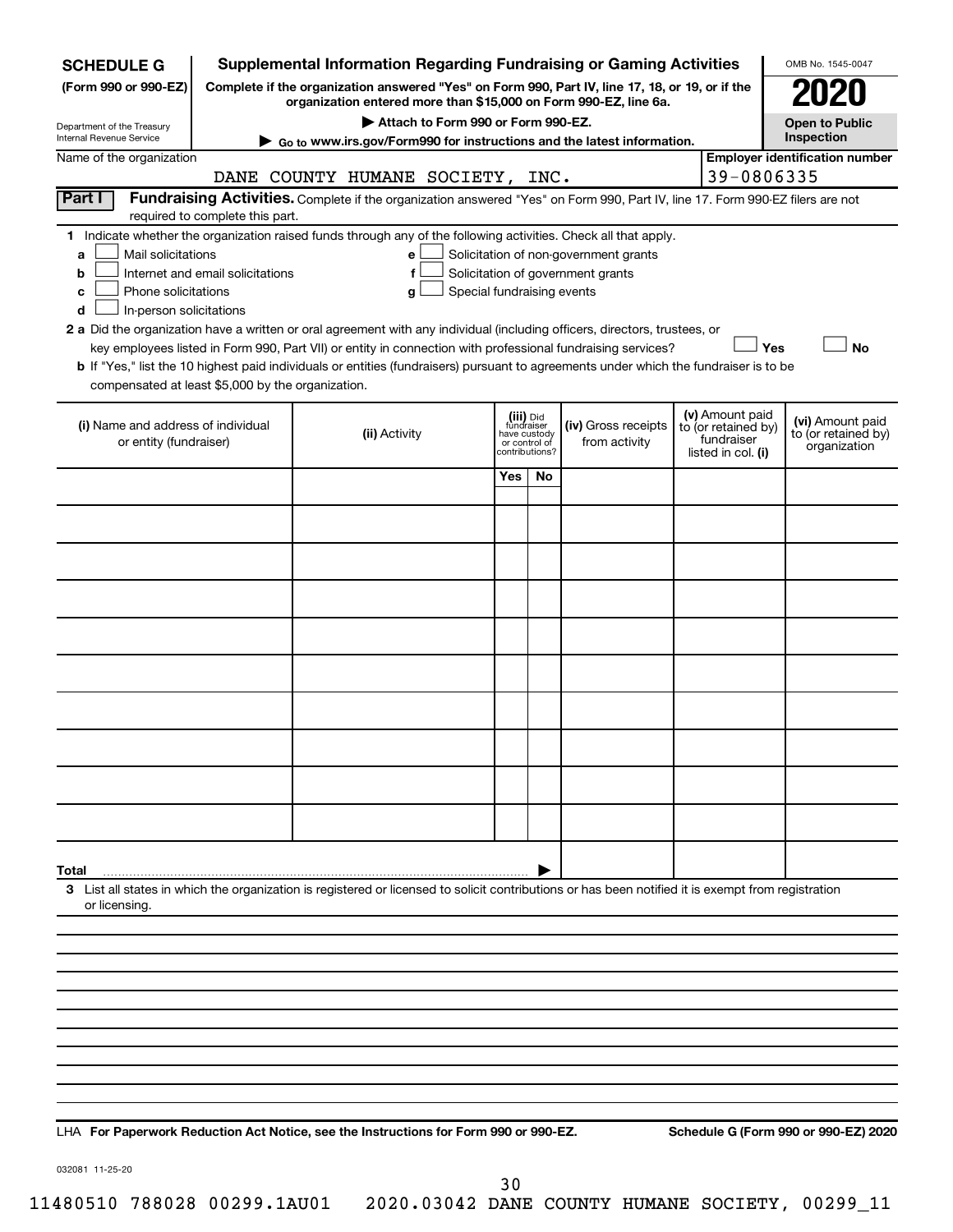of fundraising event contributions and gross income on Form 990-EZ, lines 1 and 6b. List events with gross receipts greater than \$5,000.

|                                                                                                                                                                                                                                                                                                                                                                                                                                                                                                                                                                                                                                                                                                                                                                                                                      |              |                                   | $(a)$ Event #1          | $(b)$ Event #2 | (c) Other events | (d) Total events                     |
|----------------------------------------------------------------------------------------------------------------------------------------------------------------------------------------------------------------------------------------------------------------------------------------------------------------------------------------------------------------------------------------------------------------------------------------------------------------------------------------------------------------------------------------------------------------------------------------------------------------------------------------------------------------------------------------------------------------------------------------------------------------------------------------------------------------------|--------------|-----------------------------------|-------------------------|----------------|------------------|--------------------------------------|
|                                                                                                                                                                                                                                                                                                                                                                                                                                                                                                                                                                                                                                                                                                                                                                                                                      |              |                                   |                         |                | <b>NONE</b>      | (add col. (a) through                |
|                                                                                                                                                                                                                                                                                                                                                                                                                                                                                                                                                                                                                                                                                                                                                                                                                      |              |                                   | TOTO'S GALA BARK & WINE |                |                  | col. (c)                             |
|                                                                                                                                                                                                                                                                                                                                                                                                                                                                                                                                                                                                                                                                                                                                                                                                                      |              |                                   | (event type)            | (event type)   | (total number)   |                                      |
|                                                                                                                                                                                                                                                                                                                                                                                                                                                                                                                                                                                                                                                                                                                                                                                                                      |              |                                   | 191,326.                | 153,403.       |                  | 344,729.                             |
|                                                                                                                                                                                                                                                                                                                                                                                                                                                                                                                                                                                                                                                                                                                                                                                                                      |              |                                   | 179,496.                | 144,503.       |                  | 323,999.                             |
|                                                                                                                                                                                                                                                                                                                                                                                                                                                                                                                                                                                                                                                                                                                                                                                                                      |              |                                   | 11,830.                 | 8,900.         |                  | 20,730.                              |
|                                                                                                                                                                                                                                                                                                                                                                                                                                                                                                                                                                                                                                                                                                                                                                                                                      |              |                                   |                         |                |                  |                                      |
|                                                                                                                                                                                                                                                                                                                                                                                                                                                                                                                                                                                                                                                                                                                                                                                                                      | 5            |                                   |                         |                |                  |                                      |
|                                                                                                                                                                                                                                                                                                                                                                                                                                                                                                                                                                                                                                                                                                                                                                                                                      | 6            |                                   |                         |                |                  |                                      |
|                                                                                                                                                                                                                                                                                                                                                                                                                                                                                                                                                                                                                                                                                                                                                                                                                      | $\mathbf{7}$ | Food and beverages                |                         | 9,425.         |                  | 19,185.                              |
|                                                                                                                                                                                                                                                                                                                                                                                                                                                                                                                                                                                                                                                                                                                                                                                                                      |              |                                   |                         |                |                  | 500.                                 |
|                                                                                                                                                                                                                                                                                                                                                                                                                                                                                                                                                                                                                                                                                                                                                                                                                      |              |                                   |                         |                |                  | 22,968.                              |
|                                                                                                                                                                                                                                                                                                                                                                                                                                                                                                                                                                                                                                                                                                                                                                                                                      | 10           |                                   |                         |                |                  | 42,653.                              |
|                                                                                                                                                                                                                                                                                                                                                                                                                                                                                                                                                                                                                                                                                                                                                                                                                      |              |                                   |                         |                |                  | $-21,923.$                           |
|                                                                                                                                                                                                                                                                                                                                                                                                                                                                                                                                                                                                                                                                                                                                                                                                                      |              |                                   |                         |                |                  |                                      |
|                                                                                                                                                                                                                                                                                                                                                                                                                                                                                                                                                                                                                                                                                                                                                                                                                      |              | \$15,000 on Form 990-EZ, line 6a. |                         |                |                  |                                      |
|                                                                                                                                                                                                                                                                                                                                                                                                                                                                                                                                                                                                                                                                                                                                                                                                                      |              |                                   | (a) Bingo               |                | (c) Other gaming | (d) Total gaming (add                |
|                                                                                                                                                                                                                                                                                                                                                                                                                                                                                                                                                                                                                                                                                                                                                                                                                      |              |                                   |                         |                |                  | col. (a) through col. (c))           |
|                                                                                                                                                                                                                                                                                                                                                                                                                                                                                                                                                                                                                                                                                                                                                                                                                      |              |                                   |                         |                |                  |                                      |
|                                                                                                                                                                                                                                                                                                                                                                                                                                                                                                                                                                                                                                                                                                                                                                                                                      |              |                                   |                         |                |                  |                                      |
|                                                                                                                                                                                                                                                                                                                                                                                                                                                                                                                                                                                                                                                                                                                                                                                                                      |              |                                   |                         |                |                  |                                      |
|                                                                                                                                                                                                                                                                                                                                                                                                                                                                                                                                                                                                                                                                                                                                                                                                                      |              |                                   |                         |                |                  |                                      |
|                                                                                                                                                                                                                                                                                                                                                                                                                                                                                                                                                                                                                                                                                                                                                                                                                      | 3            |                                   |                         |                |                  |                                      |
|                                                                                                                                                                                                                                                                                                                                                                                                                                                                                                                                                                                                                                                                                                                                                                                                                      | 4            |                                   |                         |                |                  |                                      |
|                                                                                                                                                                                                                                                                                                                                                                                                                                                                                                                                                                                                                                                                                                                                                                                                                      |              |                                   |                         |                |                  |                                      |
|                                                                                                                                                                                                                                                                                                                                                                                                                                                                                                                                                                                                                                                                                                                                                                                                                      |              |                                   | Yes<br>%                | Yes<br>%       | Yes<br>%         |                                      |
|                                                                                                                                                                                                                                                                                                                                                                                                                                                                                                                                                                                                                                                                                                                                                                                                                      | 6            | Volunteer labor                   | No                      | No             | No               |                                      |
|                                                                                                                                                                                                                                                                                                                                                                                                                                                                                                                                                                                                                                                                                                                                                                                                                      | 7            |                                   |                         |                |                  |                                      |
|                                                                                                                                                                                                                                                                                                                                                                                                                                                                                                                                                                                                                                                                                                                                                                                                                      | 8            |                                   |                         |                |                  |                                      |
|                                                                                                                                                                                                                                                                                                                                                                                                                                                                                                                                                                                                                                                                                                                                                                                                                      |              |                                   |                         |                |                  |                                      |
|                                                                                                                                                                                                                                                                                                                                                                                                                                                                                                                                                                                                                                                                                                                                                                                                                      |              |                                   |                         |                |                  | Yes<br>No                            |
|                                                                                                                                                                                                                                                                                                                                                                                                                                                                                                                                                                                                                                                                                                                                                                                                                      |              |                                   |                         |                |                  |                                      |
|                                                                                                                                                                                                                                                                                                                                                                                                                                                                                                                                                                                                                                                                                                                                                                                                                      |              |                                   |                         |                |                  |                                      |
|                                                                                                                                                                                                                                                                                                                                                                                                                                                                                                                                                                                                                                                                                                                                                                                                                      |              |                                   |                         |                |                  |                                      |
| Revenue<br>3 Gross income (line 1 minus line 2)<br>Direct Expenses<br>9,760.<br>500.<br>8<br>12,090.<br>10,878.<br>9<br>Direct expense summary. Add lines 4 through 9 in column (d)<br>11 Net income summary. Subtract line 10 from line 3, column (d)<br>Part III<br>Gaming. Complete if the organization answered "Yes" on Form 990, Part IV, line 19, or reported more than<br>(b) Pull tabs/instant<br>Revenue<br>bingo/progressive bingo<br>Direct Expenses<br>Direct expense summary. Add lines 2 through 5 in column (d)<br>Enter the state(s) in which the organization conducts gaming activities:<br>9<br><b>b</b> If "No," explain:<br><b>b</b> If "Yes," explain:<br>and the control of the control of the control of the control of the control of the control of the control of the<br>032082 11-25-20 |              |                                   |                         | Yes<br>No      |                  |                                      |
|                                                                                                                                                                                                                                                                                                                                                                                                                                                                                                                                                                                                                                                                                                                                                                                                                      |              |                                   |                         |                |                  |                                      |
|                                                                                                                                                                                                                                                                                                                                                                                                                                                                                                                                                                                                                                                                                                                                                                                                                      |              |                                   |                         |                |                  |                                      |
|                                                                                                                                                                                                                                                                                                                                                                                                                                                                                                                                                                                                                                                                                                                                                                                                                      |              |                                   |                         |                |                  |                                      |
|                                                                                                                                                                                                                                                                                                                                                                                                                                                                                                                                                                                                                                                                                                                                                                                                                      |              |                                   |                         |                |                  | Schedule G (Form 990 or 990-EZ) 2020 |
|                                                                                                                                                                                                                                                                                                                                                                                                                                                                                                                                                                                                                                                                                                                                                                                                                      |              |                                   |                         |                |                  |                                      |
|                                                                                                                                                                                                                                                                                                                                                                                                                                                                                                                                                                                                                                                                                                                                                                                                                      |              |                                   |                         |                |                  |                                      |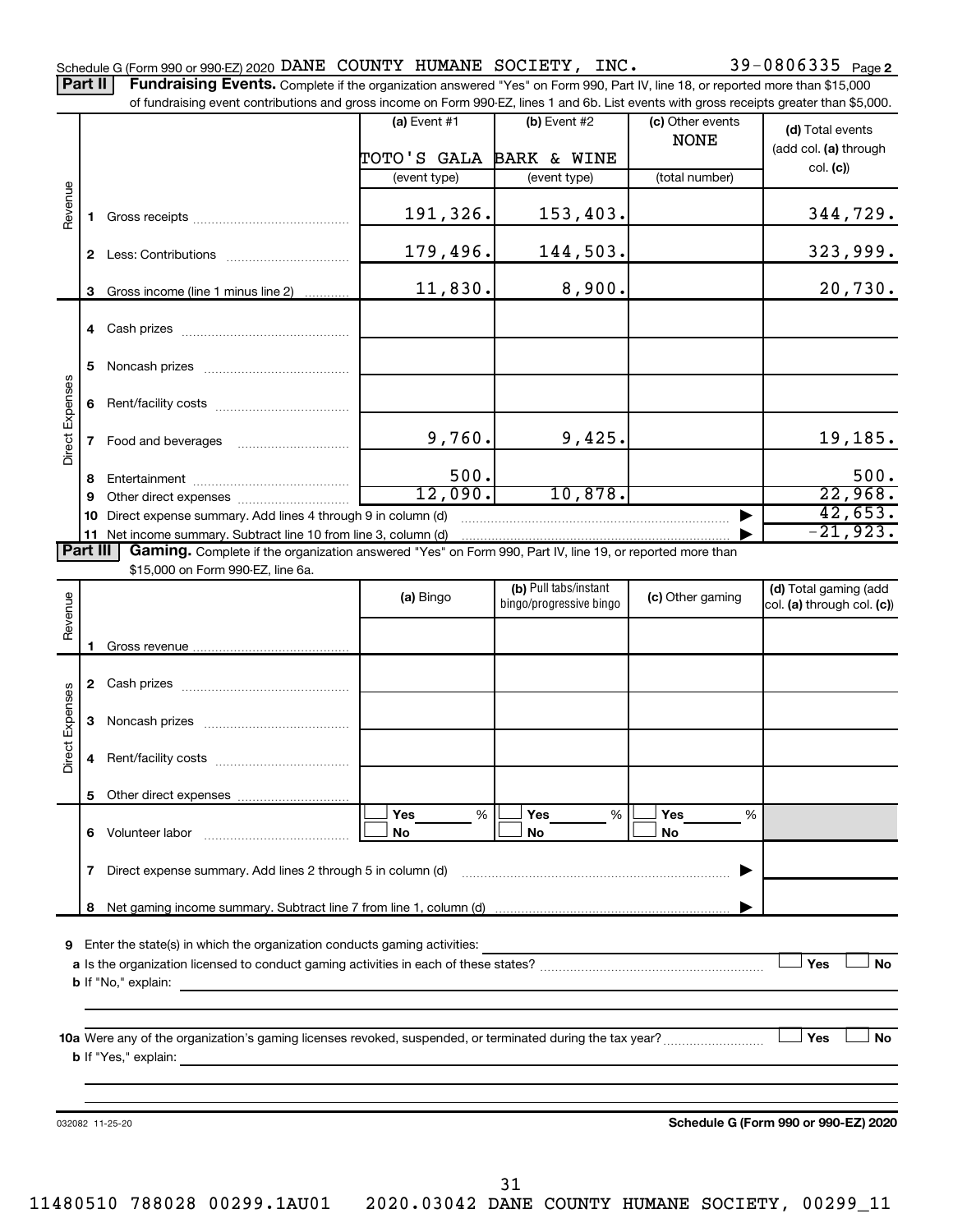|    | Schedule G (Form 990 or 990-EZ) 2020 DANE COUNTY HUMANE SOCIETY, INC.                                                                                                                                                                                                                                                                                 |                          |           |
|----|-------------------------------------------------------------------------------------------------------------------------------------------------------------------------------------------------------------------------------------------------------------------------------------------------------------------------------------------------------|--------------------------|-----------|
|    |                                                                                                                                                                                                                                                                                                                                                       | Yes                      | <b>No</b> |
|    | 12 Is the organization a grantor, beneficiary or trustee of a trust, or a member of a partnership or other entity formed                                                                                                                                                                                                                              |                          |           |
|    |                                                                                                                                                                                                                                                                                                                                                       | Yes                      |           |
|    | <b>13</b> Indicate the percentage of gaming activity conducted in:                                                                                                                                                                                                                                                                                    |                          |           |
|    | a The organization's facility www.communication.communications.com/international/                                                                                                                                                                                                                                                                     | 13a                      |           |
|    | <b>b</b> An outside facility <i>www.communically.communically.communically.communically.communically.communically.communically.communically.communically.communically.communically.communically.communically.communically.communicall</i>                                                                                                             | 13 <sub>b</sub>          |           |
|    | 14 Enter the name and address of the person who prepares the organization's gaming/special events books and records:                                                                                                                                                                                                                                  | 39-0806335 Page 3<br>Yes |           |
|    |                                                                                                                                                                                                                                                                                                                                                       |                          |           |
|    |                                                                                                                                                                                                                                                                                                                                                       |                          |           |
|    |                                                                                                                                                                                                                                                                                                                                                       |                          |           |
|    |                                                                                                                                                                                                                                                                                                                                                       |                          |           |
|    |                                                                                                                                                                                                                                                                                                                                                       |                          |           |
|    |                                                                                                                                                                                                                                                                                                                                                       |                          |           |
|    |                                                                                                                                                                                                                                                                                                                                                       |                          |           |
|    | c If "Yes," enter name and address of the third party:                                                                                                                                                                                                                                                                                                |                          |           |
|    | Name $\blacktriangleright$ $\ldots$ $\ldots$ $\ldots$ $\ldots$ $\ldots$ $\ldots$ $\ldots$ $\ldots$ $\ldots$ $\ldots$ $\ldots$ $\ldots$ $\ldots$ $\ldots$ $\ldots$ $\ldots$ $\ldots$ $\ldots$ $\ldots$ $\ldots$ $\ldots$ $\ldots$ $\ldots$ $\ldots$ $\ldots$ $\ldots$ $\ldots$ $\ldots$ $\ldots$ $\ldots$ $\ldots$ $\ldots$ $\ldots$ $\ldots$ $\ldots$ |                          |           |
|    |                                                                                                                                                                                                                                                                                                                                                       |                          |           |
|    | Address > Natural Management of the Contract of the Contract of the Contract of the Contract of the Contract of the Contract of the Contract of the Contract of the Contract of the Contract of the Contract of the Contract o                                                                                                                        |                          |           |
| 16 | Gaming manager information:                                                                                                                                                                                                                                                                                                                           |                          |           |
|    | Name $\blacktriangleright$ $\blacksquare$                                                                                                                                                                                                                                                                                                             |                          |           |
|    |                                                                                                                                                                                                                                                                                                                                                       |                          |           |
|    | Gaming manager compensation > \$                                                                                                                                                                                                                                                                                                                      |                          |           |
|    | Director/officer<br>Employee<br>Independent contractor                                                                                                                                                                                                                                                                                                |                          |           |
|    |                                                                                                                                                                                                                                                                                                                                                       |                          |           |
| 17 | Mandatory distributions:<br>a Is the organization required under state law to make charitable distributions from the gaming proceeds to                                                                                                                                                                                                               |                          |           |
|    |                                                                                                                                                                                                                                                                                                                                                       |                          |           |
|    |                                                                                                                                                                                                                                                                                                                                                       |                          |           |
|    | retain the state gaming license? $\Box$ No                                                                                                                                                                                                                                                                                                            |                          |           |
|    | <b>b</b> Enter the amount of distributions required under state law to be distributed to other exempt organizations or spent in the                                                                                                                                                                                                                   |                          |           |
|    | organization's own exempt activities during the tax year $\triangleright$ \$                                                                                                                                                                                                                                                                          |                          |           |
|    | Supplemental Information. Provide the explanations required by Part I, line 2b, columns (iii) and (v); and Part III, lines 9, 9b, 10b,<br><b>Part IV</b>                                                                                                                                                                                              |                          |           |
|    | 15b, 15c, 16, and 17b, as applicable. Also provide any additional information. See instructions.                                                                                                                                                                                                                                                      |                          |           |
|    |                                                                                                                                                                                                                                                                                                                                                       |                          |           |
|    |                                                                                                                                                                                                                                                                                                                                                       |                          |           |
|    |                                                                                                                                                                                                                                                                                                                                                       |                          |           |
|    |                                                                                                                                                                                                                                                                                                                                                       |                          |           |
|    |                                                                                                                                                                                                                                                                                                                                                       |                          |           |
|    |                                                                                                                                                                                                                                                                                                                                                       |                          |           |
|    |                                                                                                                                                                                                                                                                                                                                                       |                          |           |
|    |                                                                                                                                                                                                                                                                                                                                                       |                          |           |
|    |                                                                                                                                                                                                                                                                                                                                                       |                          |           |
|    |                                                                                                                                                                                                                                                                                                                                                       |                          |           |
|    |                                                                                                                                                                                                                                                                                                                                                       |                          |           |
|    |                                                                                                                                                                                                                                                                                                                                                       |                          |           |
|    |                                                                                                                                                                                                                                                                                                                                                       |                          |           |
|    |                                                                                                                                                                                                                                                                                                                                                       |                          |           |
|    |                                                                                                                                                                                                                                                                                                                                                       |                          |           |
|    | Schedule G (Form 990 or 990-EZ) 2020<br>032083 11-25-20<br>32                                                                                                                                                                                                                                                                                         |                          |           |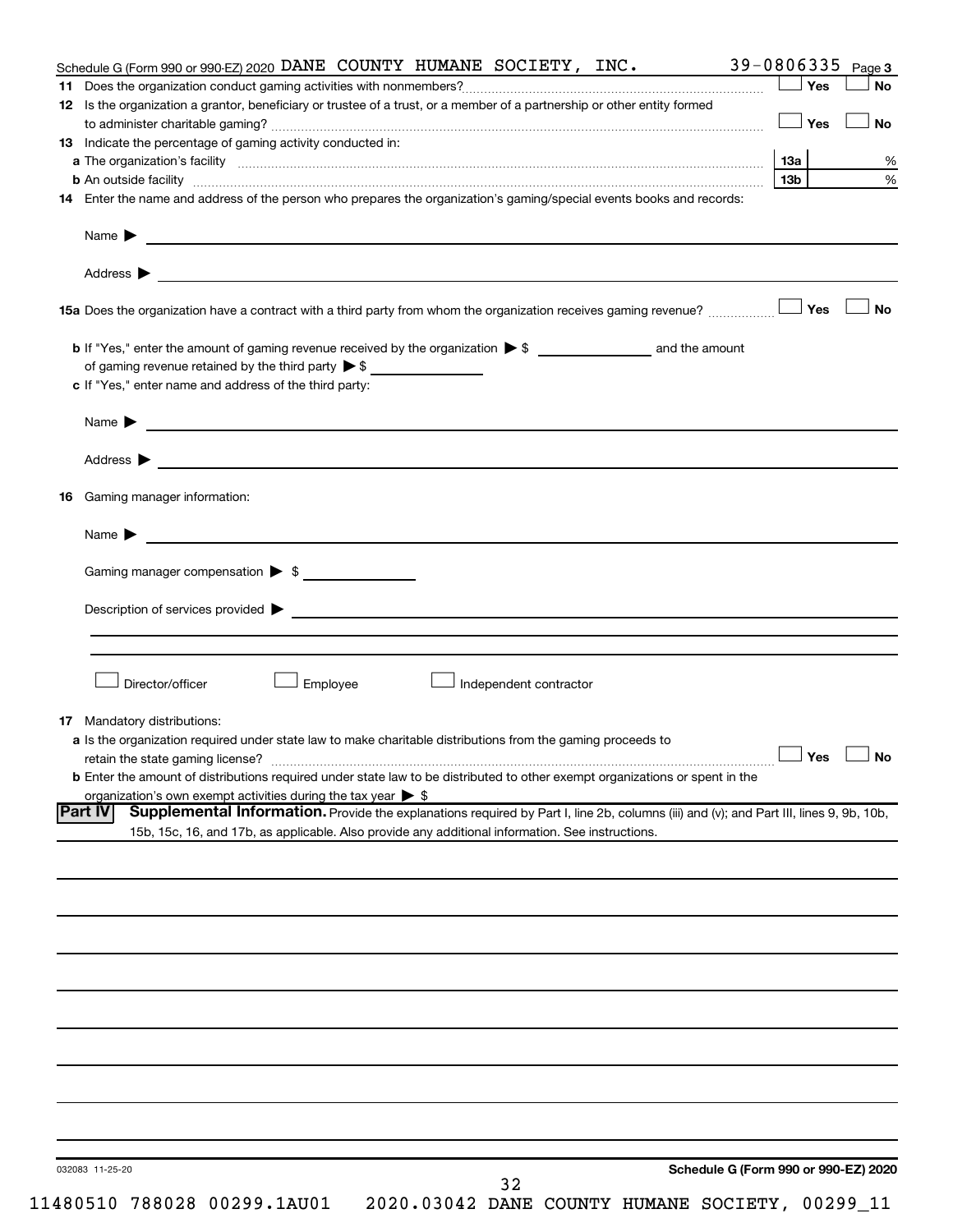|                 | Schedule G (Form 990 or 990-EZ) DANE COUNT<br><b>Part IV   Supplemental Information</b> (continued) | DANE COUNTY HUMANE SOCIETY, INC. |    |  |                                 | 39-0806335 Page 4 |
|-----------------|-----------------------------------------------------------------------------------------------------|----------------------------------|----|--|---------------------------------|-------------------|
|                 |                                                                                                     |                                  |    |  |                                 |                   |
|                 |                                                                                                     |                                  |    |  |                                 |                   |
|                 |                                                                                                     |                                  |    |  |                                 |                   |
|                 |                                                                                                     |                                  |    |  |                                 |                   |
|                 |                                                                                                     |                                  |    |  |                                 |                   |
|                 |                                                                                                     |                                  |    |  |                                 |                   |
|                 |                                                                                                     |                                  |    |  |                                 |                   |
|                 |                                                                                                     |                                  |    |  |                                 |                   |
|                 |                                                                                                     |                                  |    |  |                                 |                   |
|                 |                                                                                                     |                                  |    |  |                                 |                   |
|                 |                                                                                                     |                                  |    |  |                                 |                   |
|                 |                                                                                                     |                                  |    |  |                                 |                   |
|                 |                                                                                                     |                                  |    |  |                                 |                   |
|                 |                                                                                                     |                                  |    |  |                                 |                   |
|                 |                                                                                                     |                                  |    |  |                                 |                   |
|                 |                                                                                                     |                                  |    |  |                                 |                   |
|                 |                                                                                                     |                                  |    |  |                                 |                   |
|                 |                                                                                                     |                                  |    |  |                                 |                   |
|                 |                                                                                                     |                                  |    |  |                                 |                   |
|                 |                                                                                                     |                                  |    |  |                                 |                   |
|                 |                                                                                                     |                                  |    |  |                                 |                   |
|                 |                                                                                                     |                                  |    |  |                                 |                   |
|                 |                                                                                                     |                                  |    |  |                                 |                   |
|                 |                                                                                                     |                                  |    |  |                                 |                   |
|                 |                                                                                                     |                                  |    |  |                                 |                   |
|                 |                                                                                                     |                                  |    |  |                                 |                   |
|                 |                                                                                                     |                                  |    |  |                                 |                   |
|                 |                                                                                                     |                                  |    |  |                                 |                   |
|                 |                                                                                                     |                                  |    |  |                                 |                   |
|                 |                                                                                                     |                                  |    |  |                                 |                   |
|                 |                                                                                                     |                                  |    |  |                                 |                   |
|                 |                                                                                                     |                                  |    |  |                                 |                   |
|                 |                                                                                                     |                                  |    |  |                                 |                   |
|                 |                                                                                                     |                                  |    |  |                                 |                   |
|                 |                                                                                                     |                                  |    |  |                                 |                   |
|                 |                                                                                                     |                                  |    |  |                                 |                   |
|                 |                                                                                                     |                                  |    |  |                                 |                   |
|                 |                                                                                                     |                                  |    |  |                                 |                   |
|                 |                                                                                                     |                                  |    |  |                                 |                   |
|                 |                                                                                                     |                                  |    |  |                                 |                   |
|                 |                                                                                                     |                                  |    |  |                                 |                   |
|                 |                                                                                                     |                                  |    |  |                                 |                   |
|                 |                                                                                                     |                                  |    |  |                                 |                   |
|                 |                                                                                                     |                                  |    |  | Schedule G (Form 990 or 990-EZ) |                   |
| 032084 04-01-20 |                                                                                                     |                                  |    |  |                                 |                   |
|                 | 11480510 788028 00299.1AU01  2020.03042 DANE COUNTY HUMANE SOCIETY, 00299_11                        |                                  | 33 |  |                                 |                   |
|                 |                                                                                                     |                                  |    |  |                                 |                   |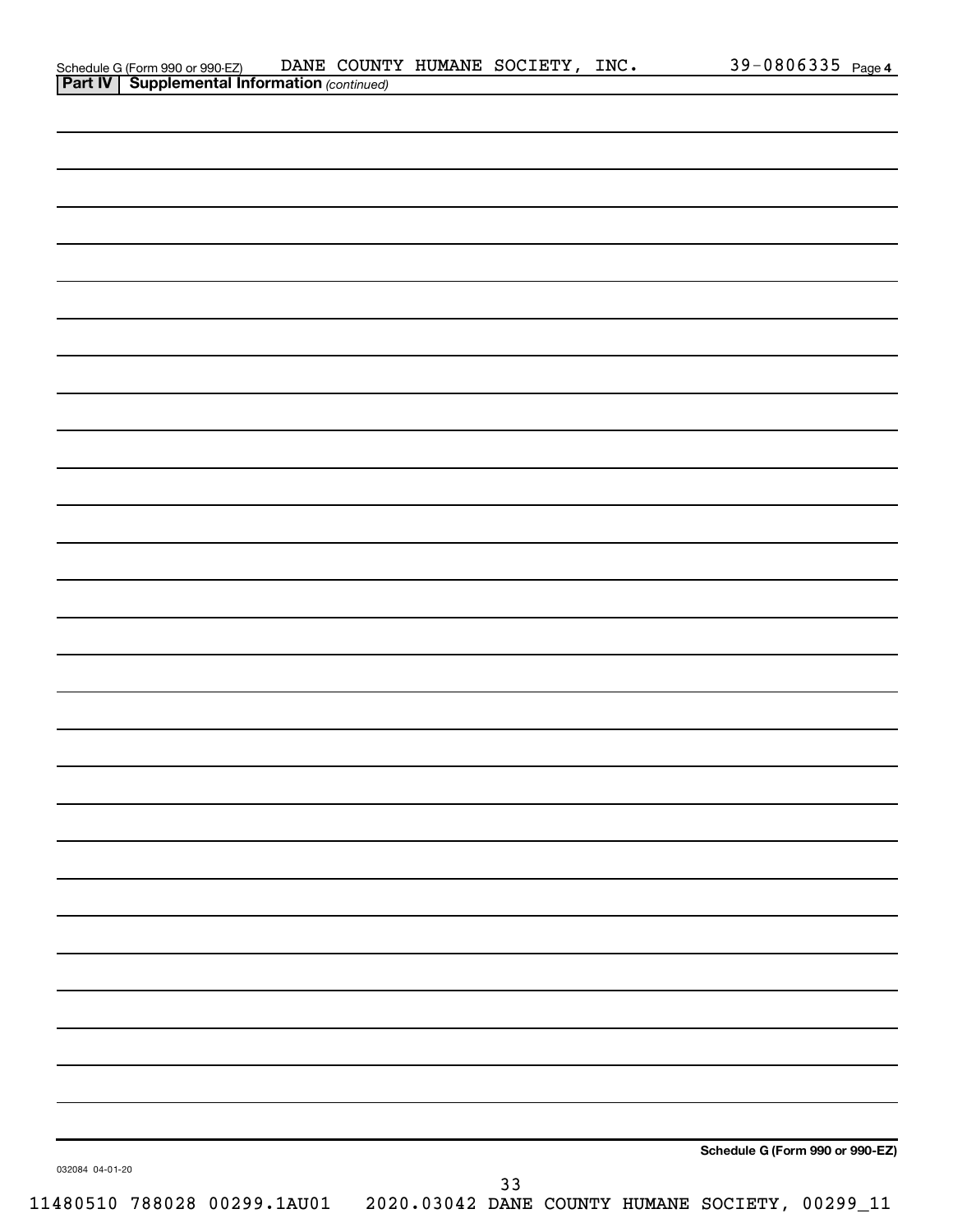| <b>SCHEDULE I</b><br>(Form 990)                                                                                                                                                                                                                                                                                |                | <b>Grants and Other Assistance to Organizations,</b><br>Governments, and Individuals in the United States<br>Complete if the organization answered "Yes" on Form 990, Part IV, line 21 or 22. |                                                       |                                         |                                                                |                                          | OMB No. 1545-0047<br>21                                      |
|----------------------------------------------------------------------------------------------------------------------------------------------------------------------------------------------------------------------------------------------------------------------------------------------------------------|----------------|-----------------------------------------------------------------------------------------------------------------------------------------------------------------------------------------------|-------------------------------------------------------|-----------------------------------------|----------------------------------------------------------------|------------------------------------------|--------------------------------------------------------------|
| Department of the Treasury                                                                                                                                                                                                                                                                                     |                |                                                                                                                                                                                               | Attach to Form 990.                                   |                                         |                                                                |                                          | <b>Open to Public</b>                                        |
| Internal Revenue Service                                                                                                                                                                                                                                                                                       |                |                                                                                                                                                                                               | Go to www.irs.gov/Form990 for the latest information. |                                         |                                                                |                                          | Inspection                                                   |
| Name of the organization                                                                                                                                                                                                                                                                                       |                | DANE COUNTY HUMANE SOCIETY, INC.                                                                                                                                                              |                                                       |                                         |                                                                |                                          | <b>Employer identification number</b><br>39-0806335          |
| Part I<br><b>General Information on Grants and Assistance</b>                                                                                                                                                                                                                                                  |                |                                                                                                                                                                                               |                                                       |                                         |                                                                |                                          |                                                              |
| Does the organization maintain records to substantiate the amount of the grants or assistance, the grantees' eligibility for the grants or assistance, and the selection<br>$\mathbf 1$                                                                                                                        |                |                                                                                                                                                                                               |                                                       |                                         |                                                                |                                          | $\boxed{\text{X}}$ Yes<br>l No                               |
| Describe in Part IV the organization's procedures for monitoring the use of grant funds in the United States.<br>$\mathbf{2}$<br>Part II<br>Grants and Other Assistance to Domestic Organizations and Domestic Governments. Complete if the organization answered "Yes" on Form 990, Part IV, line 21, for any |                |                                                                                                                                                                                               |                                                       |                                         |                                                                |                                          |                                                              |
| recipient that received more than \$5,000. Part II can be duplicated if additional space is needed.                                                                                                                                                                                                            |                |                                                                                                                                                                                               |                                                       |                                         |                                                                |                                          |                                                              |
| 1 (a) Name and address of organization<br>or government                                                                                                                                                                                                                                                        | $(b)$ EIN      | (c) IRC section<br>(if applicable)                                                                                                                                                            | (d) Amount of<br>cash grant                           | (e) Amount of<br>non-cash<br>assistance | (f) Method of<br>valuation (book,<br>FMV, appraisal,<br>other) | (g) Description of<br>noncash assistance | (h) Purpose of grant<br>or assistance                        |
| HAPPILY EVER AFTER ANIMAL<br>SANCTUARY, INC. - E5714 BORK RD -<br>MARION, WI 54950-9602                                                                                                                                                                                                                        | $20 - 4031006$ | 501(C)(3)                                                                                                                                                                                     | 13,500.                                               | 0                                       |                                                                |                                          | COVER CARE AND TREATMENT<br>OF DOGS TRANSFERRED FROM<br>DCHS |
|                                                                                                                                                                                                                                                                                                                |                |                                                                                                                                                                                               |                                                       |                                         |                                                                |                                          |                                                              |
|                                                                                                                                                                                                                                                                                                                |                |                                                                                                                                                                                               |                                                       |                                         |                                                                |                                          |                                                              |
|                                                                                                                                                                                                                                                                                                                |                |                                                                                                                                                                                               |                                                       |                                         |                                                                |                                          |                                                              |
|                                                                                                                                                                                                                                                                                                                |                |                                                                                                                                                                                               |                                                       |                                         |                                                                |                                          |                                                              |
|                                                                                                                                                                                                                                                                                                                |                |                                                                                                                                                                                               |                                                       |                                         |                                                                |                                          |                                                              |
| $\mathbf{2}$<br>3                                                                                                                                                                                                                                                                                              |                |                                                                                                                                                                                               |                                                       |                                         |                                                                |                                          | 1.<br>$\overline{0}$ .                                       |

**For Paperwork Reduction Act Notice, see the Instructions for Form 990. Schedule I (Form 990) 2020** LHA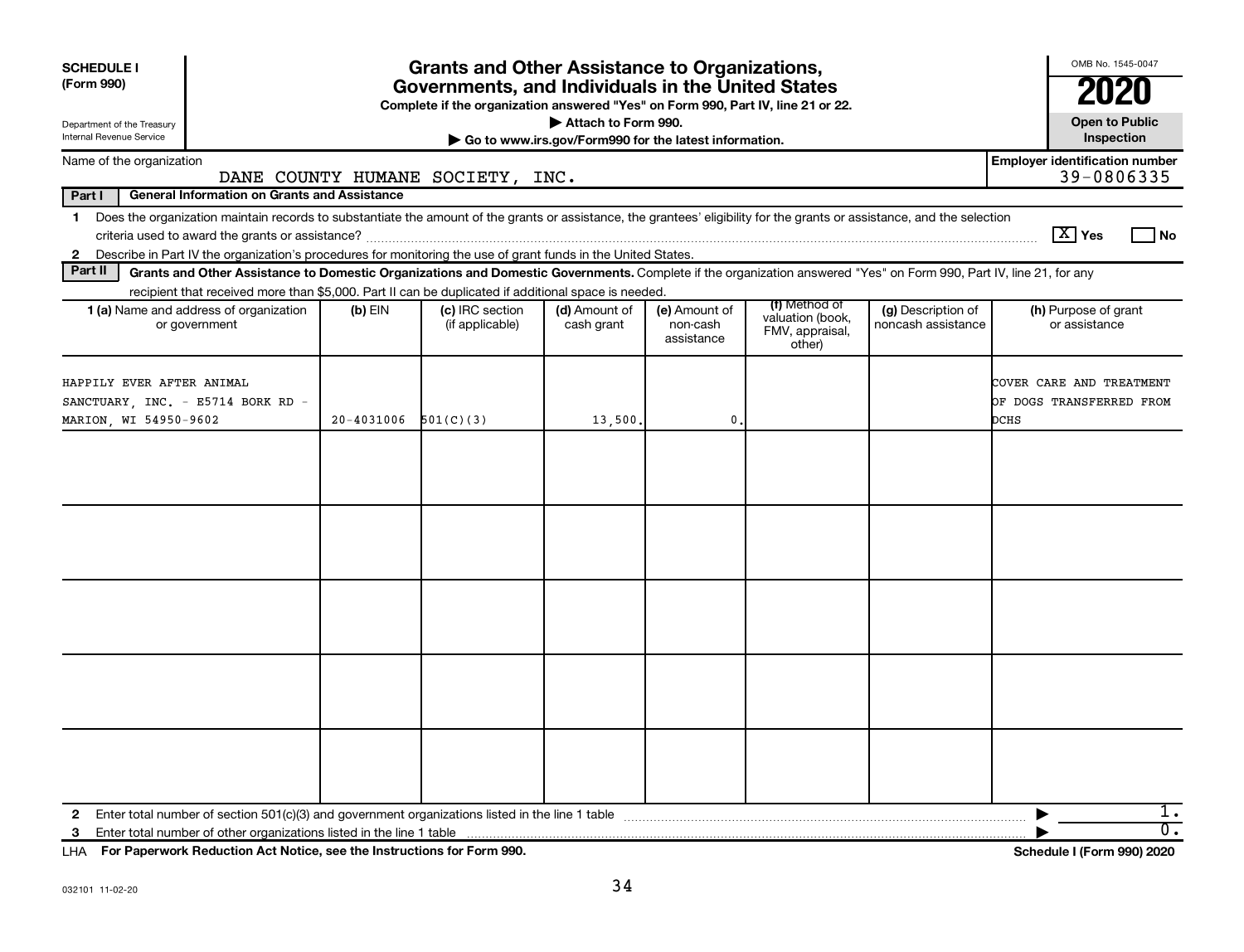**2**

Part III | Grants and Other Assistance to Domestic Individuals. Complete if the organization answered "Yes" on Form 990, Part IV, line 22. Part III can be duplicated if additional space is needed.

| (a) Type of grant or assistance | (b) Number of<br>recipients | (c) Amount of<br>cash grant | (d) Amount of non-<br>cash assistance | (e) Method of valuation<br>(book, FMV, appraisal, other) | (f) Description of noncash assistance |
|---------------------------------|-----------------------------|-----------------------------|---------------------------------------|----------------------------------------------------------|---------------------------------------|
|                                 |                             |                             |                                       |                                                          |                                       |
|                                 |                             |                             |                                       |                                                          |                                       |
|                                 |                             |                             |                                       |                                                          |                                       |
|                                 |                             |                             |                                       |                                                          |                                       |
|                                 |                             |                             |                                       |                                                          |                                       |
|                                 |                             |                             |                                       |                                                          |                                       |
|                                 |                             |                             |                                       |                                                          |                                       |
|                                 |                             |                             |                                       |                                                          |                                       |
|                                 |                             |                             |                                       |                                                          |                                       |
|                                 |                             |                             |                                       |                                                          |                                       |

Part IV | Supplemental Information. Provide the information required in Part I, line 2; Part III, column (b); and any other additional information.

PART I, LINE 2:

DCHS DISBURSES GRANT FUNDS TO DESIGNATED ORGANIZATIONS FOR THE CARE AND

TREATMENT OF SPECIFIC INDIVIDUAL ANIMALS. DCHS MONITORS THE PROGRESS OF

THESE ANIMALS THROUGHOUT THEIR STAYS AT THESE ORGANIZATIONS. DCHS ALSO

ROUTINELY VERIFIES THAT THE ORGANIZATIONS ARE FULFILLING THEIR DECLARED

MISSIONS.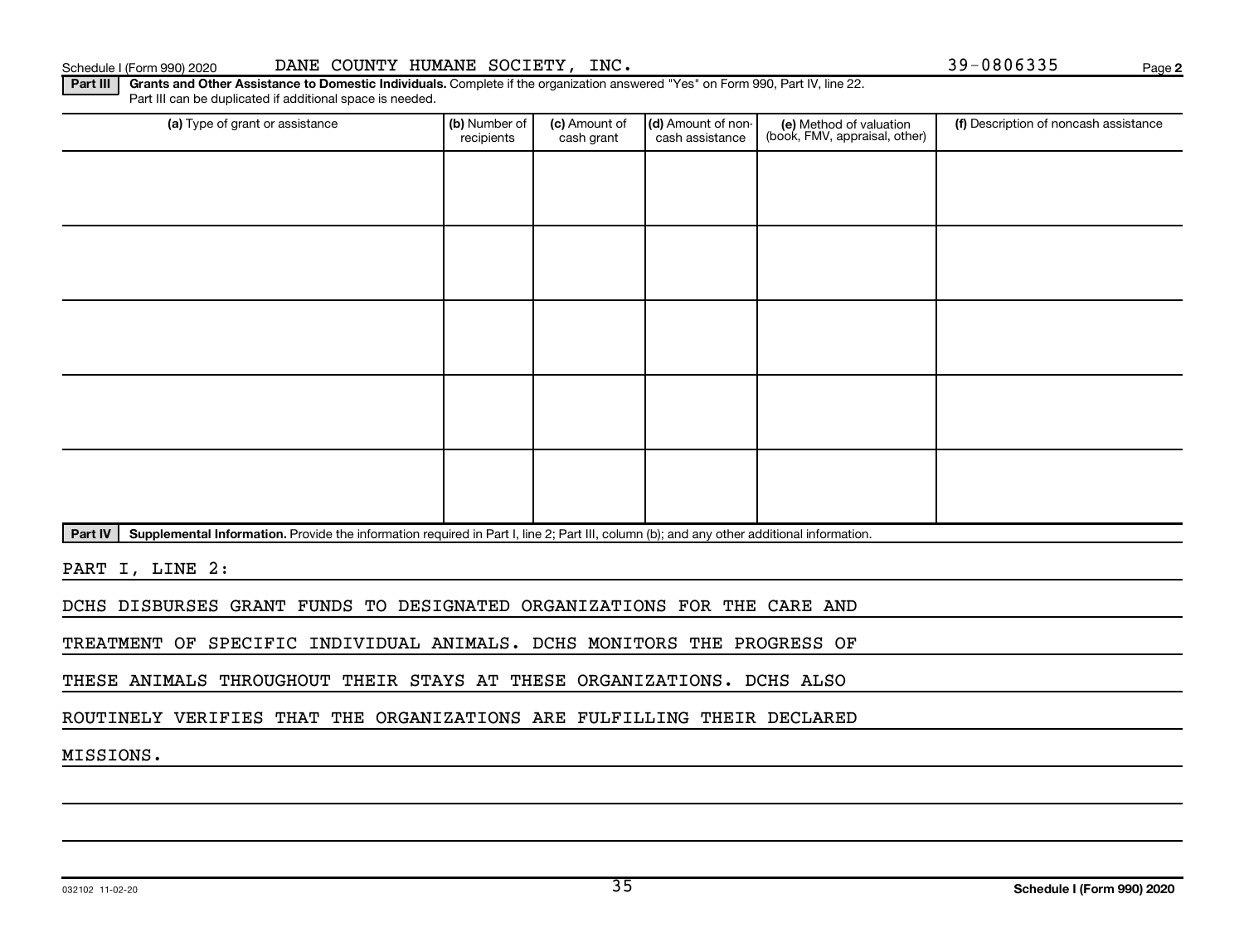#### **SCHEDULE M (Form 990)**

## **Noncash Contributions**

OMB No. 1545-0047

**Employer identification number**

| Department of the Treasury |  |
|----------------------------|--|
| Internal Revenue Service   |  |

◆ Complete if the organizations answered "Yes" on Form 990, Part IV, lines 29 or 30.<br>● Complete if the organizations answered "Yes" on Form 990, Part IV, lines 29 or 30. **Attach to Form 990.**  $\blacktriangleright$ 

**Open to Public Inspection**

 **Go to www.irs.gov/Form990 for instructions and the latest information.** J

### DANE COUNTY HUMANE SOCIETY, INC. | 39-0806335

| Part I | <b>Types of Property</b>                                                                                                                                                 |                               |                                      |                                                                                                      |                                                              |            |     |           |
|--------|--------------------------------------------------------------------------------------------------------------------------------------------------------------------------|-------------------------------|--------------------------------------|------------------------------------------------------------------------------------------------------|--------------------------------------------------------------|------------|-----|-----------|
|        |                                                                                                                                                                          | (a)<br>Check if<br>applicable | (b)<br>Number of<br>contributions or | (c)<br>Noncash contribution<br>amounts reported on<br>items contributed Form 990, Part VIII, line 1g | (d)<br>Method of determining<br>noncash contribution amounts |            |     |           |
| 1      |                                                                                                                                                                          |                               |                                      |                                                                                                      |                                                              |            |     |           |
| 2      |                                                                                                                                                                          |                               |                                      |                                                                                                      |                                                              |            |     |           |
| з      | Art - Fractional interests                                                                                                                                               |                               |                                      |                                                                                                      |                                                              |            |     |           |
| 4      | Books and publications                                                                                                                                                   |                               |                                      |                                                                                                      |                                                              |            |     |           |
| 5      | Clothing and household goods                                                                                                                                             |                               |                                      |                                                                                                      |                                                              |            |     |           |
| 6      | Cars and other vehicles                                                                                                                                                  |                               |                                      |                                                                                                      |                                                              |            |     |           |
| 7      |                                                                                                                                                                          |                               |                                      |                                                                                                      |                                                              |            |     |           |
| 8      |                                                                                                                                                                          |                               |                                      |                                                                                                      |                                                              |            |     |           |
| 9      | Securities - Publicly traded                                                                                                                                             | $\overline{\textbf{x}}$       | 51                                   |                                                                                                      | 27,306.QUOTED MARKET PRICE                                   |            |     |           |
| 10     | Securities - Closely held stock                                                                                                                                          |                               |                                      |                                                                                                      |                                                              |            |     |           |
| 11     | Securities - Partnership, LLC, or                                                                                                                                        |                               |                                      |                                                                                                      |                                                              |            |     |           |
| 12     |                                                                                                                                                                          |                               |                                      |                                                                                                      |                                                              |            |     |           |
| 13     | Qualified conservation contribution -                                                                                                                                    |                               |                                      |                                                                                                      |                                                              |            |     |           |
| 14     | Qualified conservation contribution - Other                                                                                                                              |                               |                                      |                                                                                                      |                                                              |            |     |           |
| 15     | Real estate - Residential                                                                                                                                                |                               |                                      |                                                                                                      |                                                              |            |     |           |
| 16     | Real estate - Commercial                                                                                                                                                 |                               |                                      |                                                                                                      |                                                              |            |     |           |
| 17     |                                                                                                                                                                          |                               |                                      |                                                                                                      |                                                              |            |     |           |
| 18     |                                                                                                                                                                          |                               |                                      |                                                                                                      |                                                              |            |     |           |
| 19     |                                                                                                                                                                          | $\overline{\textbf{x}}$       | 1                                    |                                                                                                      | 40,000.COST/SELLING PRICE                                    |            |     |           |
| 20     | Drugs and medical supplies                                                                                                                                               |                               |                                      |                                                                                                      |                                                              |            |     |           |
| 21     |                                                                                                                                                                          |                               |                                      |                                                                                                      |                                                              |            |     |           |
| 22     |                                                                                                                                                                          |                               |                                      |                                                                                                      |                                                              |            |     |           |
| 23     |                                                                                                                                                                          |                               |                                      |                                                                                                      |                                                              |            |     |           |
| 24     |                                                                                                                                                                          |                               |                                      |                                                                                                      |                                                              |            |     |           |
| 25     | (THRIFT STORE<br>Other $\blacktriangleright$                                                                                                                             | X                             | 56,126                               |                                                                                                      | 201,943. COST/SELLING PRICE                                  |            |     |           |
| 26     | (SUPPLIES<br>Other $\blacktriangleright$                                                                                                                                 | х                             | 4                                    |                                                                                                      | 9,266.COST/SELLING PRICE                                     |            |     |           |
| 27     | Other $\blacktriangleright$                                                                                                                                              |                               |                                      |                                                                                                      |                                                              |            |     |           |
| 28     | Other $\blacktriangleright$                                                                                                                                              |                               |                                      |                                                                                                      |                                                              |            |     |           |
| 29     | Number of Forms 8283 received by the organization during the tax year for contributions<br>for which the organization completed Form 8283, Part V, Donee Acknowledgement |                               |                                      | 29                                                                                                   |                                                              |            | 0   |           |
|        |                                                                                                                                                                          |                               |                                      |                                                                                                      |                                                              |            | Yes | <b>No</b> |
|        | 30a During the year, did the organization receive by contribution any property reported in Part I, lines 1 through 28, that it                                           |                               |                                      |                                                                                                      |                                                              |            |     |           |
|        | must hold for at least three years from the date of the initial contribution, and which isn't required to be used for                                                    |                               |                                      |                                                                                                      |                                                              |            |     |           |
|        | exempt purposes for the entire holding period?                                                                                                                           |                               |                                      |                                                                                                      |                                                              | <b>30a</b> |     | x         |
|        | <b>b</b> If "Yes," describe the arrangement in Part II.                                                                                                                  |                               |                                      |                                                                                                      |                                                              |            |     | x         |
| 31     | Does the organization have a gift acceptance policy that requires the review of any nonstandard contributions?                                                           |                               |                                      |                                                                                                      |                                                              | 31         |     |           |
|        | 32a Does the organization hire or use third parties or related organizations to solicit, process, or sell noncash<br>contributions?                                      |                               |                                      |                                                                                                      |                                                              | 32a        |     | х         |
|        | <b>b</b> If "Yes," describe in Part II.                                                                                                                                  |                               |                                      |                                                                                                      |                                                              |            |     |           |
| 33     | If the organization didn't report an amount in column (c) for a type of property for which column (a) is checked,                                                        |                               |                                      |                                                                                                      |                                                              |            |     |           |
|        | describe in Part II.                                                                                                                                                     |                               |                                      |                                                                                                      |                                                              |            |     |           |

**For Paperwork Reduction Act Notice, see the Instructions for Form 990. Schedule M (Form 990) 2020** LHA

032141 11-23-20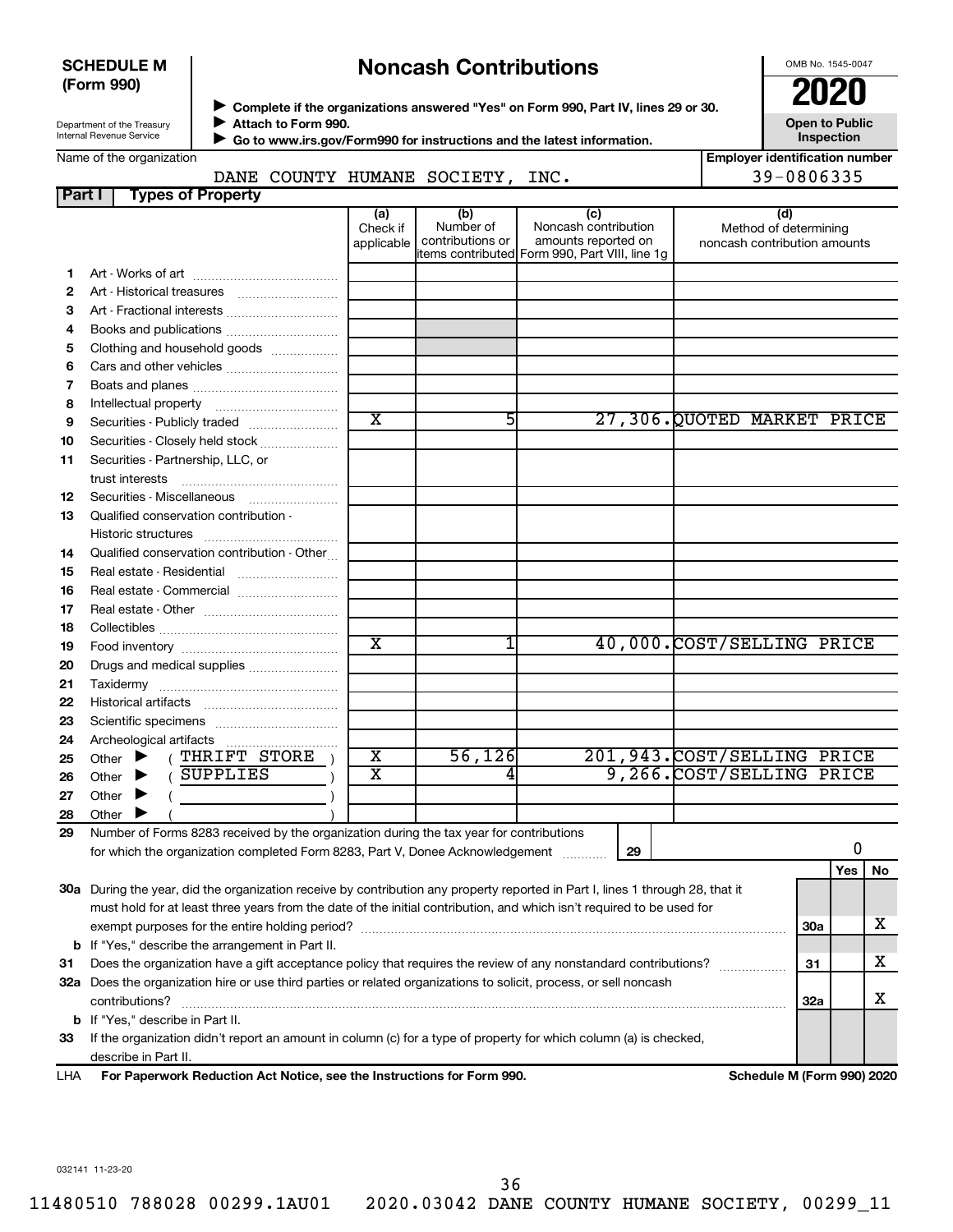|  |  |  |  |  |  | Schedule M (Form 990) 2020 DANE COUNTY HUMANE SOCIETY, INC. |  | 39-0806335 | Page |  |
|--|--|--|--|--|--|-------------------------------------------------------------|--|------------|------|--|
|--|--|--|--|--|--|-------------------------------------------------------------|--|------------|------|--|

Part II | Supplemental Information. Provide the information required by Part I, lines 30b, 32b, and 33, and whether the organization is reporting in Part I, column (b), the number of contributions, the number of items received, or a combination of both. Also complete this part for any additional information.

SCHEDULE M, PART I, COLUMN (B):

DCHS IS REPORTING THE NUMBER OF CONTRIBUTIONS IN PART I, COLUMN (B).

DCHS ANNUALLY RECEIVES APPROXIMATELY \$40,000 OF PET FOOD FROM ONE

CONTRIBUTOR. SHIPMENTS OF THIS FOOD ARE RECEIVED PERIODICALLY

THROUGHOUT THE YEAR.

**Schedule M (Form 990) 2020**

**2**

032142 11-23-20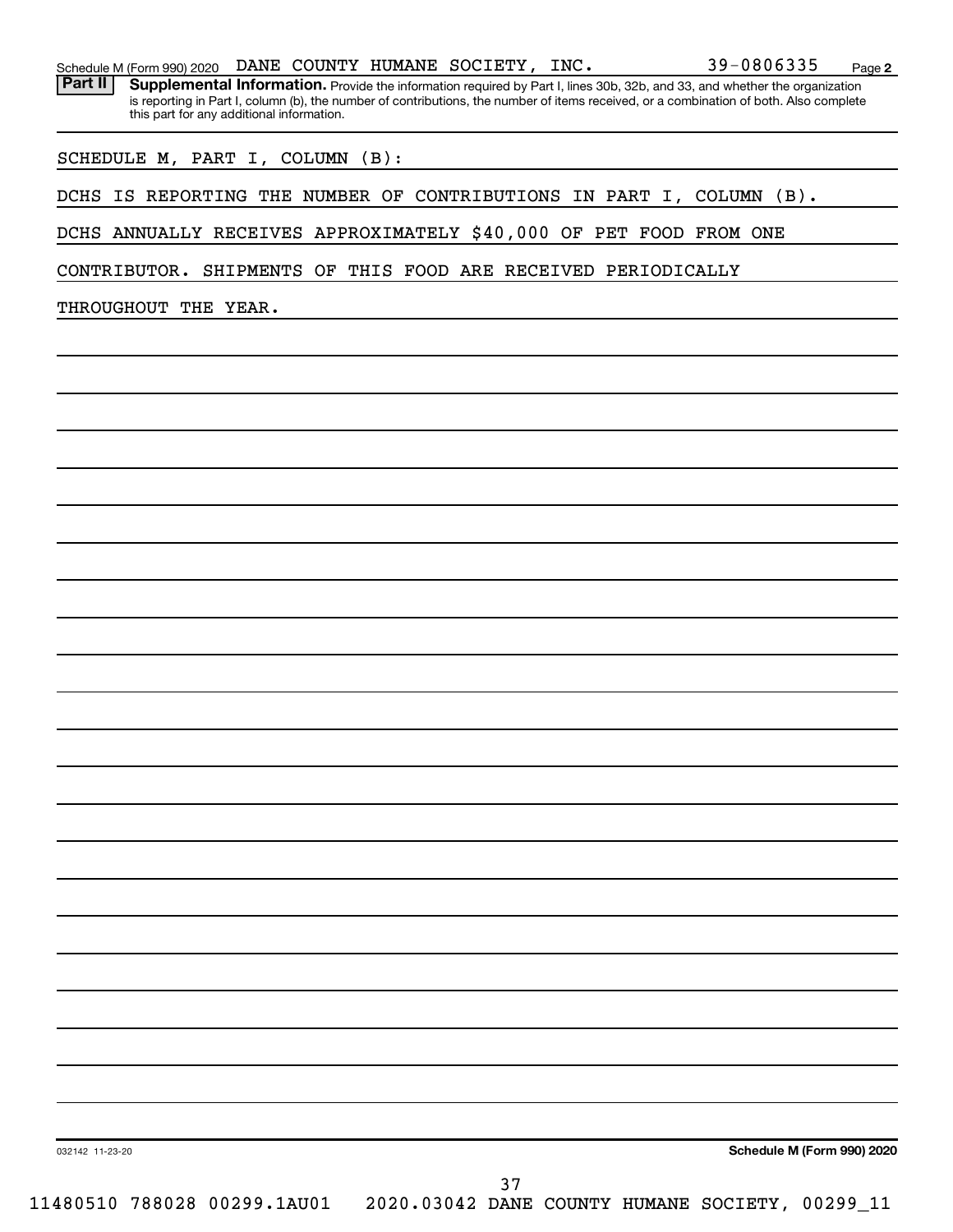**(Form 990 or 990-EZ)**

Department of the Treasury

## **SCHEDULE O Supplemental Information to Form 990 or 990-EZ 2020**<br>(Form 990 or 990-EZ) Complete to provide information for responses to specific questions on

**Complete to provide information for responses to specific questions on Form 990 or 990-EZ or to provide any additional information. | Attach to Form 990 or 990-EZ. | Go to www.irs.gov/Form990 for the latest information.**

OMB No. 1545-0047 **Open to Public Inspection**

Internal Revenue Service Name of the organization

DANE COUNTY HUMANE SOCIETY, INC. | 39-0806335

**Employer identification number**

FORM 990, PART III, LINE 1, DESCRIPTION OF ORGANIZATION MISSION:

SUSTAINABLE OPERATIONS WITH BALANCED REVENUE AND EXPENSES. DCHS

EDUCATES AND SUPPORTS THE PUBLIC REGARDING ANIMAL WELFARE AND COMPANION

ANIMAL OWNERSHIP AND INSTILLS THE VALUE THAT A PET IS A LIFE-LONG

COMMITMENT AND PRIVILEGE. DCHS'S WILDLIFE CENTER PROVIDES RESPONSIBLE

CARE FOR THE ILL, INJURED AND ORPHANED WILDLIFE OF SOUTH CENTRAL

WISCONSIN. DCHS'S WORK ALSO INCLUDES PROMOTING A LEGISLATIVE AGENDA IN

SUPPORT OF CREATING A MORE HUMANE COMMUNITY.

FORM 990, PART III, LINE 4D, OTHER PROGRAM SERVICES:

EDUCATION AND OUTREACH SERVICES - DCHS'S EDUCATION AND OUTREACH

SERVICES INCLUDE YOUTH, ADULT AND PUBLIC EDUCATION PROGRAMS SUCH AS

CAMP PAWPRINT, HUMANE HEROES, SCOUT BADGE WORKSHOPS, DOG TRAINING

CLASSES, SCHOOL FIELD TRIPS, SHELTER TOURS, EDUCATIONAL PRESENTATIONS

AND PUBLIC SPEAKING ENGAGEMENTS. OUTREACH PROGRAMS INCLUDE PETS FOR

LIFE AND COMMUNITY DOG DAY, FOCUSED ON CLOSING THE SERVICE GAPS FOR

PETS IN UNDERSERVED NEIGHBORHOODS, AND KEEPING PETS IN THEIR HOMES, A

PET FOOD PANTRY PROGRAM.

EXPENSES \$ 298,831. INCLUDING GRANTS OF \$ 0. REVENUE \$ 12,395.

VOLUNTEER PROGRAM - DCHS'S VOLUNTEER PROGRAM INCLUDES RECRUITMENT,

TRAINING, SUPERVISION AND RETENTION OF DCHS'S VOLUNTEERS. IN 2020, 759

VOLUNTEERS PROVIDED APPROXIMATELY 39,566 HOURS OF VOLUNTEER SERVICE TO

DCHS.

EXPENSES \$ 128,928. INCLUDING GRANTS OF \$ 0. REVENUE \$ 2,867.

032211 11-20-20 **For Paperwork Reduction Act Notice, see the Instructions for Form 990 or 990-EZ. Schedule O (Form 990 or 990-EZ) 2020** LHA

38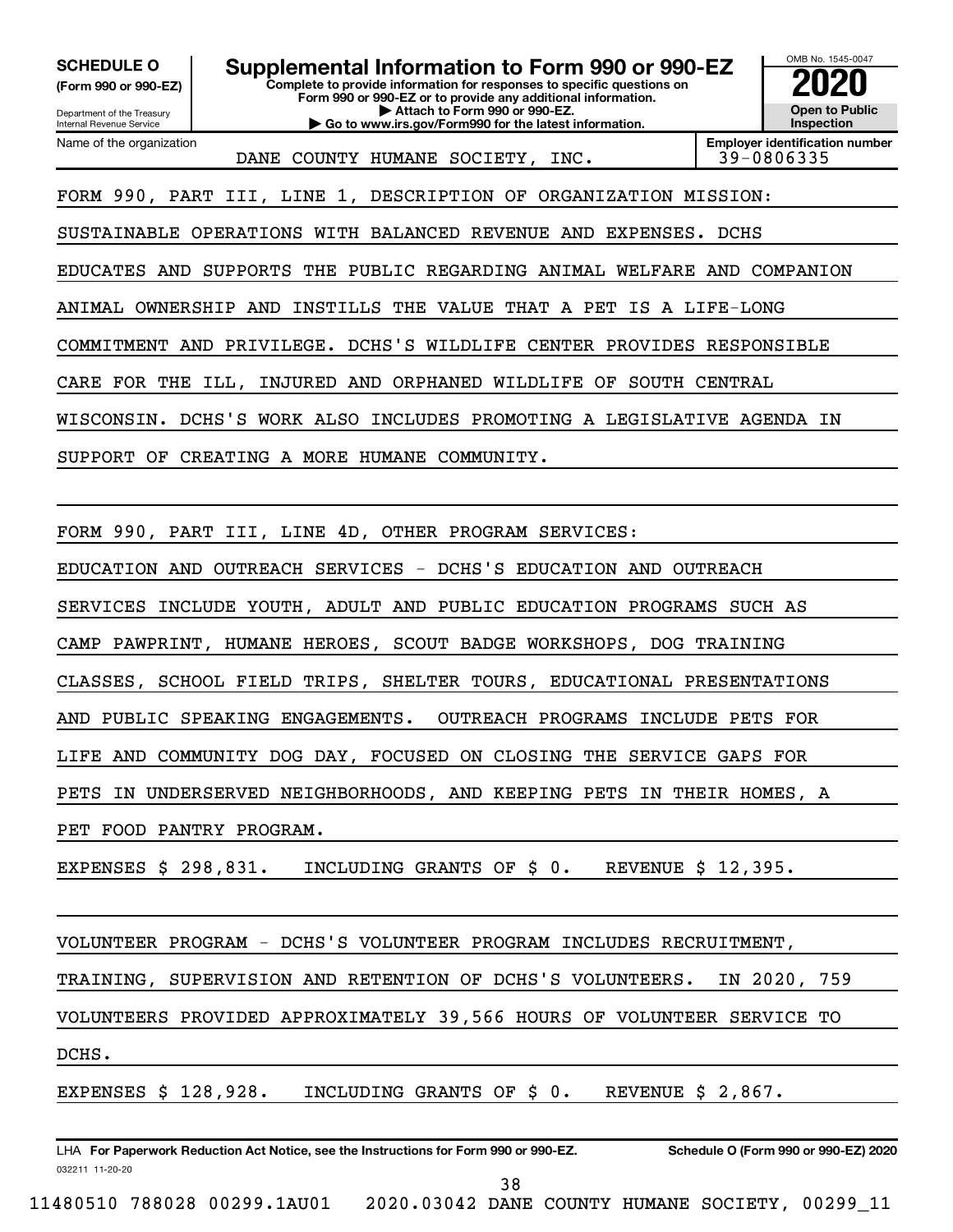| Schedule O (Form 990 or 990-EZ) 2020                                        | Page 2                                              |
|-----------------------------------------------------------------------------|-----------------------------------------------------|
| Name of the organization<br>DANE COUNTY HUMANE SOCIETY, INC.                | <b>Employer identification number</b><br>39-0806335 |
| FORM 990, PART VI, SECTION A, LINE 6:                                       |                                                     |
| DCHS HAS A SINGLE CATEGORY OF MEMBERSHIP FOR WHICH A MINIMUM AMOUNT OF DUES |                                                     |

FORM 990, PART VI, SECTION A, LINE 7A:

IS REQUIRED TO BE ENTITLED TO VOTING RIGHTS.

THE MEMBERSHIP ELECTS THE DIRECTORS OF DCHS AT THE ANNUAL MEMBERSHIP MEETING.

FORM 990, PART VI, SECTION A, LINE 7B:

ALL CURRENT MEMBERS SHALL BE ENTITLED TO VOTE ON ALL MATTERS SUBMITTED TO A VOTE OF THE MEMBERSHIP AND SUCH OTHER ADDITIONAL RIGHTS AND POWERS AS SET FORTH IN THE BYLAWS OR CONFERRED UPON VOTING MEMBERS OF NON-STOCK CORPORATIONS UNDER APPLICABLE LAW; PROVIDED, HOWEVER, THAT NO MEMBER SHALL HAVE VOTING RIGHTS UNTIL HE OR SHE HAS BEEN A MEMBER OF DCHS FOR THREE (3) CONTINUOUS MONTHS IMMEDIATELY PRIOR TO THE DATE OF SUCH VOTE. A MAJORITY OF THE VOTES ENTITLED TO BE CAST BY THE MEMBERSHIP AT A MEETING AT WHICH A QUORUM IS PRESENT SHALL BE NECESSARY FOR THE ADOPTION OF ANY MATTER VOTED UPON BY THE MEMBERSHIP, UNLESS A GREATER PROPORTION IS REQUIRED BY LAW, THE BYLAWS, OR THE ARTICLES OF INCORPORATION. AT ANY MEMBERSHIP MEETING, THOSE VOTING MEMBERS PRESENT, BUT NOT FEWER THAN TEN (10), SHALL HAVE THE AUTHORITY TO TRANSACT ALL BUSINESS THAT MAY COME BEFORE THE MEMBERSHIP MEETING.

032212 11-20-20 **Schedule O (Form 990 or 990-EZ) 2020** FORM 990, PART VI, SECTION B, LINE 11B: THE FORM 990 IS PREPARED BY AN INDEPENDENT CERTIFIED PUBLIC ACCOUNTANT AS PART OF THE ANNUAL FINANCIAL STATEMENT AUDIT ENGAGEMENT. WHEN COMPLETED, THE FORM 990 IS REVIEWED BY DCHS'S EXECUTIVE DIRECTOR AND THE GOVERNING BODY. UPON APPROVAL OF THE COMPLETED FORM 990 BY BOTH THE EXECUTIVE 11480510 788028 00299.1AU01 2020.03042 DANE COUNTY HUMANE SOCIETY, 00299\_11 39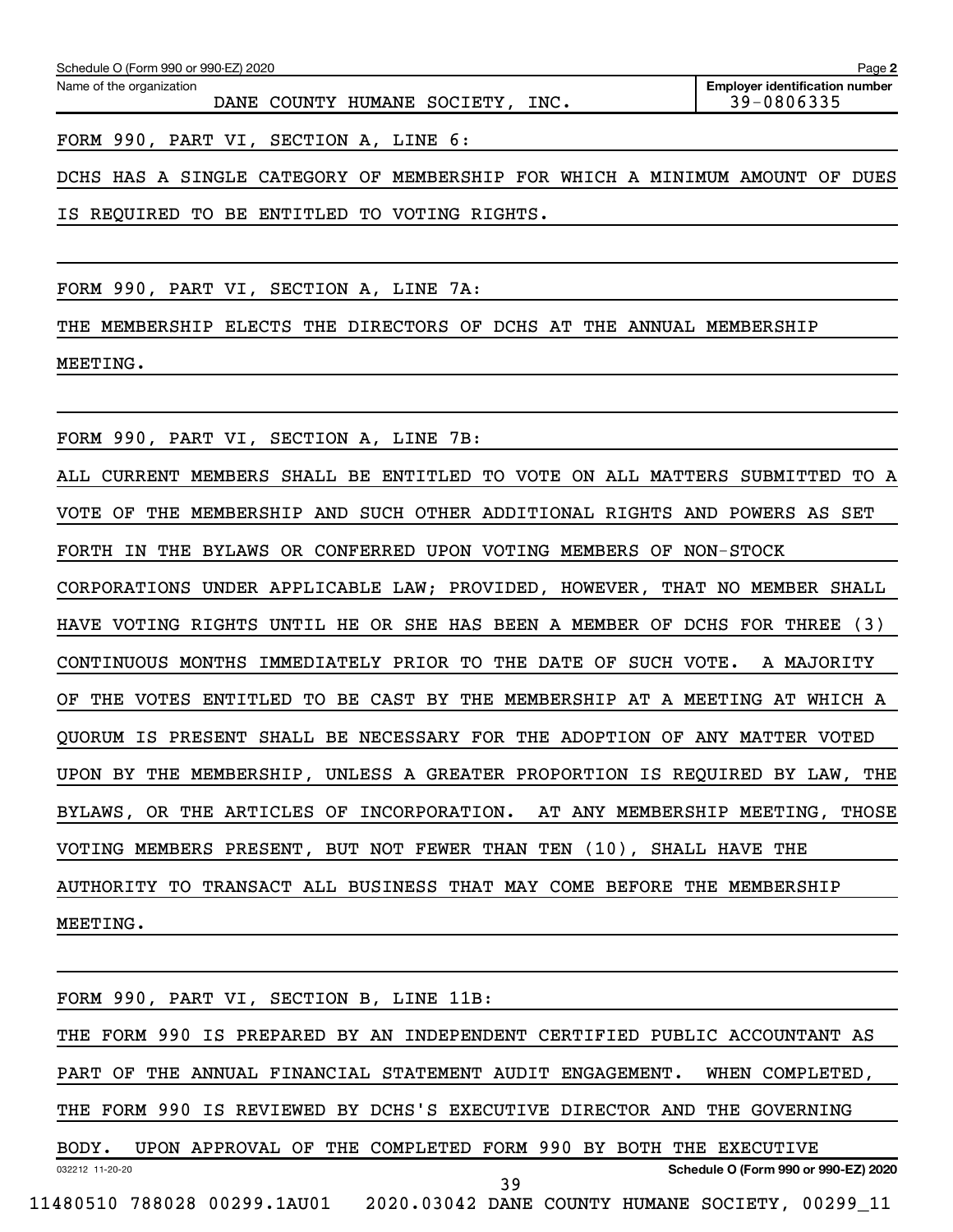| Schedule O (Form 990 or 990-EZ) 2020<br>Page 2                             |                                                     |  |  |  |  |  |  |  |
|----------------------------------------------------------------------------|-----------------------------------------------------|--|--|--|--|--|--|--|
| Name of the organization<br>DANE COUNTY HUMANE SOCIETY, INC.               | <b>Employer identification number</b><br>39-0806335 |  |  |  |  |  |  |  |
| DIRECTOR AND THE GOVERNING BODY, THE FORM 990 WILL BE FILED WITH THE IRS.  |                                                     |  |  |  |  |  |  |  |
| THE SECTIONS OF THE APPROVED FORM 990 OPEN TO PUBLIC INSPECTION ARE POSTED |                                                     |  |  |  |  |  |  |  |
| ON DCHS'S WEBSITE ONCE FILED.                                              |                                                     |  |  |  |  |  |  |  |

FORM 990, PART VI, SECTION B, LINE 12C:

ANY DIRECTOR, PRINCIPAL OFFICER, OR MEMBER OF A COMMITTEE WITH GOVERNING BODY DELEGATED POWERS AGREES TO BE BOUND BY DCHS'S CONFLICT OF INTEREST POLICY. THIS CONFLICT OF INTEREST POLICY REQUIRES SELF-REPORTING. IN CONNECTION WITH ANY ACTUAL OR POSSIBLE REPORTED CONFLICT OF INTEREST, AN INTERESTED PERSON MUST DISCLOSE THE EXISTENCE OF THE INTEREST AND BE GIVEN THE OPPORTUNITY TO DISCLOSE ALL MATERIAL FACTS TO THE DIRECTORS AND MEMBERS OF COMMITTEES WITH GOVERNING BODY DELEGATED POWERS. AFTER DISCLOSURE OF THE INTEREST AND ALL MATERIAL FACTS, THE INTERESTED PERSON SHALL LEAVE THE GOVERNING BODY OR COMMITTEE MEETING WHILE THE DETERMINATION OF A CONFLICT OF INTEREST IS DISCUSSED AND VOTED UPON BY THE REMAINING DIRECTORS OR COMMITTEE MEMBERS. THE GOVERNING BODY OR A DESIGNATED COMMITTEE CONDUCTS PERIODIC REVIEWS TO ENSURE THAT DCHS DOES NOT ENGAGE IN ACTIVITIES THAT COULD JEOPARDIZE ITS TAX-EXEMPT STATUS.

| FORM 990, PART VI, SECTION B, LINE 15A:                                     |
|-----------------------------------------------------------------------------|
| THE PERFORMANCE OF THE DCHS EXECUTIVE DIRECTOR IS REVIEWED BY THE GOVERNING |
| BODY ON AN ANNUAL BASIS. THIS REVIEW OCCURS WITHIN FOUR WEEKS OF THE        |
| ANNIVERSARY OF THE EXECUTIVE DIRECTOR'S HIRE DATE. WHEN THE REVIEW HAS      |
| BEEN COMPLETED AND FORMALLY APPROVED BY THE GOVERNING BODY, THE DIRECTORS   |
| DETERMINE AND APPROVE ANY SALARY ADJUSTMENT AND SUBMIT THE CHANGE TO DCHS'S |
| ACCOUNTANT. APPROXIMATELY 60 DAYS PRIOR TO THE EXECUTIVE DIRECTOR'S         |
| ANNIVERSARY DATE, THE GOVERNING BODY APPOINTS A DIRECTOR TO LEAD THE REVIEW |
| EFFORT. THE LEAD COMPILES ALL COMMENTS SUBMITTED BY THE DIRECTORS AND       |
| Schedule O (Form 990 or 990-EZ) 2020<br>032212 11-20-20<br>40               |